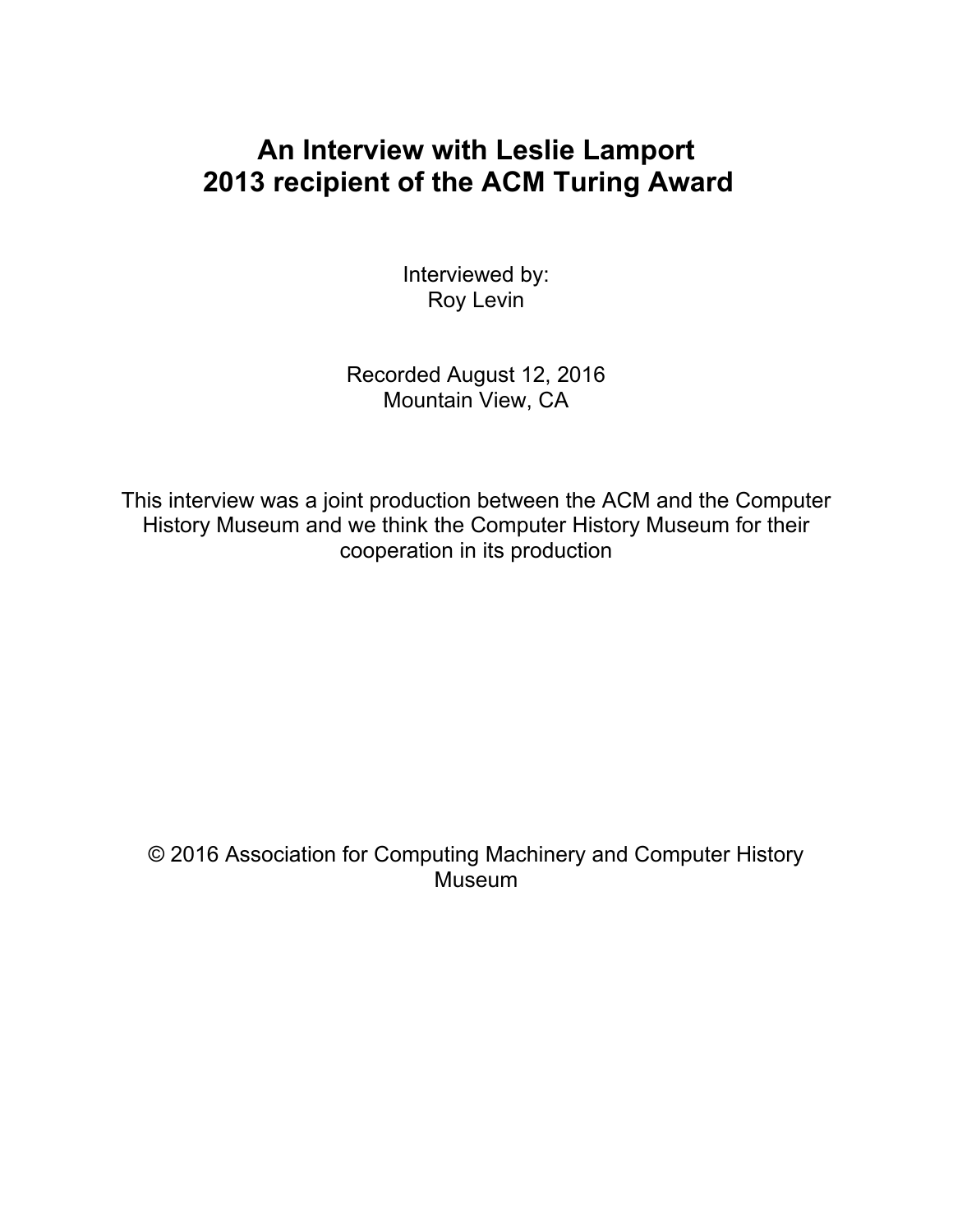Levin: My name is Roy Levin. Today is August 12<sup>th</sup>, 2016, and I'm at the Computer History Museum in Mountain View, California, where I'll be interviewing Leslie Lamport for the AMC's Turing Award Winners project. Morning, Leslie.

**Lamport:** Good morning.

**Levin:** I want to start with the earliest time that you can remember being aware of computing.

**Lamport:** Aware of computing. Probably in my junior year in high school. I think I came across a book that discussed Boolean algebra, and must've discussed computer circuitry a little bit, because I got interested in trying to build a computer. Didn't get very far, but I think it was my junior year in high school, possibly senior year.

**Levin:** So that would've been what year?

**Lamport:** '55, '56.

**Levin:** And you were not so much aware of the state of computing devices at that time, rather more the mathematics behind computing circuitry.

**Lamport:** Well, I mean, I must've been aware of the existence of computers. I seemed to recall they existed in the movies. Wasn't it "The Day the Earth Stood Still"?

**Levin:** Yes.

**Lamport:** There was a computer. Or am I just making that up?

Levin: The robot. <laughs> How the robot worked was another matter.

**Lamport:** Yes.

Levin: I think-- yes. First time computers were-- sort of burst upon the public visibility might've been the election in which they were used for the first time to make predictions. Was that 1960?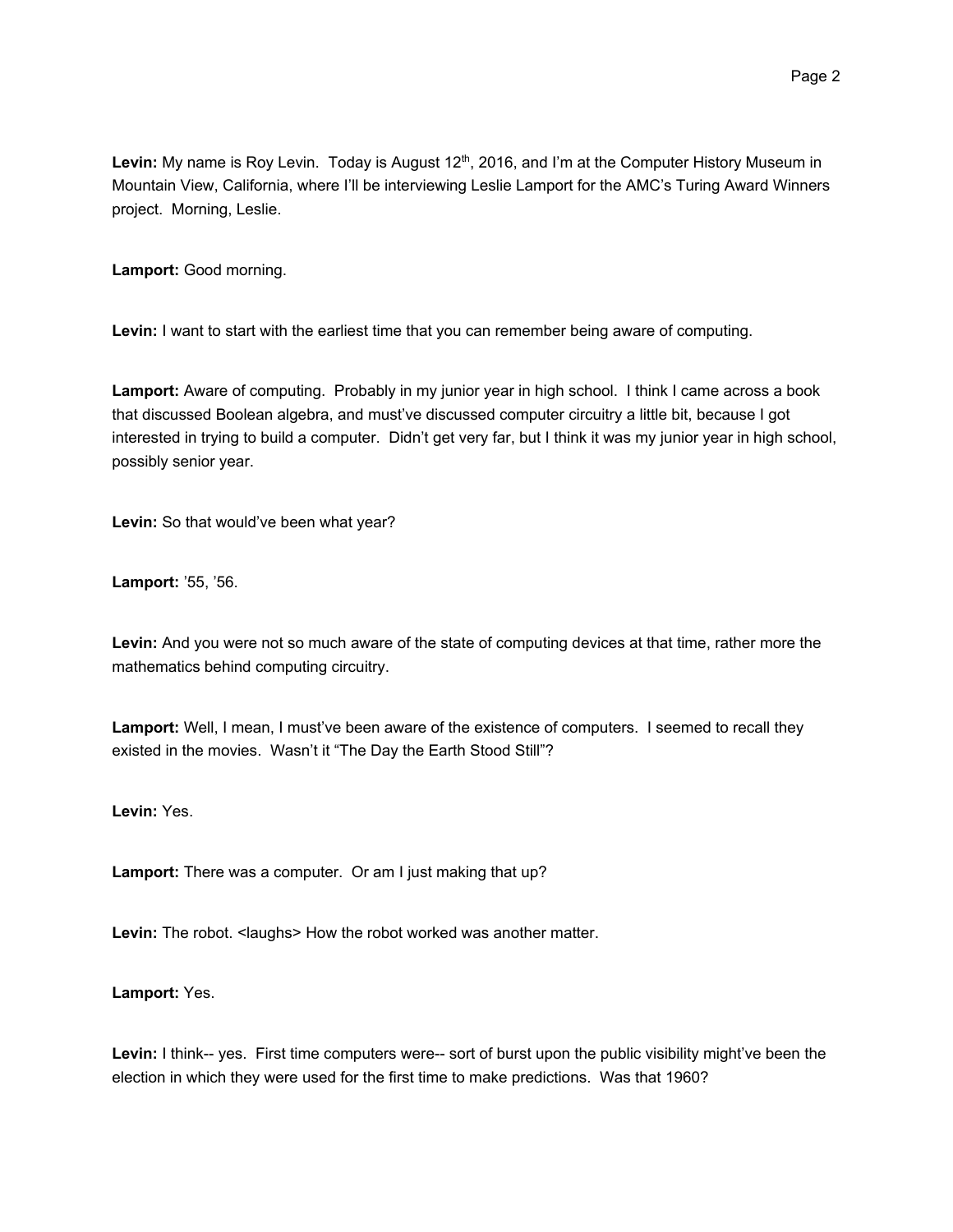**Lamport:** I don't know. There was a period of time probably when I was an undergraduate and going through large amount of graduate school where I was unaware of television, so…

Levin: So let's, in fact, talk about what happened after you became aware of these things in high school. Did you explore computing through high school and into your undergraduate time?

**Lamport:** Well, I tried to build a little computer, and this was while I was in high school. And I visited the IBM headquarters in New York, and they were very helpful for this, to this little kid who wanted to build a computer and they gave me a number of vacuum tubes. In those days, they would replace them on regular intervals, and so they were still good. And so I think I got to the point with a friend of building a 4 bit counter. <laughs>And-- But that impressed the interviewers when I applied to MIT. <laughs> So that had a good effect. But my first serious exposure to computers came the summer after I graduated from high school. Through some kind of city program that I forget, I wound up having a summer job at Con Edison, the New York electric utility. And-- that's New York City electrical utility. < laughs> -- and I was assigned to do some very boring stuff. But I learned that there was a computer there and I went up to the computer center and managed to get myself transferred to a job running tapes on their computer system — for the younger generation, tapes used to be a storage medium for computers — and they would be read on these large tape drives and they would also serve as input and output, and so you'd have to mount the input tape for a program, run the program, and then remove the output tape and give it to whoever wanted the results. So that was my job, mounting tapes, probably starting the programs and stuff like that. But in my spare time, and in the computer's spare time, I learned to program it. And the first program I can remember writing computed "e" to something like 125 decimal digits. That number being that the computer I was running on, which was an IBM 705, had an accumulator of 125 or so digits. And so I was able to do that basically without having to do multi-word<laughs> arithmetic.

**Levin:** So I guess it was natural that your first program involved an interesting mathematical entity, since your interest in mathematics from-- I gather from your resume -- goes back even further than your interest in computing.

**Lamport:** Yes. I guess in some sense to the extent that an elementary school student could be a <laughs> mathematician, I was a mathematician throughout my school years, even though the idea of actually being a mathematician as a profession never occurred to me until around my senior year in high school. But even so, it seemed like not a practical way of making a living, and so I started out being a physics major. And maybe my first or second year I switched to math. Although I'm not sure if the reason was that I really thought that mathematics was a career move, but at MIT in those days, mathematics was the only major that didn't require you to write an undergraduate thesis.

Levin: <laughs> Practical. As always. So you actually were thinking at some level about careers coming out of high school and going into your undergraduate days, it sounds like?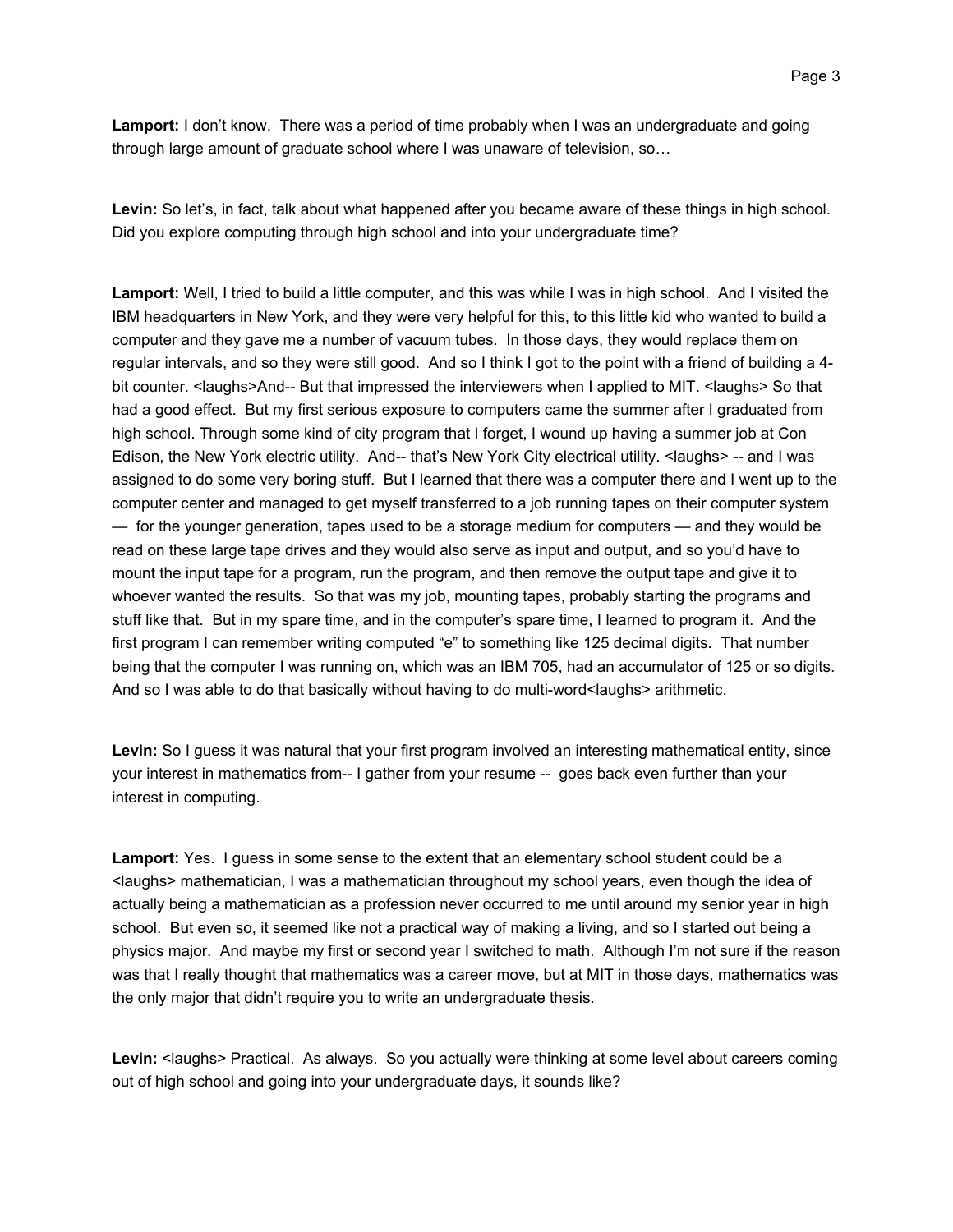**Lamport:** Not in a very concrete sense. In terms of, "Oh. I think if I become a physicist I will be able to get a job doing thus and such," although it was clear that becoming a mathematician, the only thing I knew that mathematicians did was teach math. So I suppose at the time I switched to a math major in college my career goal would've been to be a professor of mathematics. I should mention that throughout my studies, I had part-time and summer job as programming. My undergraduate years at Con Edison. I went back to them for summers, this time as a programmer. And continued. And also worked part-time in the computer lab at MIT, and that was also running tapes. But as an undergraduate, I also remember doing a, working as a programmer, for someone in the business school.

**Levin:** So programming and math and physics all were interwoven during your undergraduate days, but you thought of them as sort of separate activities in some way.

**Lamport:** Well, they were interwoven temporally, but they were completely different worlds as far as I was concerned.

**Levin:** Mm-hm. And when did you first notice or become aware that there might be some — let's call it science — related to computing as distinct from it just being a technology for calculation or something?

**Lamport:** That's a difficult question. I really can't answer that. There was some point in my career at which I suddenly realized that I was a computer scientist. But I can't say when — it probably happened by before I went to SRI, which was in 1977. The first thing I published was a letter to Communications of the ACM commenting on an algorithm that had been published. It was an algorithm for implementing a hash table. And I discovered some very slight improvement one can make. Then thinking about the problem, I realized that there was a simpler way to do the hashing and started collecting data on efficiency, or something or other. And when I was in the midst of doing that, someone published a paper in CACM with that method. And for quite a while that was the standard method for implementing hash tables. But I had discovered I think three variants or techniques for implementing the idea that weren't mentioned in that paper, and I wrote another, a paper just describing those three methods, and it was returned by the editor saying it was just not interesting enough to be worth publishing. In later years, two of those methods, each was published in a separate paper <laughs>in the CACM, but by a different editor. Just an amusing little historical footnote. <laughs>

**Levin:** Well, you began to learn pretty early on how the vagaries of editing and review in publication work. That's a topic actually I want to come back to later. But I want to continue now with a more chronological view of things. So while you were at-- you mentioned SRI, but before you went to SRI you were at Compass for some years. How did you come to be working there?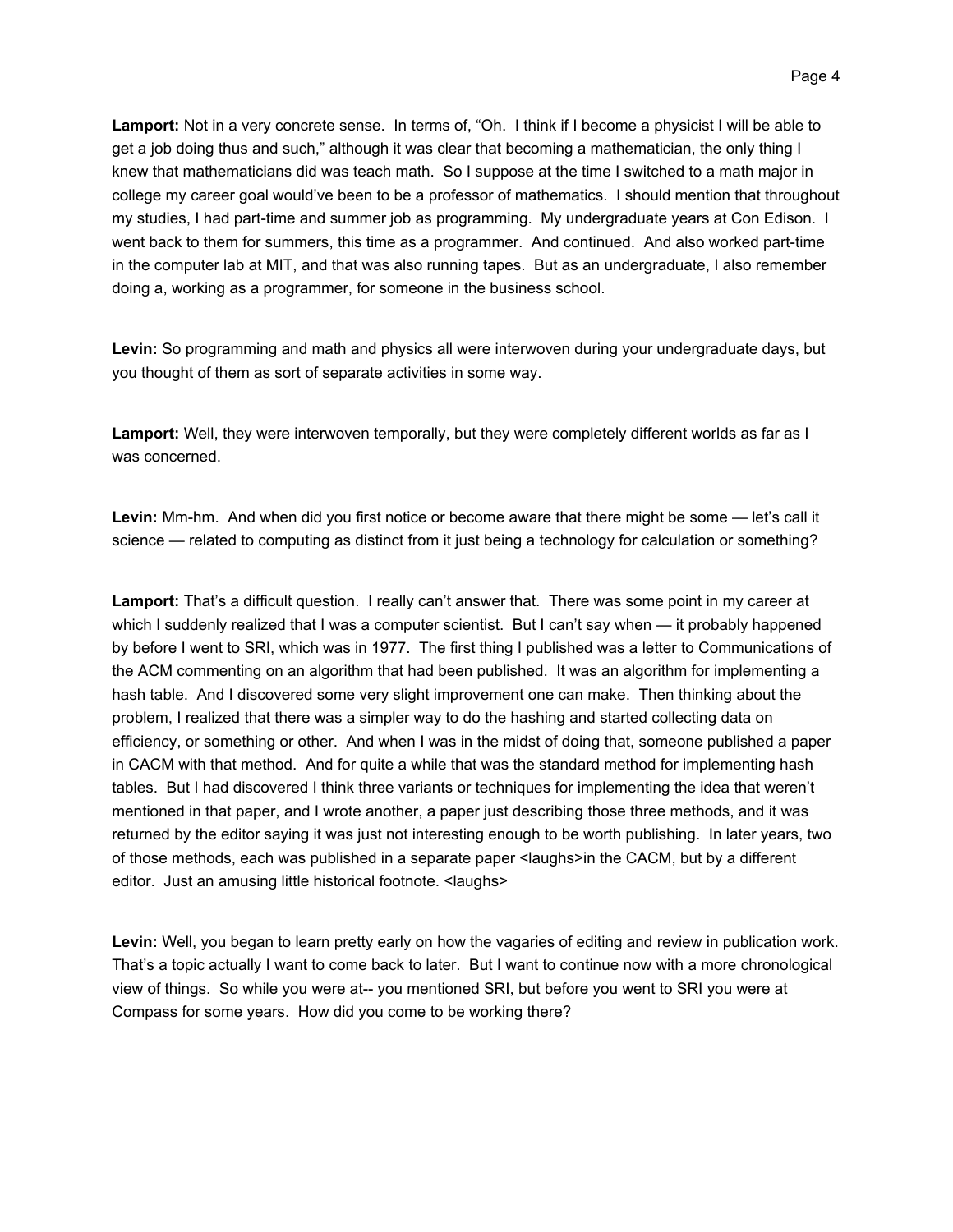**Lamport:** When I went back to graduate school to finish my degree, I needed to get a job to support myself. And somebody, actually, a professor at Brandeis, where I was a graduate student, recommended I check with Compass, which, official name was Massachusetts Computer Associates.

# **Levin:** Yes.

Lamport: And they gave me a job<laughs> that, well, first was supporting me through the rest of my graduate studies. And when I got my degree, I was all set to take a teaching job at the University of Colorado in Colorado Springs. And Compass said, "Wait. Would you like to work, keep working for us in the new California office we are going to set up?" And I thought about it and decided, "Yeah, that sounded good." And so by the time I had actually gotten around to being ready to go to California, they said, "Whoops. The California office has been delayed, but that's okay. You can go out to California and work for us." Which I did. And I worked for them for another five years, I think. And they never did build, <laughs>-- open, a California office, but I kept working for them from California and would visit the home office outside of Boston for about a month once a year.

Levin: So that's very interesting: an early example of telework, which is, of course, these days a more common notion. What kind of work were you doing? Maybe it would be useful to talk a little bit about the kinds of projects that Compass did and what the business was.

**Lamport:** Well, Compass's main business was building FORTRAN compilers. But they also had random contracts with the Defense Department for doing different things. And with some companies. One of the things I did was design a file system for a computer that was being built by Foxboro, and Compass had the contract for doing software for that new computer — I don't remember exactly what. That was, I suppose-- would've been the first concurrent program I actually worked on, if the idea of concurrent programs was known. <laughs> But instead, it was-- actually worked, by using interrupts.

**Levin:** So I'm intrigued by the remote working arrangement that, in those days, it seems to me, would've been quite a difficult way to develop software. Can you say more about how you actually did that?

**Lamport:** Oh, I'm sorry. The-- that Foxboro project, was while I was still living in Massachusetts.

**Levin:** I see.

**Lamport:** In the course of-- another contract that Compass had was building the FORTRAN compiler for the Illiac IV computer, which was a, an array computer we call today, with 64 processors, which was an enormous number in those days. And I worked on the problem of compiling sequential FORTRAN code into code for parallel computer, in particular, parallelizing FORTRAN do loops. And I developed I guess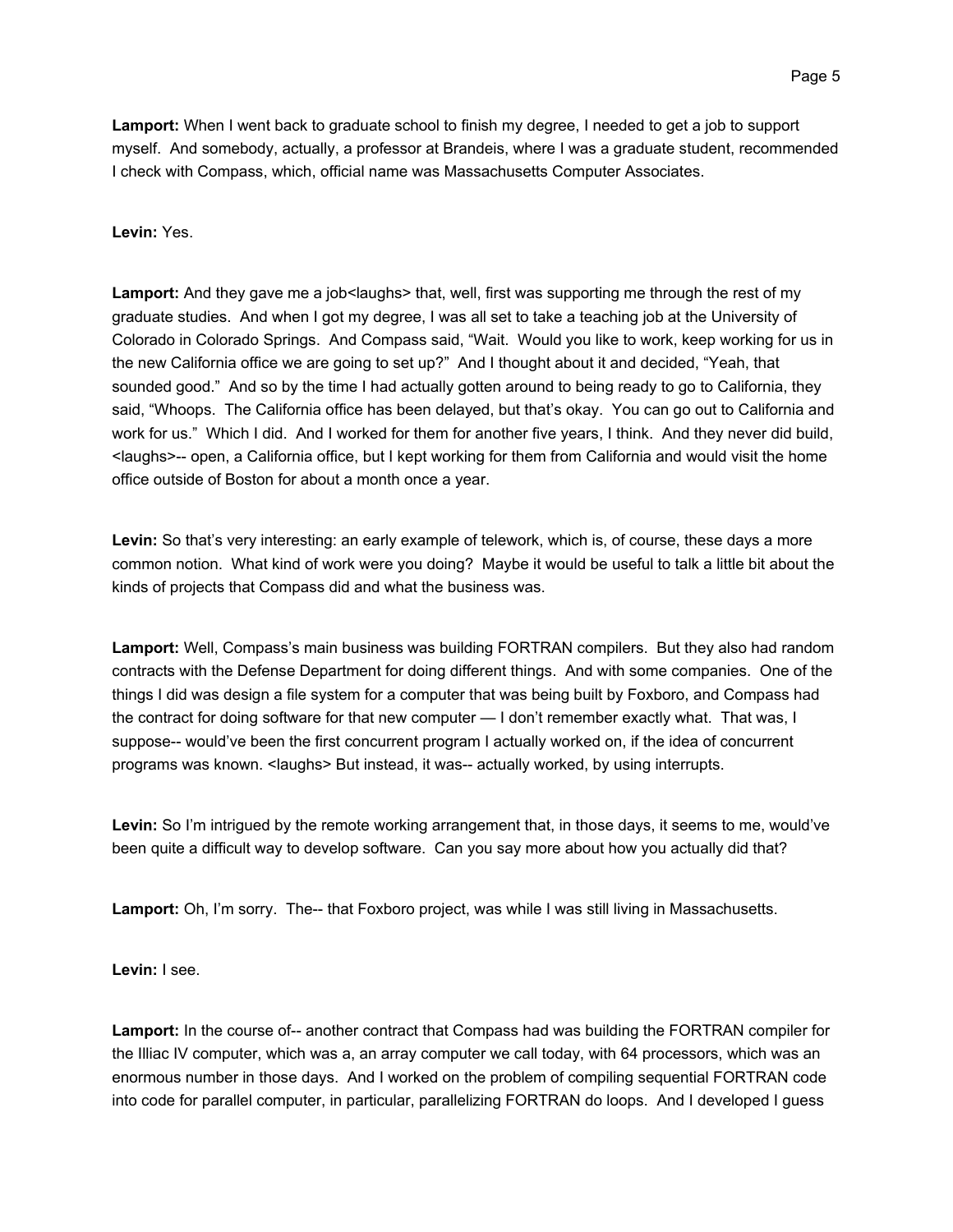you-- an algorithm or I would say perhaps even more so developed the theory behind it, which in terms of theory was pretty simple. It was basically integer linear algebra. And I wrote a-- well, let me start again. At the time, I had a friend who had some land in New Mexico that we would spend-- take a week or two vacation, and stay with them. And what I proposed to Compass was that I go spend — I forget whether it was one or two months there — working on this problem. And they said, "Okay." I did that. And while I was there I wrote a tome, <laughs> a-- I guess you'd call it a paper. Although it was handwritten. Maybe about this thick <laughs> in sheets, and presented it to them. And this I think blew their minds: the notion of using linear algebra. And I learned later from observation that this tome that I delivered, it was like Moses delivering the stone tablets. < laughs > It was practically a sacred text that people studied and they did use it to build the compiler. But what it did serve is to reassure the people at Compass that I could go off by myself without supervision and actually do something useful. So they sent me off to California, and I don't remember if I actually-- what my actual assignments were, if I even had any, but I was being paid on some government contract. And it was I think about six months after I moved to California that I developed the bakery algorithm. And I think from that point it became clear to Compass that I was a researcher that they were going to support. And my memory is that I was left pretty much to myself to figure out what I was going to do and they would find contracts to support me.

**Levin:** So the bakery algorithm is obviously a very important milestone in your career, and I want to talk about it quite a bit later. But for the moment, I want to pursue this notion that Compass was — even though they didn't really formally have a research organization, certainly not in California — they were in effect supporting you as a researcher; is that right?

Lamport: To the best of my memory, yes. <laughs>

**Levin:** Uh-huh. Okay. So it seems like it was a fairly open-minded research environment, if you want to call it that. At least as far as your interests were concerned.

**Lamport:** Well, I think from Compass's point of view, they were happy to work for anyone who would pay them, and they figured out that the Defense Department would pay them to have me do research, and so that's what they did. <laughs>

Levin: So the bakery algorithm, let's-- you invented that — this is we're talking early '70s now, right?

**Lamport:** Yes.

**Levin:** And it got published, if I remember, in '74; is that correct? Something like that?

**Lamport:** That sounds about right.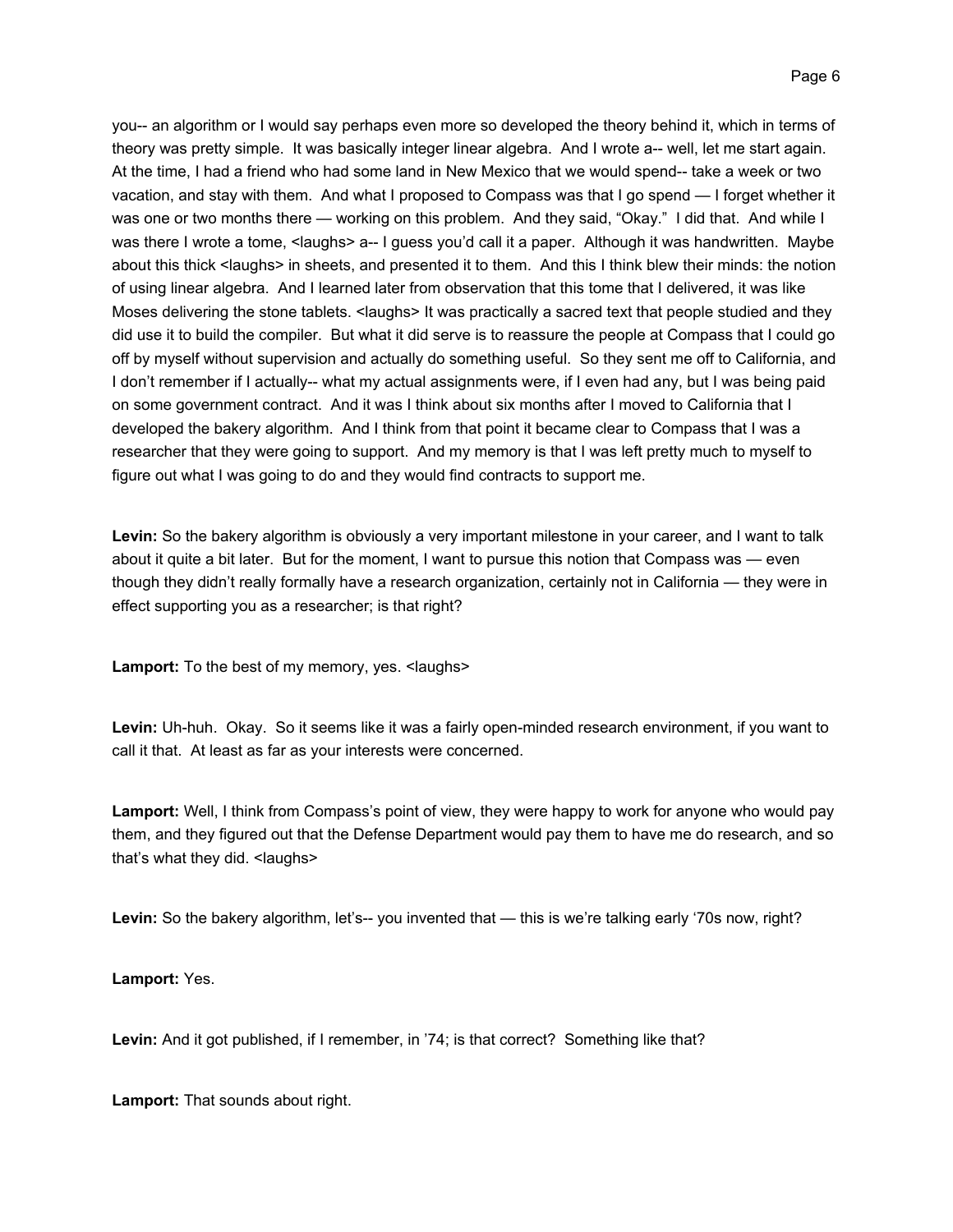**Levin:** Yes. So they were also, Compass was also, comfortable with the notion of independent publication in those times. That you could go off and do this publication presumably on your own. Is that okay?

**Lamport:** Oh, sure. This notion of intellectual property didn't really exist as a practical sense in the computer industry, at least in terms of any kind of research in those days. I think that it was probably even before the days of software patents. I'm not sure of that. Certainly it would've been before the days of patenting an algorithm. And so, no: there was no notion that anything would be not published. And, of course, anything was published was effectively serving as an advertisement for Compass, so they were quite happy with that.

**Levin:** In fact, wasn't it, in those times, that algorithms more or less routinely got published in the Communications of the ACM as sort of people throwing out, "Here's my algorithm."

**Lamport:** There was an algorithm section in CACM. That's not where I published, because those algorithms, they weren't algorithms. It was probably somewhere between algorithms and code, because you had to submit a working program. And how could I submit a working program on the bakery algorithm when multiprocessor computers essentially didn't exist?

**Levin:** So let's talk a little bit more about the bakery algorithm at this point. Can you tell us a little bit about how you came to be interested in the problem?

**Lamport:** Oh. I can tell you exactly. In 1972, I became a member of the CACM. And I think one of the first-- no, of the ACM, <laughs> and one of the first CACM issues that I received contained a mutual exclusion algorithm. And I looked at that and it seemed to me that that was awfully complicated: there should be a simpler solution. And I decided, "Oh. Here's a very simple solution for two processors." I wrote it up. I sent it to ACM. And they-- editor sent it back saying, "Here is the bug in your algorithm." <laughs> That taught me something.

## <laughter>

**Lamport:** It taught me that concurrency was a difficult problem <laughs> and that it was essential to have proofs of correctness of any algorithm that I wrote. And it-- well, of course, it got me mad at myself for being such an idiot, and determined to solve the problem. And attempting to solve it, I came up with the bakery algorithm. And, of course, I wrote a careful proof — what for those days was a careful proof. And in the course of writing the proof, I discovered that the bakery algorithm had this amazing property that it did not require atomicity of reads and writes. And I understood that was a really cool thing, and I'm not sure at which point it made me realize that I had really solved the mutual exclusion problem, because I had written an algorithm that didn't require any underlying mutual exclusion: something that, there was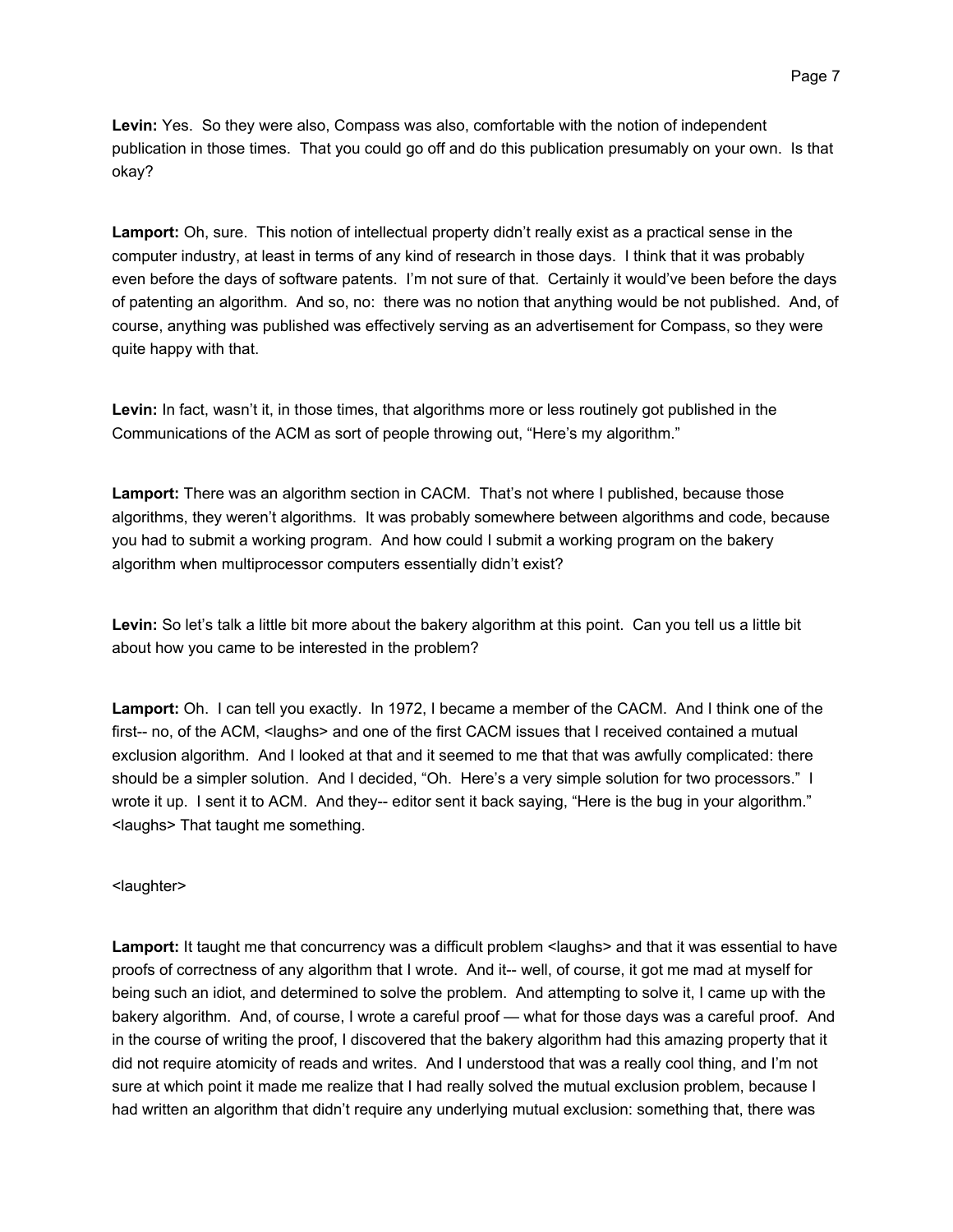one article by Per Brinch-Hansen that said was impossible. < laughs> So it felt nice having solved an impossible problem.

<laughter>

**Levin:** So you wrote up the algorithm then and submitted it with a proof.

## **Lamport:** Yes.

**Levin:** Do you recall how the editor of the journal reacted at that point? Was it a straightforward, "Oh, great. I'll accept it," or something more complex?

**Lamport:** It was straightforward. He sent it out to referees. The referees-- I don't remember any significant comments from the referees. And it was published without a problem.

**Levin:** So this was piece of work you were doing while you were employed at Compass. Did you share it with colleagues there?

**Lamport:** I did. In fact, the next time I was out at Compass, I showed it to a colleague, Tolly Holt — Anatol Holt. And I got a reaction I don't think I've ever gotten from anyone else, which told me that Tolly appreciated that algorithm more than anyone else had. Because when I showed him the algorithm, he said, "That couldn't be right." And, you know, I showed him the proof and he listened to the proof, he went over it, he said, "Well, I don't see any hole in this algorithm, but it must be wrong, and I'm going to go home and think about it." And I'm sure he went home and thought about it, and, of course, never found anything wrong with it. But I was very impressed by this visceral approach that Tolly took to the issue. Tolly, by the way, was, he was an -- I don't know if you'd call him an advocate — but a believer in Petri nets. And he was also interested in what I would guess we would now say was fundamental issues in concurrency. And every year for about three years, <laughs> I would go back to Compass and Tolly would have his new theory of concurrency, and he would give some lectures on it. And it would start off, in some completely different way, but then it would always wind up at Petri nets.

#### <laughter>

**Lamport:** And it was all very lovely — you know, carefully reasoned — but it just struck me as being not very useful, because I realized that Petri nets had nothing to tell me about the bakery algorithm. <laughs>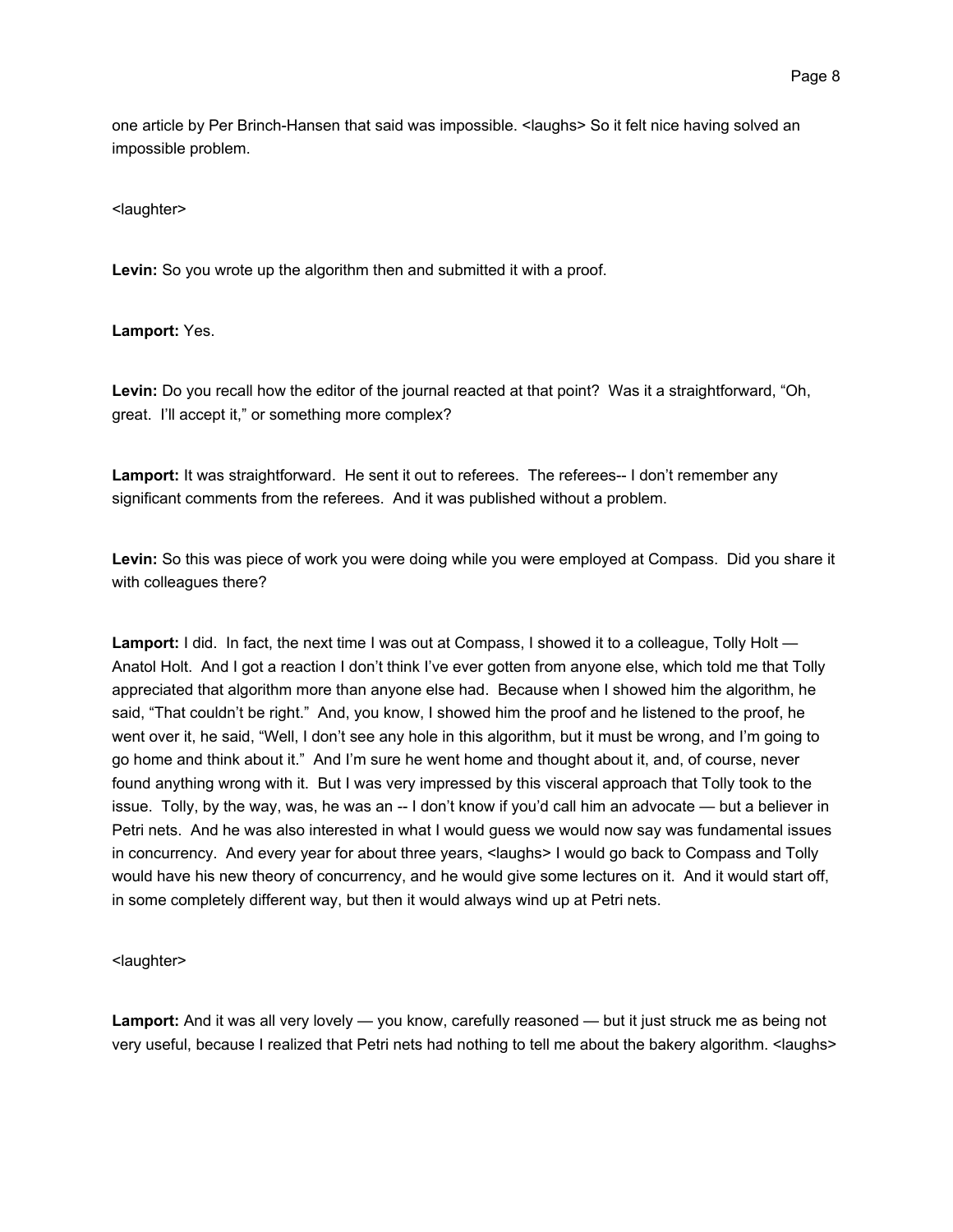**Levin:** Was that a conversation that you had with him about the-- your study of the bakery algorithm and the fact that his methodology for talking about concurrency didn't work with it?

**Lamport:** No. I don't think we ever had a discussion about that. I learned some, I think, important basic things from Tolly, and I'm not sure what they were, but I think the experience of thinking about things in terms of Petri nets was in fact useful. Tolly is probably best known for-- as being one of the inventors of marked graphs, which are a particular class of Petri nets that are quite interesting — they have very nice, very simple properties, and in fact, are a useful model of a lot of real-world computation. It just-- they weren't going to be useful to me in general or as a general way of looking at concurrency.

Levin: Coming back to the bakery algorithm itself, I've read in one of your perspectives on it that you thought it was the one algorithm that you discovered rather than invented. I'm not sure I understand the distinction.

**Lamport:** <laughs>

**Levin:** Can you elaborate on that?

**Lamport:** I'm not sure I understand the distinction either. But there's just-- there just seemed to be something fundamental about it. And maybe the basic idea of the use of a counter, a sequence of numbers that can in fact increase forever, that you will see elsewhere in things I've done — in the "Time, Clocks" paper, for example, the use of timestamps or that kind of counter, and in the whole state machine approach, in Paxos, there's-- well, in Paxos, there is also a counter that's being used in, not quite in the same way, but it seems like there's some fundamental thing going on there and I don't know what it is exactly, but it's certainly been quite useful to me.

**Levin:** All those algorithms that you mentioned are things that we'll talk about some more, because I think that's been a very significant thread in your work, starting with the bakery algorithm. You've also said it was the one you were proudest of. Can you say why?

**Lamport:** No, I can't.

<laughter>

**Levin:** Well, it doesn't need to have a rational basis, I suppose. So that happened while you were in sort of independent researcher mode.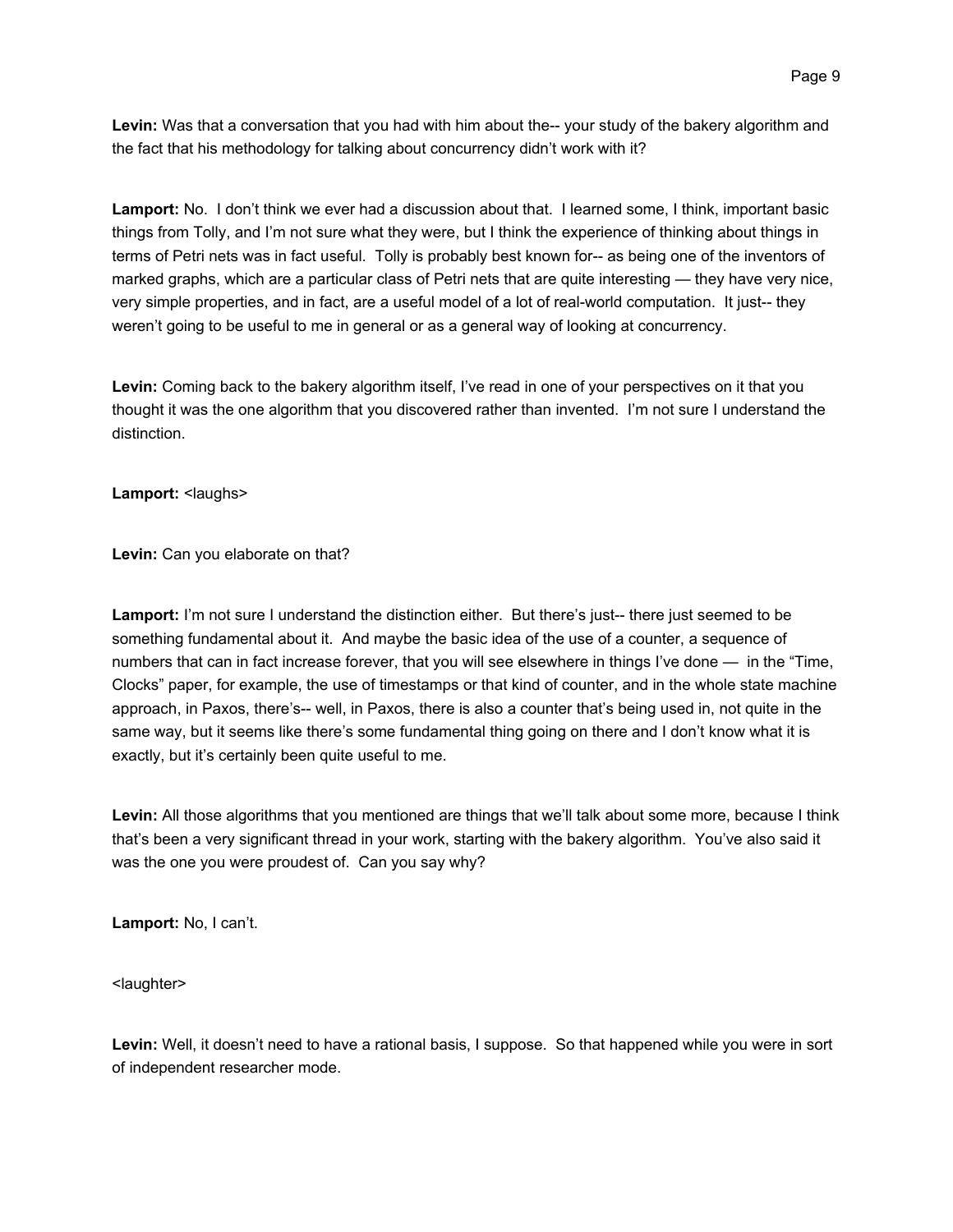**Lamport:** Let me--

**Levin:** Yes, go ahead.

**Lamport:** Let me try to answer the question of why I'm proudest of it. I think in other things that I've done, I can look back and see: "this idea developed from something else." Sometimes leading back to a previous idea of mine, very often leading to something somebody else had done. But the bakery algorithm, it just seemed to come out of thin air to me. There was nothing like it that preceded it, so perhaps that's why I'm proudest of it.

**Levin:** Well, certainly mutual exclusion is an absolutely foundational problem in concurrency. And to have solved it as you did in the bakery algorithm, certainly is something worthy of being proud of. As part of the publication of the bakery algorithm, you've included the proof that you talked about. Was it common for papers around that time in the early '70s to include proofs with algorithms that were published?

**Lamport:** I don't know about algorithms in general, but mutual exclusion algorithms, which are pretty much the only concurrent algorithms that were published in those early days, approximately, but was the most significant concurrent programming problem. And yes. Dijkstra, Dijkstra's first paper, had a proof. And what's interesting, the second paper, which I believe was a note submitted to CACM, didn't have a proof. Knuth then published the third algorithm, pointing out the fact that the second one was incorrect <laughs> and I'm sure he had a proof as well. And, yeah, the mutual exclusion algorithms always contained a proof.

**Levin:** So for concurrency, at least, in those days, that was the norm, even if it wasn't the norm perhaps for other kinds of algorithms.

# **Lamport:** Right.

**Levin:** Okay. And your work evolved from the bakery algorithm quite a bit, but was often driven by what you had learned in studying it, and in fact, the future study of that algorithm, I think you've written, was something you did for a number of years. Did that study lead you into the approaches for verifying correctness that you eventually spent quite a bit of work on?

**Lamport:** My interest in correctness was parallel to my interest in concurrent algorithms. I should mention, I don't want to make this-- I don't want to give the impression that I was drawn to concurrency by these fundamental problems. The fact of the matter is that they were just really cool puzzles, and when I was at Con Edison, I had someone who took-- a manager, who became sort of a mentor to me. And he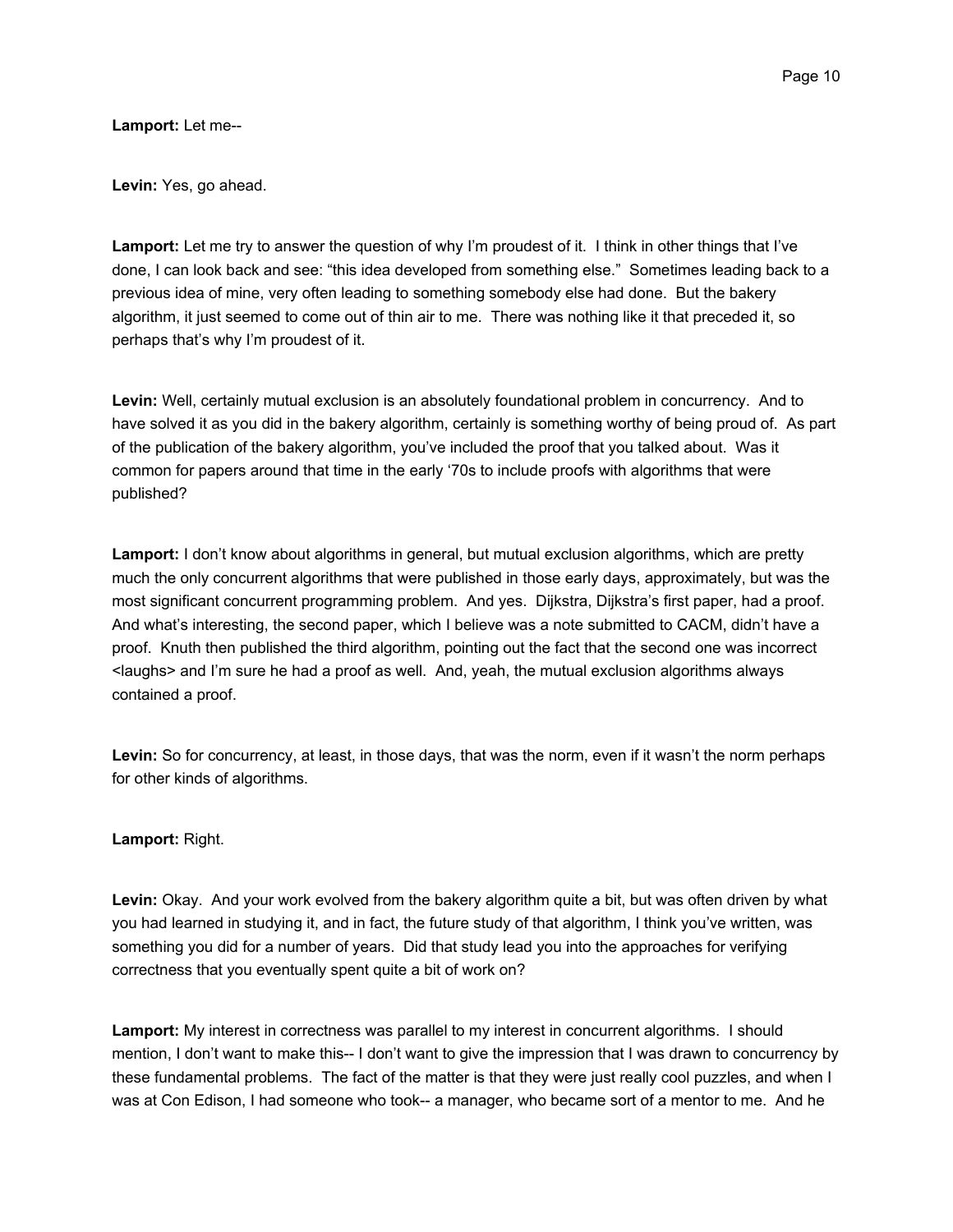would give me these problems. One problem he posed to me was: in those days, programs were on punch cards. And you would load the punch cards into the hopper, and you'd press a button on the console. And the computer would read the first card and then put that card in memory and execute that piece of memory as a program. So the first card would usually be something that had just enough of a program in it to load the rest of--, a few more cards. So you'd have a decent-sized program that you would then execute to load your program and start that program executing. Well, I remember, he posed the problem to me to write a loader that worked all on a single card. And I worked on that problem and I would present him the solution and he'd say, "Yeah, that's good. Now make your loader also have this property," and went through, you know, few iterations like that. And I was-- I just loved those puzzles. I mean, one thing I'm also proud of is a program I wrote for the IBM 705, which was: when your program crashed, you would take a memory dump and also presumably print out as much as you can of the registers to kind of find out what went wrong. And, of course, starting that debugging process meant putting a card into the-- punch card into the hopper. And so the program I had was, the problem I faced, was, well, if you do that, well, it's going to erase part of what's there, and executing the program is going to erase some of the registers that you want to, whose contents you want to print out. So how can you do that? And there was one register whose only function was as a destination for a move operation. That as you say move something, and you move a piece of data from some location to the location specified by that register. So the problem was how do you read out that register? Because it could put-- you could put something in the register. You know, you could go anywhere in memory, so you have to look through all the memory. But it could also land on top of the program that you were trying to-- that's trying to find it. So I figured out how to write a program that even if the transmittance for the move instruction put this piece of data right, anywhere inside your program, it would still work. <laughs> And you know, I still think that was a really neat solution.

**Levin:** What did your boss at Con Edison think?

**Lamport:** I don't remember if-- I must've showed it to somebody, but I don't remember the reaction.

**Levin:** Because I was wondering if they actually ended up using it. You could take credit for writing a debugger.

Lamport: <laughs> Oh, no. I don't think anyone cared that much about--

<laughter>

**Lamport:** --that register to worry about it. But the thing about concurrency is that it added a whole new dimension of complexity, and so even the simplest problem became complicated. It's very much like- just as trying to write a program where, you know, something could transmit a value into the middle of your program, where in concurrency you're trying to write a-- get a process to be able to do something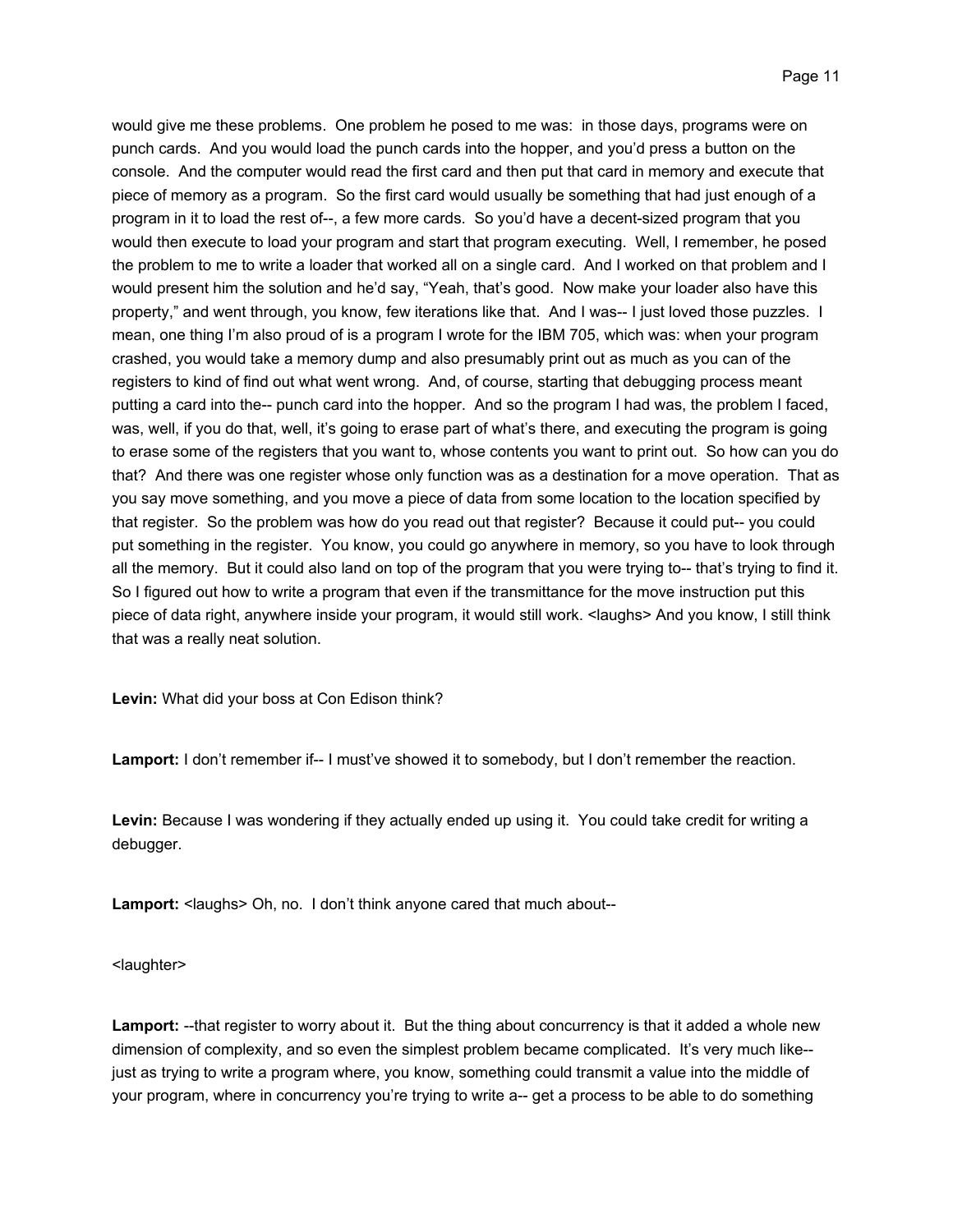even though another process could be doing anything else <laughs> that that process might do. So it posed that same kind of difficult puzzle. And that's what attracted me to concurrency more than a desire for fundamental theory. Once I started working on concurrency, then I became interested in what I might call fundamental problems in concurrency. But initially it was just fun puzzles.

**Levin:** Very interesting. That's great. So let's continue the sort of chronological thread a little bit. You worked at Compass until '77; is that right?

**Lamport:** Yes.

**Levin:** When you moved to SRI?

**Lamport:** Right.

**Levin:** How did that come about?

**Lamport:** Oh, for some reason that I never understood, the people at Compass said that it was a nuisance having me in California that-- they said I had to move back to Massachusetts and I didn't want to move back to Massachusetts, so I found a job in the Bay area.

**Levin:** Mm-hm. And how did you happen on SRI? It was…

**Lamport:** I knew people at SRI. I think SRI and Xerox PARC were the only places I knew that did computer science research. And I applied both places, and PARC didn't make me an offer, and SRI did.

**Levin:** And what was SRI's business around that time? What kinds of things were going on there?

**Lamport:** Well, SRI was very much like Compass in the sense that if you find somebody to pay for it, <laughs> you can do it. But the major project that-- the obvious project for me to work on — and I suppose they had it in mind when they hired me — was the SIFT project, which was to build a faulttolerant computer system to fly airplanes, essentially. It was a NASA contract. And that was the work that-- the contract that led to the Byzantine Generals' work. So that's what I started working on.

**Levin:** Let's talk about SIFT a little bit more. So that was already underway when you joined SRI. And it seems like in the late '70s, if we sort of think back to the state of aviation in those times, the notion of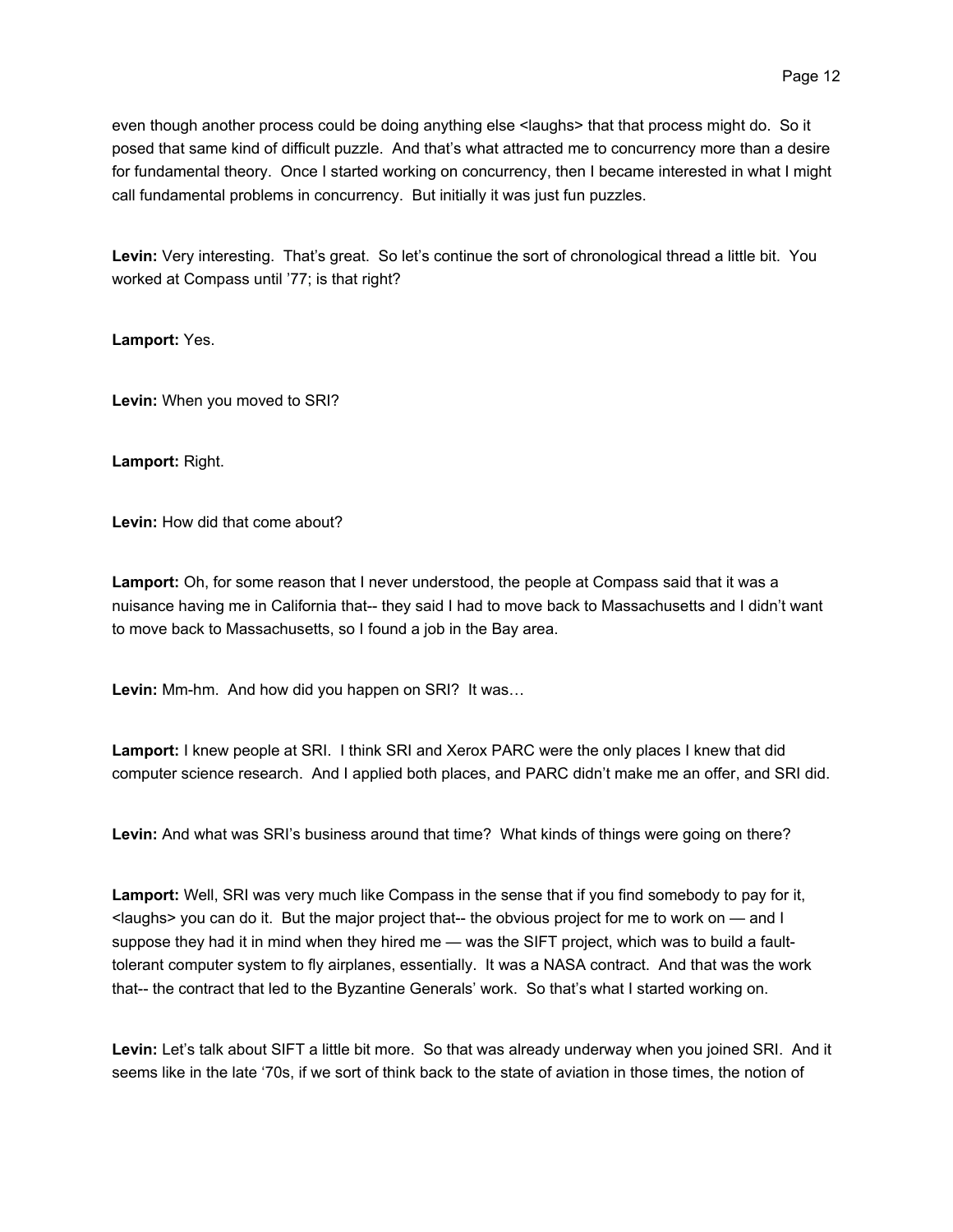having computers flying an aircraft was pretty audacious. Do you know how it was that that contract came about?

**Lamport:** Well, I don't think it was such an audacious idea. And the motivation for it, as I understood it, was that was not long after the oil crisis of the early '70s, where because of an embargo — or some kind of embargo, it's not clear exactly what was permitted and what in fact wasn't — there was an oil shortage in the U.S. and lines at gas stations. And that didn't last for very long, but it made people think about trying to save gasoline. And the one way that they were able to save gasoline or jet fuel was designing airplanes — well, designing airplane you want to minimize the friction and a large source of friction are the stabilizers: the horizontal and vertical stabilizers that control the plane and keep it flying straight. And they realized they could cut down friction and save fuel by reducing the sizes of those control surfaces. But doing so would make the plane aerodynamically unstable and un-flyable by a human being. And so only a computer would be able to fly it, because you had to basically make corrections to the control surface on every few milliseconds. And if you didn't, you could get vibrations and the wings would fall off. So I think another motivation was-- another thing that reducing the size of the control surfaces did, was make the plane really maneuverable. So you could build fighter jets that could really maneuver or do tight turns and all that stuff, but if you could get computers to fly them. So I think those were the, NASA's, two motivations.

**Levin:** Mm-hm. And the project was underway, as you've said, when you joined. What was your role in that project when you joined it?

**Lamport:** Well, my general role was member of the team, engaging in all the conversations and lots of decisions and stuff. But perhaps the question you're asking is which of the results that are still known, under the aegis of the Byzantine Generals' work, did I contribute to and which were there when I arrived. And the idea of what was there was the notion of the problem, namely achieving consensus in the face of completely unreliable processors. And the solution that did not employ digital signatures was known. The solution for—and also the impossibility, the result: the result that you couldn't do it with three processors, you needed four. And the algorithm for four processors I believe was invented by Rob Shostak before I arrived. And the generalization to 3n+1 processors was done by Marshall Pease. And that was an amazing piece of work of Pease. I don't know how he figured out that algorithm. Nobody could understand it. I could read the proof and follow the proof and was convinced that it was correct, but I still couldn't say that I understood it. And what I contributed to the original paper was the algorithm with digital signatures, which was actually something that I had done before I got to Compass. Before I got to Compass, I wrote a paper, and I think it was published in '77 — and nobody noticed it — <laughs> which actually generalized the "Time, Clocks" paper to the problem of implementing a state machine in the presence of arbitrary failures. And since in those days it wasn't clear what you'd consider as a failure, I just considered arbitrary failures, that is where a failed process-- these days, most work on failures assumes that processes failed by crashing. But it wasn't clearly the right model when-- or the useful model, in those days, so I had an algorithm that would tolerate arbitrary failures, including processors that acted maliciously. And I didn't discover the impossibility result because it doesn't apply if you have digital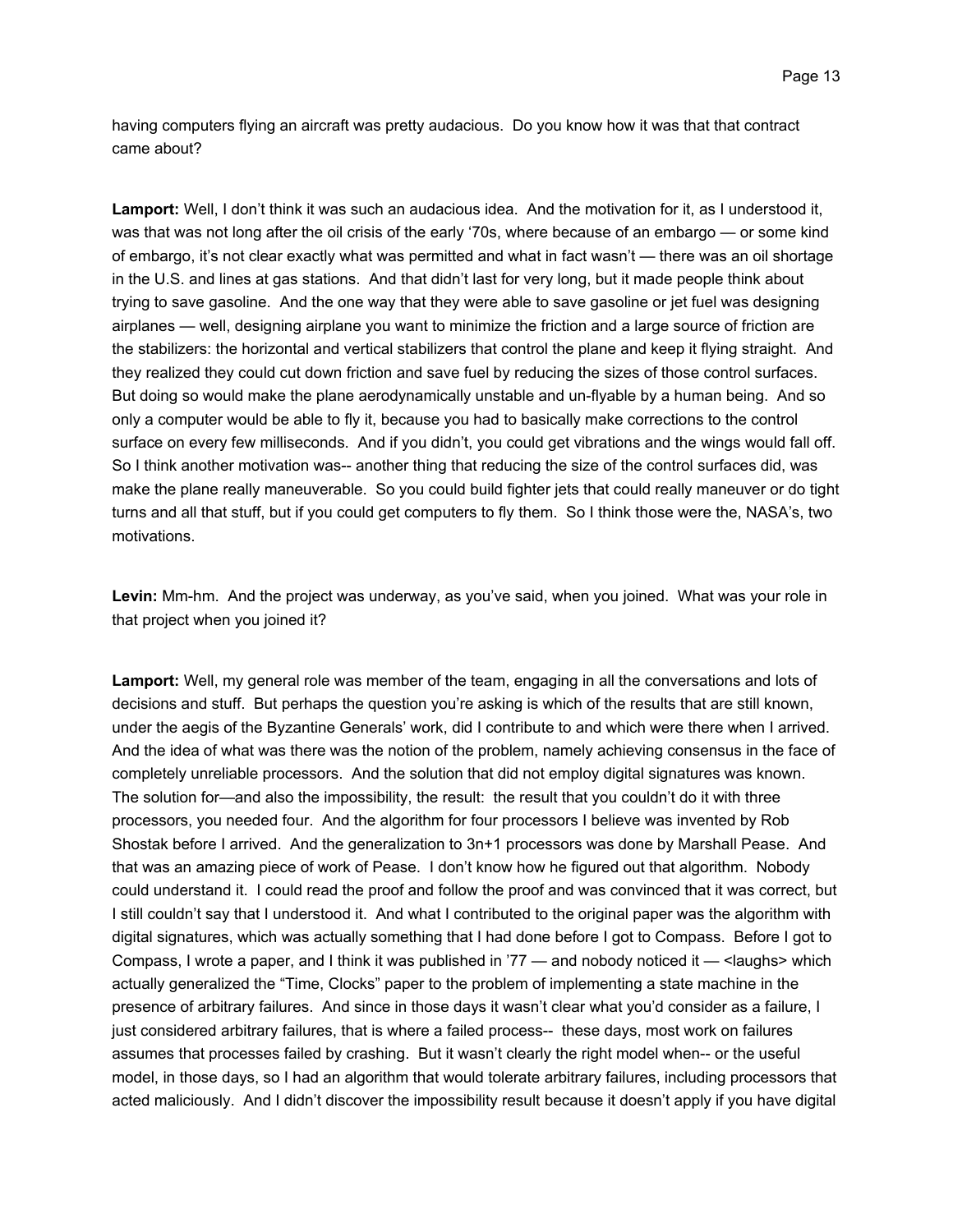signatures: digital signatures you just need a majority of processors to be working correctly. The other thing that I hadn't done is to pull out the consensus problem. Now, it's clear that if you're trying to build a system that works correctly, you have to choose a sequence of operations that that should do. And so you have to form consensus on choosing each of those commands. And I hadn't pulled out the consensus problem as something to be considered separately, as sort of, as a building block. And I'm not sure why, but I think in retrospect it's because the solution to that problem, the one using digital signatures, came so quickly to me that I didn't think much about it. And the reason the digital signature algorithm came from me is in those days hardly anybody even knew about digital signatures. I happened to be a friend of Whitfield Diffie, and-- who, of course, with Marty Hellman, published in around 1976 the seminal paper "New Directions in Cryptography" that introduced public key encryption and started the whole modern field of cryptography. At any rate, it was I think around '74 that I was having coffee at a coffeehouse with Whit and he proposed the problem to me, which-- he hadn't-- he realized it was an important problem and he didn't know how to solve it. And I said, "Oh, that doesn't sound very difficult." And I thought a minute and literally on a napkin I wrote out a solution involving one-way functions. And that was the first solution: Whit and Marty published it in their paper, crediting me, of course. So I was one of the few people in the world who knew about the digital signature problem and knew that it was possible to create digital signatures. Although in the context of fault tolerance, creating digital signatures should be trivial, because you're only worried about a signature being forged as a result of a random failure, not as a result of a malicious processor, so it should be fairly easy to devise some algorithm that would guarantee that the probability of a forged signature is infinitesimal. Although I've never had occasion to really think very hard-- long and hard about that problem, and I don't think anybody else has either, so it's in some sense an unsolved problem of creating an algorithm that you can prove in the absence of a malicious failure has a suitably low probability of being broken by a random failure. At any rate, so that was the situation when I got to SRI: that original paper I contributed the digital signature algorithm. And perhaps the other important thing that I did was that I got them to write the paper, because I realized that this was an important result, an important problem, and publication, especially outside of academia, didn't seem to have as high <laughs> a priority. As a member of Xerox PARC, you may remember that it was known-- there's a lot of great research being done, but not very much publication and it was known as the black hole of computer science. Anyway, I sat down and I wrote a paper on it and I remember Rob Shostak not liking <laughs> the way I wrote the paper at all. And so he sat down and rewrote it and I imagine that something would've gotten published eventually, but I think it certainly got published sooner because I spurred them into action. And in the second paper, the only really new result in there was an understandable version of the general algorithm without digital signatures — a recursive version — and that was, I think, that was one that I discovered. But the real contribution of the second paper was introducing the name "Byzantine Generals". <laughs>

Levin: Which is what it's, of course, become known as ever since.

## **Lamport:** Mm-hm.

**Levin:** Just to wrap up on SIFT…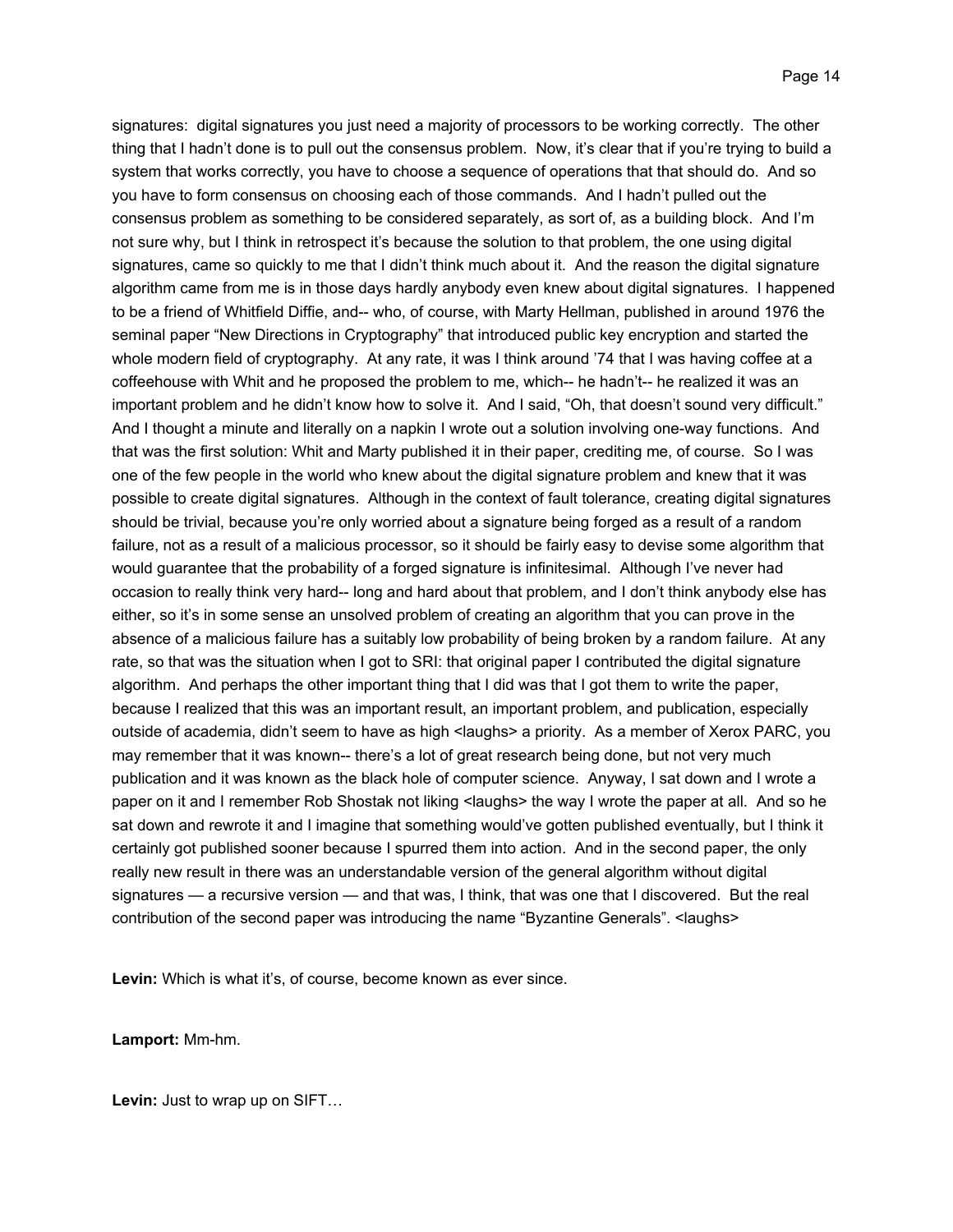**Lamport:** By the way, you should ask me about the origin of the name at some point.

**Levin:** I will.

**Lamport:** Okay.

**Levin:** Yeah.

**Lamport:** Yeah.

**Levin:** Just to wrap up on SIFT, how did that project conclude? Did the system get built? Did it get deployed?

**Lamport:** A prototype system was built. It was, I think it was run, on a simulator. I'm not sure if it ever flew in an airplane. There was a bit of controversy at the end of the project. The project was to include a complete verification of the code. And there was some controversy about that. And the short story is that through carelessness, the paper that was published about it did not make it perfectly clear what had been verified mechanically — what had been mechanically proved, and what hadn't. I think in the particular case, that the code that had been verified didn't include some optimization that was later made. So the final system included code that had not been mechanically verified. And there was this general sense in the criticism of it that the-- this was this multi-million-dollar project and, you know, they lied about, you know, the work at that time and they lied about what they had did, what they had done. And the fact of the matter was that this project was used somewhat as a cash cow at SRI in our group. And the actual writing — the actual proof of the code — was an onerous task that nobody wanted to do. And I managed to get off the project before <laughs> it became my turn to do that.

Levin: <laughs>

**Lamport:** And finally, Rob Shostak-- no, hold. No. It was Michael Melliar-Smith and Rob Shostak, in a really Herculean effort, as the deadline was approaching, wrote the proof and ran it through the prover. And it was really a, I would say, a baling wire and chewing gum <laughs> type of project as far as this proof was concerned rather than this, you know, grand effort. And I think that although the people were careless in what they published — this was not a serious offense, and I think the project was quite successful.

**Levin:** And do you know if it had any direct impact on the way avionics systems were subsequently designed?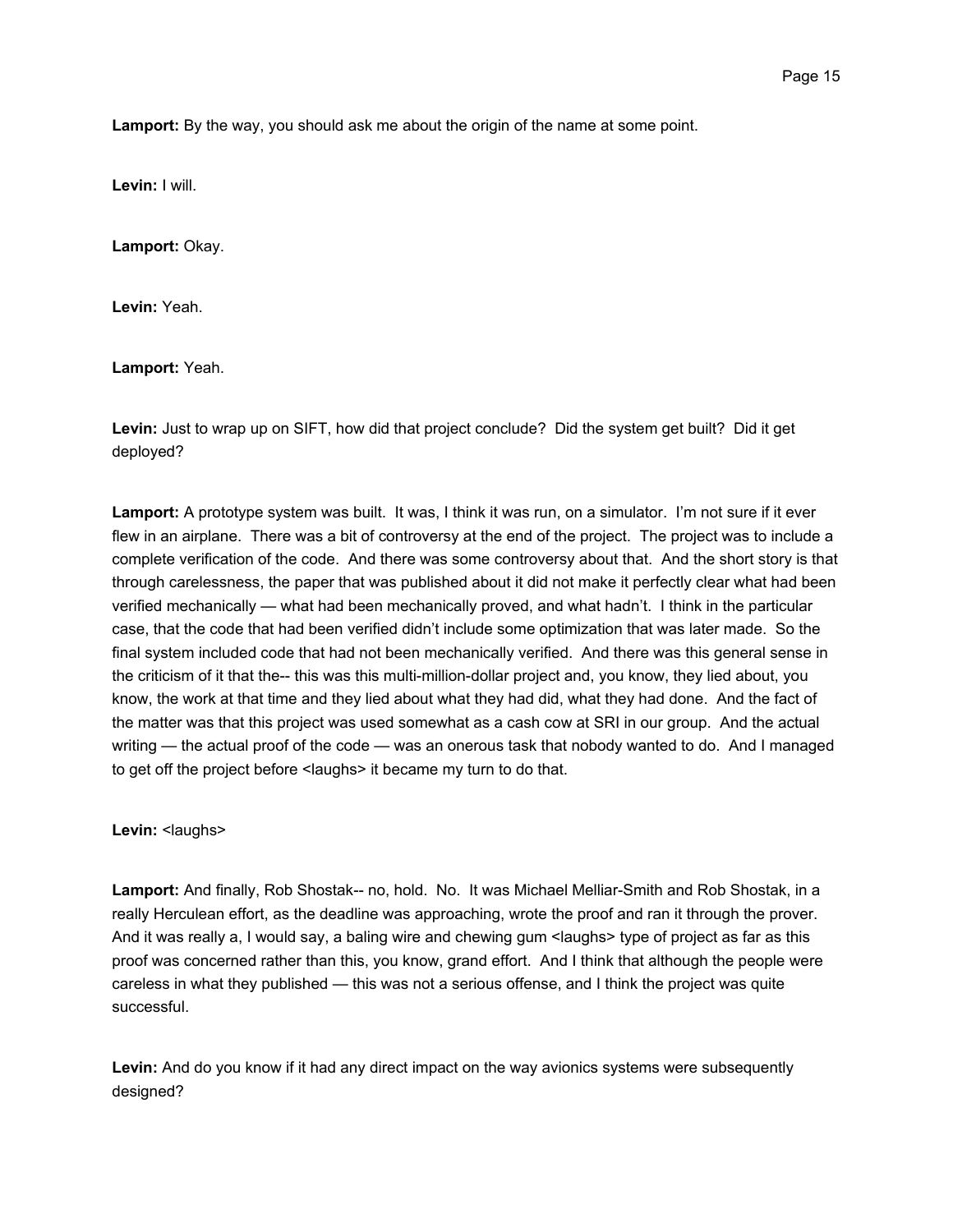**Lamport:** Well, I don't know how avionics systems are designed. The Byzantine Generals work certainly did. I was actually curious about that, and sometime maybe 10, maybe 15, years afterwards or so, I happened to be contacted by someone who had been at Boeing at the time, and asked them if they knew about the Byzantine Generals' work. And he said, "Yes, indeed." He said he had been the one who first read our paper and he said, "Oh, shit. We need four."

## <laughter>

**Lamport:** Though he did say that this was in the commercial side, and he did say that Boeing had just bought McDonnell Douglas, I believe, who were doing the military aviation side. And that he-- from what he said, at that time, the people at McDonnell Douglas were somewhat clueless about these things. I don't know what goes on these days at Boeing. I have no idea what goes on at Airbus. I happened to visit Airbus and was told that they use a primary/backup system rather than the SIFT-type design, which was I guess what you'd call peer-to-peer these days. And, basically the programmers-- that was the job of the hardware people, that was done in hardware. And you can build a primary/backup system correctly taking, you know, handling Byzantine faults. On the other hand, I've seen occasion where engineers have very happily presented solutions of provably unsolvable problems. So I don't know-- so I'm not positive that the engineers who build the Airbus know about the Byzantine Generals results, so… But Airbus is very secretive about what they do, and you or I can't find out. <laughs>

**Levin:** You don't let it affect your flying habits.

Lamport: One thing that I've observed is that-- well, let me give you a, one little anecdote. As you'll remember at Digital SRC Lab, where we were, there was a reliable distributed file system that was built called Echo. And that actually motivated me to discover Paxos, because I was convinced that what they were trying to do was impossible and was trying to find an impossibility proof — instead I found an algorithm. But there was no algorithm behind that code: there was just a bunch of code. And I'm sure that there was kind of failure that Paxos would handle that the Echo code didn't handle. But the Echo system ran perfectly reliably. For how many years? I don't know — five years or something like that. And it only crashed once, and the reason for that crash had nothing to do with the algorithms. It had to do with a very low-level programming detail that buffers got overfull. And so whether or not the Airbus engineers will handle all possible Byzantine faults: I think that in practice if they, they're probably good engineers, and they've probably thought about the problem enough that if there are failure modes that would cause their algorithm to fail, they are sufficiently improbable that they're not the most likely cause of an airplane crash.

**Levin:** So you were at SRI for seven or eight years, and then you moved from an organization that was fundamentally a contract programming or contract project organization into what I think we might call a corporate research lab at Digital Equipment Corporation. How did that move come about?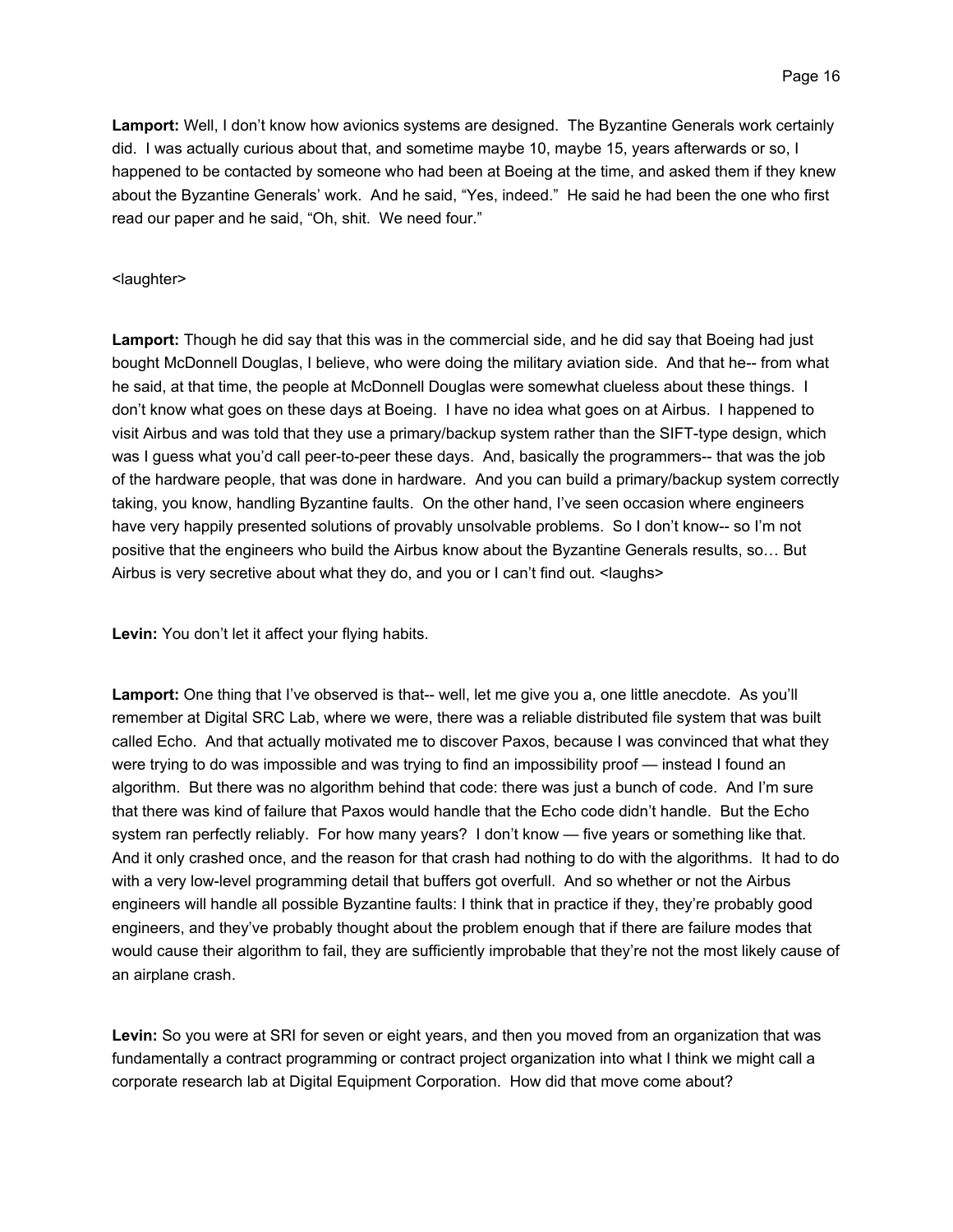Page 17

**Lamport:** Oh, well, the actual details is that we were in a group that had, I don't know, a dozen people or so. And at some point, they decided that we needed another level of management <laughs>, and that, you know, in addition to the lab director and assistant director, there was now-- 4 of these 12 people became, you know, some managerial title and something, and I just said that was ridiculous. <laughs> And Bob Taylor had just started the SRC Lab, and it was a natural place for me to go.

**Levin:** So you came into what must've been a fairly small group of researchers at that time, since the lab was just getting started.

Lamport: It didn't strike me as being small, because it was probably larger than the group at SRI where I was, so…

**Levin:** But there wasn't a single project you were basically being brought into as you had been at SRI?

**Lamport:** No. It was clear that I was being brought in to-- well, to become a member of the lab. There was much more of a sense of community at SRC than there was at SRI, which may seem strange, because SRC was a much larger place. But as someone said at SRI, that grant proposals are our most important project. <laughs> I'm sorry: Grant proposals are our most important *product*. <laughs> And so there was always this question of you were working on a project and there was no sense of interaction between projects, so in a sense the lab was more splintered than it was at SRC, especially in the beginning where there was one project, which was building the computing environment. So it was clear that my expectation was that I would be continuing the same line of research I had been doing, but also interacting with the other people at the lab, because they were building a concurrent system and so they would have concurrency problems, and so I expected to be useful.

**Levin:** So how would you characterize the most important product of SRC, by analogy with what SRI said? It clearly wasn't grant proposals.

**Lamport:** I think-- well, I'm getting out of my depth, because this is a question of why did Digital open the SRC research lab and what did Digital expect to get out of it. Of course, as you know, the kernel of the people who started SRC were the people who came from Xerox PARC, where they had just created personal computing <laughs>, and so there was very much a sense that, well, this was what the lab was going to continue doing: creating the computing of the future. And so that was the purpose of the lab.

**Levin:** Mm-hm. And so there was a qualitative feel to that organization that was different from SRI; is that right?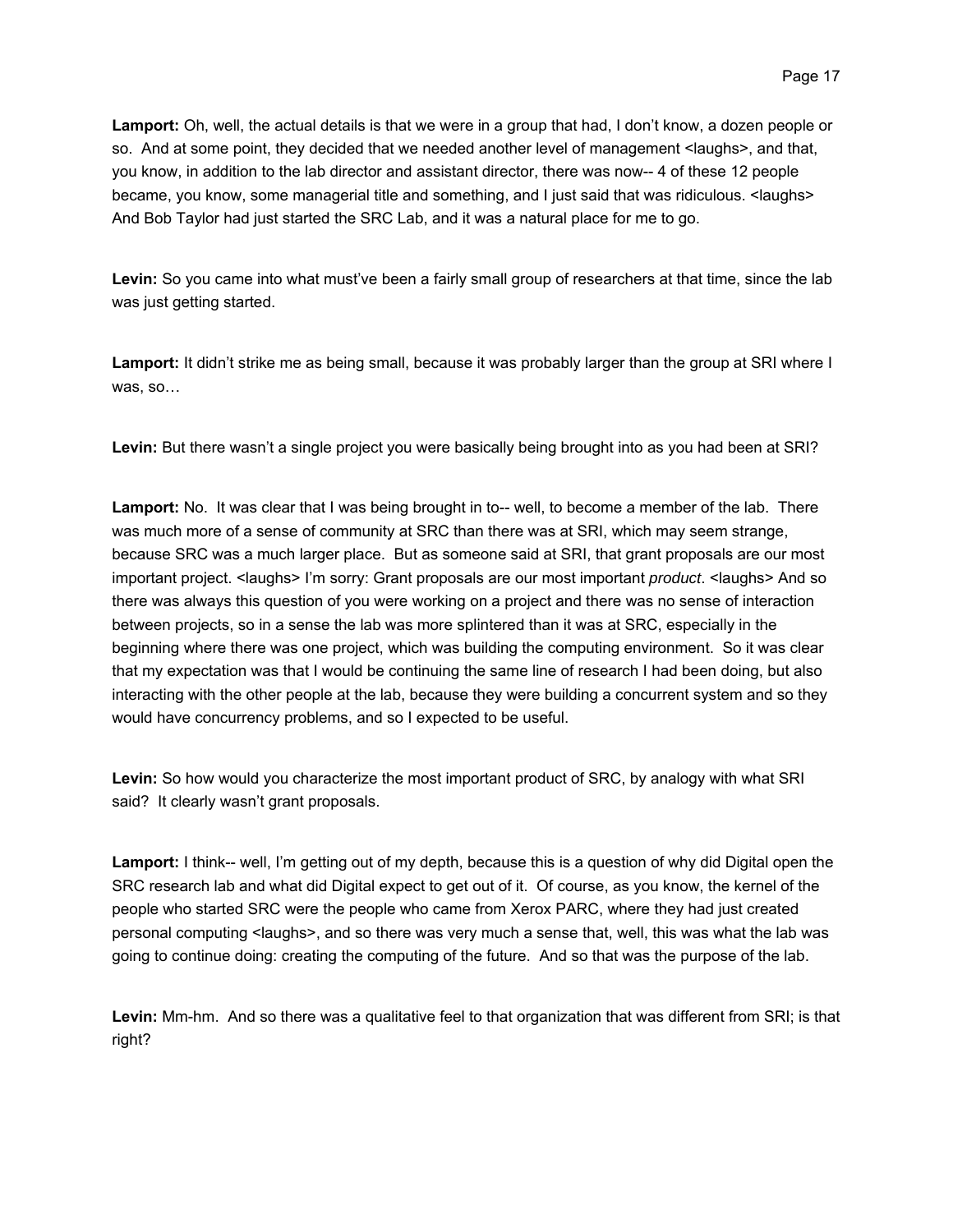**Lamport:** Definitely. But that, I think, had a lot to do with Bob Taylor, the lab director and lab founder, who was just a wonderful manager. < laughs > And as you know, he was your mentor. < laughs >

**Levin:** Indeed. Did you consider, when you were looking to leave SRI, other places to go work? Perhaps academia?

**Lamport:** I did talk to Berkeley and Stanford. But I must say, I was never really serious about it. I did not see myself as an academic, so it was clear to me that SRC was where I was going to go <laughs> if they made me offer.

**Levin:** Say little bit more about that. What is it about either the difference between SRC and academia that attracted you to SRC more than the university?

**Lamport:** Well, there were two things at play. First one was personal, and one was institutional, you might say. Personally, I had never taken computer science seriously <laughs> as an academic discipline. And in fact, when I started out, it wasn't. I don't think there was enough stuff you could call computer science, and certainly not in my field, that merited being taught <laughs> at a university. And this may be just my own background which, since I had studied math and physics, and perhaps if I had gone to an engineering-- been an engineering major at MIT, I would've had a very different perspective and I would've considered programming to be a perfectly fine academic discipline, but it never seemed to me that people ought to be going to a university to learn how to program. And by the time I began to feel that, "Well, maybe I actually could go to a university and teach academically respectable things <laughs> to people," I was too set in my ways. And I think that maybe would've been in the '90s or so. So that was one reason why universities didn't interest me. And the other thing is that I found industry to be the best source of problems, and I think in the early days of concurrency, the early days — you know, starting in the late '70s and going-- yeah, it was the late '70s and early '80s that we were talking about — a lot of academic research was just self-stimulated. <laughs> People, especially theoreticians, contemplating their navel and <laughs> deciding what should happen. And I've always found that the real problems, you know, the important problems, were motivated by people in industry having things they wanted to do. SIFT was an example of that. It wasn't sponsored by an industry, but it was very much a real-world project. I mentioned Paxos, which was inspired by a real system being built at SRC. The bakery algorithm: not an industrial problem, but it was clearly important in programming. And what other ones? Oh, Disk Paxos, for example, another algorithm that happened because there was a DEC engineer in Colorado who said he wanted to build a system where instead of having to have three processors, he wanted to have three disks instead to get the redundancy, and that led to Disk Paxos. Fast Paxos — no, sorry, not Fast Paxos — fast mutual exclusion came because the people at WRL, the Western Research Lab, it was another DEC lab, but the people there were building a computer and they needed a mutual exclusion algorithm that had certain properties. So yeah, I've just always found industry to be the best source of problems. Not all problems, but sometimes, I suppose, the most successful problems are ones where you think of the problems before industry realizes they have them. <laughs> But it's certainly my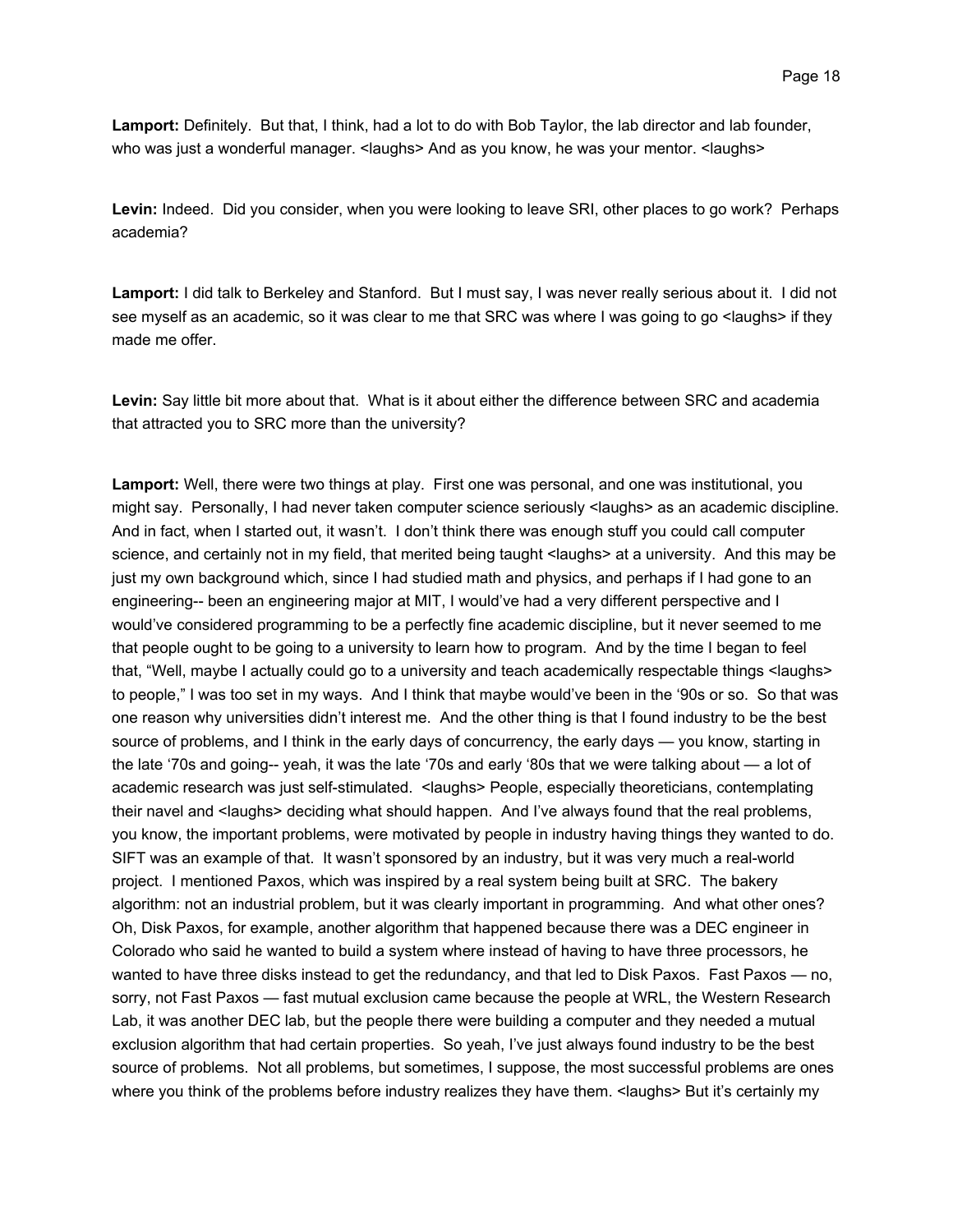experience working with industry, and even before that, of programming, has been much more useful than most of what <laughs> I learned in school.

**Levin:** So since '85, was it, that you joined SRC, approximately?

**Lamport:** Yes.

**Levin:** Until the present day. You've been in research labs first at DEC and Compaq and now at Microsoft.

## **Lamport:** Right.

**Levin:** And that interaction of real-world problems and research investigation has continued through that, essentially, this whole portion of your career; is that fair to say?

**Lamport:** Yes. It's sort of an irony and a failure that, although I look for real-world applications or realworld problems, I didn't interact with the people at SRC that much. And I think that I must have a prickly exterior<laughs> that didn't encourage people to come and-- come to me with the problems they were doing. And I wasn't active enough in going out and finding people's problems, because I always had things of my own that I was working on and it was always easier to stay in my office and keep working on those than try to go out and talk to people and extracting their problems from them. So it more often would come from somebody outside the lab who had-- knew about me or knew about my work and came with a problem.

**Levin:** You've had a lot of external collaboration around problems and their solutions with people in academia, even though you didn't want to be an academic yourself, so there are evidently at least some people in academia that want to attack real-world problems.

Lamport: I don't feel like I've collaborated with that many people. I think certainly compared to most computer scientists, I think I have more single-author papers. I collaborated quite a bit with Fred Schneider, and I guess that's because Fred has, I think, a very similar sense of practicality that I do. I collaborated on a couple of papers with Eli Gafni. They both happened while Eli was visiting SRC, and- well, one of them was the Disk Paxos problem, which as I said, came externally. The other one was on the mailbox problem, and that was a problem that I had had myself, or a problem that had occurred to me many years earlier and just Eli's being there was an opportunity for it. There was the collaboration with the people at SIFT, at SRI doing SIFT. So that was in some sense the one time where I was really part of a group that I was actively collaborating on doing research.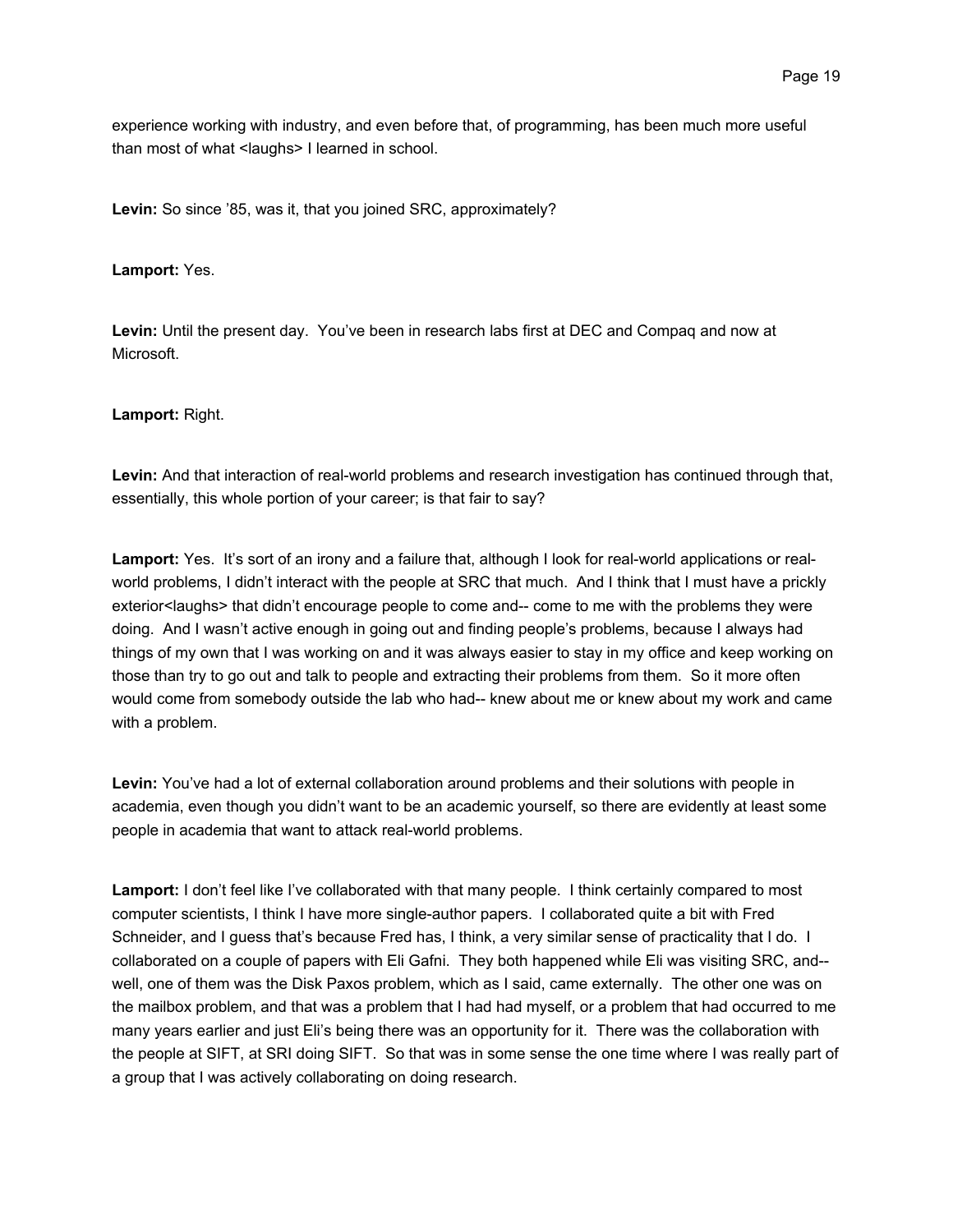**Levin:** So I'd like to shift gears now. And we've done a kind of a somewhat meandering exploration of your career chronologically, or at least part of it. But I think I'd like to start talking about some of the themes that have run through your career — and we've touched on a few of them briefly, but I would like to get into more detail on that. And the natural one to start with is probably the one that you worked on earliest, which we've talked about a bit: the bakery algorithm and concurrency, and concurrency algorithms. You've said that quite a bit of the work you did grew out of the bakery algorithm and studying it, learning from it. One of those was-- well, let me ask you this way. Probably the next famous paper that you produced was the "Time, Clocks, and the Ordering of Events in a Distributed System" paper, which is perhaps the one that's most widely cited. Did that grow out of the bakery algorithm study?

**Lamport:** Not directly. It had a very specific origin, namely: I received — well, this was while I was working at Compass, and from some connection, I don't remember why, but — I received a technical report written by Bob Thomas and Paul Johnson, which was about replicated databases. And they had an algorithm in there, and when I looked at the algorithm, I realized that it wasn't quite right. And the reason it wasn't quite right was that it permitted a system to do things that, in ways, that seemed to violate causality. That is things that happened before-- one thing that happened before something else would wind up influencing the system as if they had happened in the opposite order. Now, the reason I realized that has to do with my background. And from my interest in physics, I happen to have a very visceral understanding of special relativity. In particular, the four-dimensional space time view of special relativity that was developed by Minkowski in the famous 1908 paper. And I realized that the problems in distributed systems are very much analogous to what's going on in physics because — or in relativity because in relativity there's no notion of a total ordering of events, because events will-- to different observers, will happen, appear to happen in different order. But there is a notion of causality, of ordering between two events, in which one event precedes another if, for every observer, it will appear that that event preceded the other. And the basic definition is one in which that is that if an event happens to some person-- and the other event happens to another person, then it's possible for a message or a light wave to be sent from the first person, when that event happens, and that it will arrive at the second person before that second event happens. And I realized that there's obvious analog of that in distributed systems which says that one event happens to one processor before it happens at another processor if there was a message or a chain of messages that began at the first processor after this event and reached the second processor before his event. And it's that notion of causality or "before" that was being violated in this algorithm. And I made a fairly simple modification to the algorithm to correct that. And that's the algorithm that was presented in that paper, along with the definition of the partial-ordering relation. Now, I should mention that I'm often-- one of the things that the algorithm used, and that the Johnson and Thomas algorithm used, was attaching timestamps to messages. That is, each process has its local clock and it timestamped a message with the time on that clock before sending it. And people have credited me with my inventing timestamps, which I didn't because I got them from the Johnson and Thomas paper. And what I didn't recognize at the time-- when I received that paper I just assumed that timestamps were a standard technique that people used in distributed computing. This is the first time I'd even thought about the problem of processors communicating by sending messages. And so I didn't point out that timestamps were used in the Johnson and Thomas paper, and so I-- their paper has been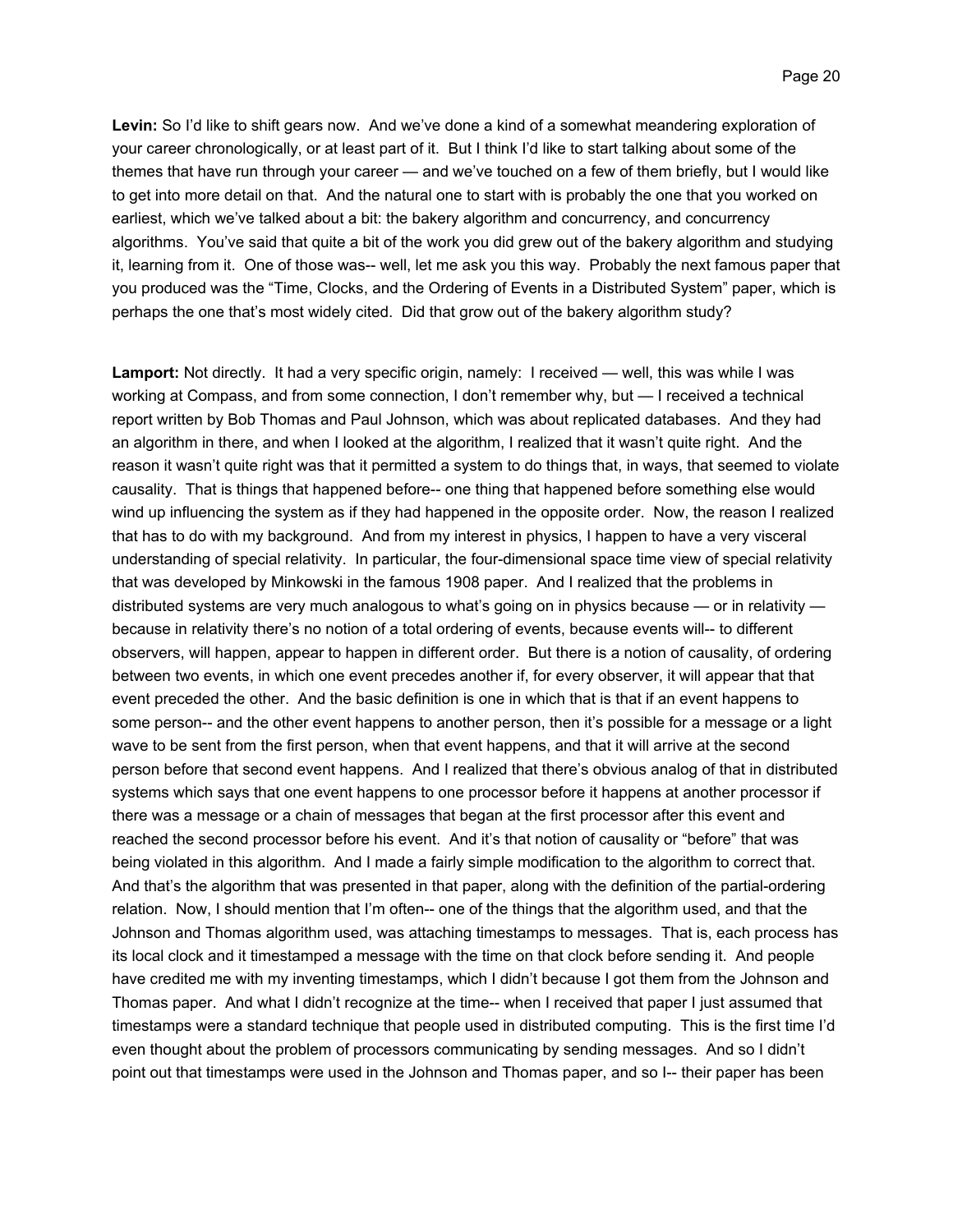forgotten and it remains as a, citation, one of the four citations in my "Time, Clocks" paper. One of the others being the Minkowski paper and another one being a previous Einstein paper.

#### <laughter>

**Lamport:** So at any rate, that's just a footnote. The other thing I realized, that I believe Johnson and Thomas didn't realize, is that this algorithm was applicable not just to any-- not just to distributed databases, but to anything. And the way to express "anything" <laughs> is a state machine. What I introduced in this paper was the notion of describing a system by a state machine. Now, a state machine is something that's really simple. You start-- it's something that's started in an initial state and it then takes steps which change its state and what it can do next can depend on incoming messages, in this case, or from the environment., or it can come from-- or from the current state of the machine determines what it can do next. Now, the ideas of state machines-- well, finite state machines are ancient, dating to the '50s or so. But they were all used as finite states, namely that the state had to be a fixed, bounded set, like it's a certain collection of registers or something. And it was very clear to me and to everybody that finite state machines were not terribly interesting as ways of talking about computation or about problems. But if you remove the restriction about them being finite, then they're completely general and you can describe what any system is supposed to do as a state machine. And what I realized and said in that paper, that any system would-- if it is a single system, in a sense-- what it's supposed to do can be described as a state machine and you can implement any state machine with this algorithm, so you can solve any problem. And as the simplest example I could think of, I used a mutual-- a distributed mutual exclusion algorithm. And since distributed computing was a very new idea, this was the first distributed mutual exclusion algorithm, but, you know, I never took that seriously <laughs> as an algorithm. And nor do I take this, the "Time, Clocks" paper's algorithm as necessarily a-- the solution to all problems, because although whether in principle, you can solve any problem this way, that is, building a system not without the-- without failures. It didn't deal with failures. It's not clear that the solution would be efficient, and there could be better solutions. And in fact, I never thought that my distributed mutual algorithm would in any sense be an efficient way of doing mutual exclusion. Well, the result of publishing the paper was that some people thought that it was about the partial ordering of the events, some people thought it was about distributed mutual exclusion, and almost nobody thought it was about state machines! And as a matter of fact, on two separate occasions, when I was discussing that paper with somebody and I said, "the really important thing is state machines," they said to me, "There's nothing about state machines in that paper." And I had to go back and look at the paper to convince myself that I wasn't going crazy <laughs> and really did mention state machines in that paper. I think over the years, the state machine concept — thanks in part to Fred Schneider talking about state machines — people have gotten the idea. The way I met Fred Schneider is he sent me a paper. I don't remember what it was about that he had written. He was still-- I think he may have been a grad student or possibly, I think, a young faculty member. And I sent him-- He was working along, somehow, along similar lines and so I sent him a preprint of the "Time, Clocks" paper, which I think subsumed what he had been doing. But I thought, "You know, this guy's… This guy's pretty good." <laughs> "I should stay in touch with him." And I was right. <laughs> So…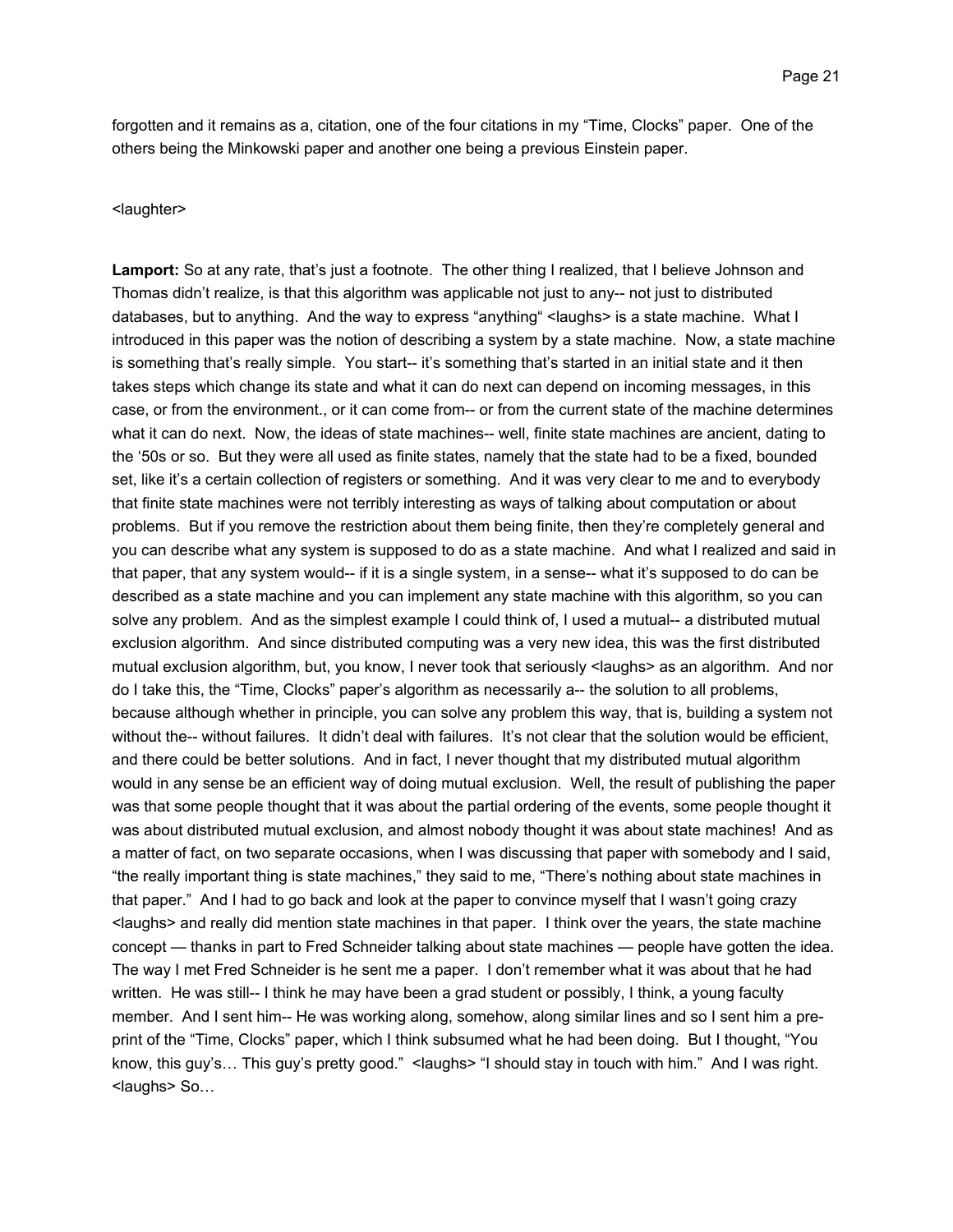**Levin:** So this paper has been very widely cited. Obviously because you did a foundational thing, and whether people really understood that or not, somehow they decided it was the place to point to in their own papers. Do people continue to-- I mean, this paper was a long time ago — almost 40 years now since it appeared. Do people continue to discover the paper and learn things from it?

**Lamport:** Well, what amazed me is that I recently learned that there are physicists — or at least one physicist — <laughs> who takes the paper very seriously, and says it's very important in developing a theory of the physics of time, and — Now, this boggled my mind. I could understand-- I regard what I did in that paper, at least the partial ordering that I defined, as being very obvious, to me, because I understood special relativity. And so I figured, "Well, it seemed-- it seems really magical to most computer scientists because they don't know any special relativity." But of course physicists understand <laughs> special relativity and they thought it was a seminal paper. And so I— got me thinking, "Why?" And I finally figured out for the physicist — and I confirmed with one — that what my paper did-- the advance that my paper made, was that Minkowski was talking about, in some sense, messages that *could be sent* to define his relation, and I changed that to messages that *actually were sent*. And this seemed to me to be perfectly obvious but to the physicist this was a seminal idea. So I'm-- it seems that things that seem obvious <laughs> to me do not seem obvious to other people. I've never understood quite why the paper is considered so important in computer science. because the algorithm it presents is of no particular interest. It has historical significance, but I think that somehow what people get out of it is a way of thinking about distributed systems that's so natural to me that I consider it obvious, that is not obvious to them, and gets them to be thinking in a different way. This may be related to one difference between me and I think almost all researchers in concurrency —so, theoreticians — is that in most of the research that I've-- most of the papers that people write or people I talk to, they think of something like mutual exclusion, for example, either as a programming problem or as a mathematical problem. I think of it as a physics problem. Mutual exclusion problem is the problem of getting two people <laughs> not to be doing something at the same time. "At the same time" — that's physics. <laughs> And I look at things from a very physical perspective and-- which I think gets me looking at the essence of problems and not getting confused by language the way a lot of people do. I've observed something in computer scientists that I call the Whorfian syndrome. The Whorfian hypothesis --Whorf was a linguist early in the 20<sup>th</sup> Century, who-- his hypothesis is that the language we speak influences the way we talk. Well, what I call the Whorfian syndrome is the confusion of language and reality. And people tend to invent a language, and they think that that language is reality. And, for example, if something can't be expressed in the language, then it doesn't exist. Let me give you an example. I've talked about state machines. Well, you can model a program as a state machine, and if you model it mathematically, basically what you're doing is mathematical description of a state machine. And so-- a state machine has to consist of the complete state of the system. Now, if you consider a program, part of the state of that state machine describing the program is what I call the program counter: it's the thing that tells you where in the program you're executing, and which statement that you're executing next. Well, there's no way of talking about the program counter in most program-- modern programming languages, and so to people who are hung up in programming languages, the program counter doesn't exist. And so there are cases when in order to reason about programs, particularly concurrent programs, you have to talk about the program counter. And I've talked to people who say that— well, at least one theoretician, he works in programming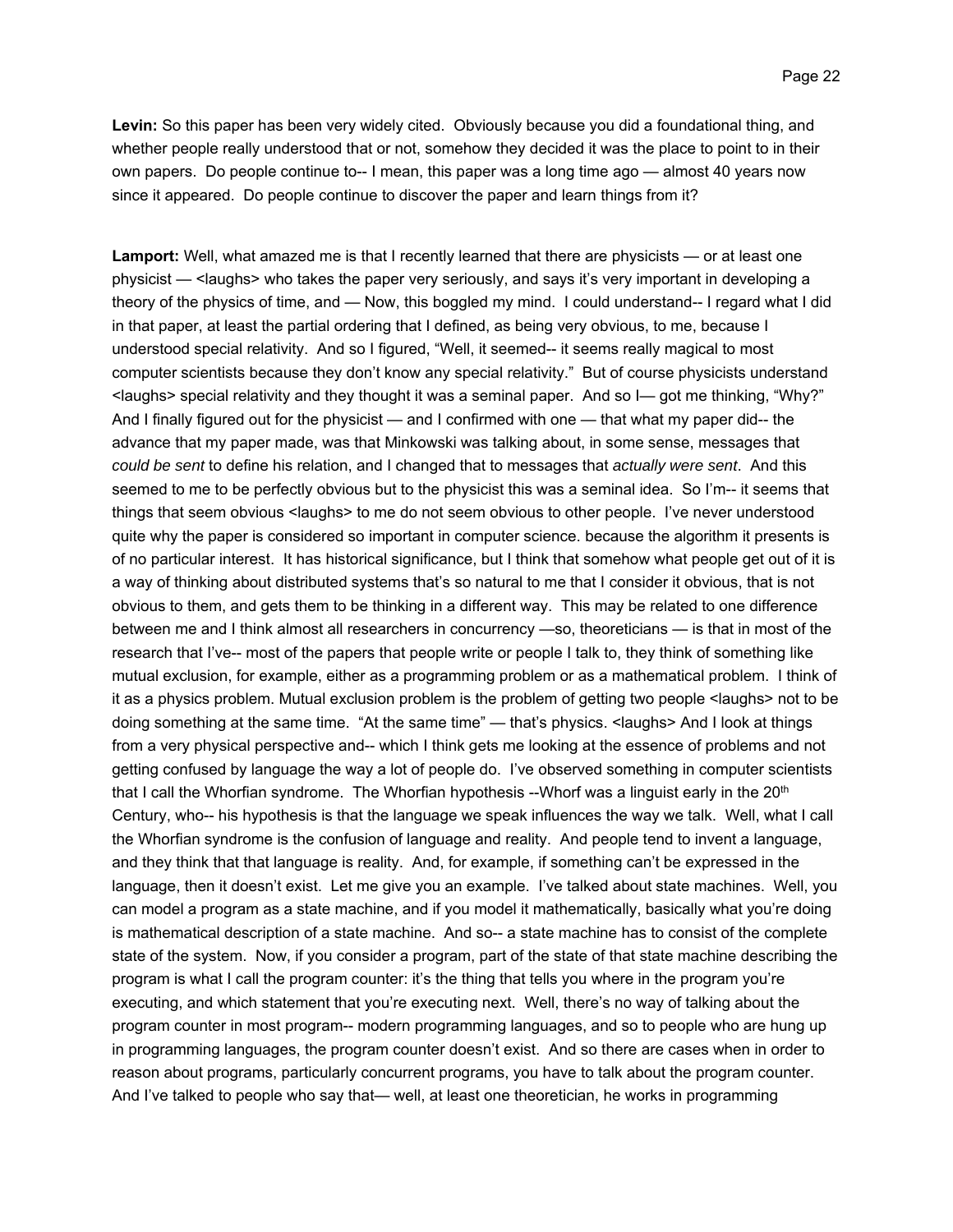languages, said — "That's wrong. You simply shouldn't say it." Wrong-- well, it was the notion-- the programming language jargon for wrong is "not fully abstract." But he was saying that my method of reasoning about programs, which involved the program counter, which basically you have to use, must be wrong. And a lot of people have created methods that-- since you have to talk about the program counter, they have ways of getting around it by talking, introducing, other things that can act as proxies for the program counter. So that's just an example of what I mean by the Whorfian syndrome. And I think there are a lot of people who are-- through the years, have worked on problems that were meaningless outside of the context of the language in which <laughs> they've been talking about them. And that has not been my problem, I believe. I may suffer from-- the Whorfian hypothesis may apply to me equally well. But I don't get hung up in the language I'm talking about. I mean, look at the physical reality that underlies these things. And it's that way in concurrency problems. I think the reason why things that I've done have turned out to be significant years later is not that I have any more foresight than anybody else or no better way than anybody else of predicting what's going to happen in the future. It's the fact that if I'm dealing-- I've dealt with real problems, problems that have a real physical sense, that are independent of a particular language in which talking about them. And it's those problems have a good chance of turning out to be useful, whereas problems that are just an artifact of the language you're talking about are not going to seem very interesting when people stop using < laughs> that language.

**Levin:** That reminds me of another paper that you did about the same time. Not in the same thread as the "Time, Clocks" or the bakery algorithm, but about a problem that was very real at the time, the glitch.

# Lamport: <laughs>

**Levin:**. Where there it seems a very, again, a very physical thing, enabled you to bring some insight to that that others, that eluded others. Could you talk about that a little bit?

**Lamport:** Sure. Let me explain the glitch, which is more formally known as the arbiter problem. Imagine that you're-- well, okay, it's described in some paper by some--, a housewife. (In those days, housewife was not politically incorrect. <laughs>) And the milk man comes to the front door and the postman comes to the back door and they both knock at about the same time. And you have to decide which one to answer. And so it's a problem of making that decision. And this is known-- philosophers have known of that problem, in the name of "Buridan's ass", where instead of the housewife having to decide whether to go to the front door or the back door it's you have a donkey who has to decide which of two bales of hay to go to, and he's equally distant from the two. And it was realized in the early '70s that computers act like this housewife or this donkey, and have to make a choice between two different things. The way it happens in computers is that you have a clock that's inside the computer and you have some event that's external to the computer — maybe a message comes in or something — and the computer has to decide — it's doing one thing at a time — has to decide whether it should-- 'cause the clock pulse tells it to "go to the next instruction" or something, and the external interrupt says to "stop what you're doing and do something else." And it turns out that if you don't design your circuits correctly, what could happen in that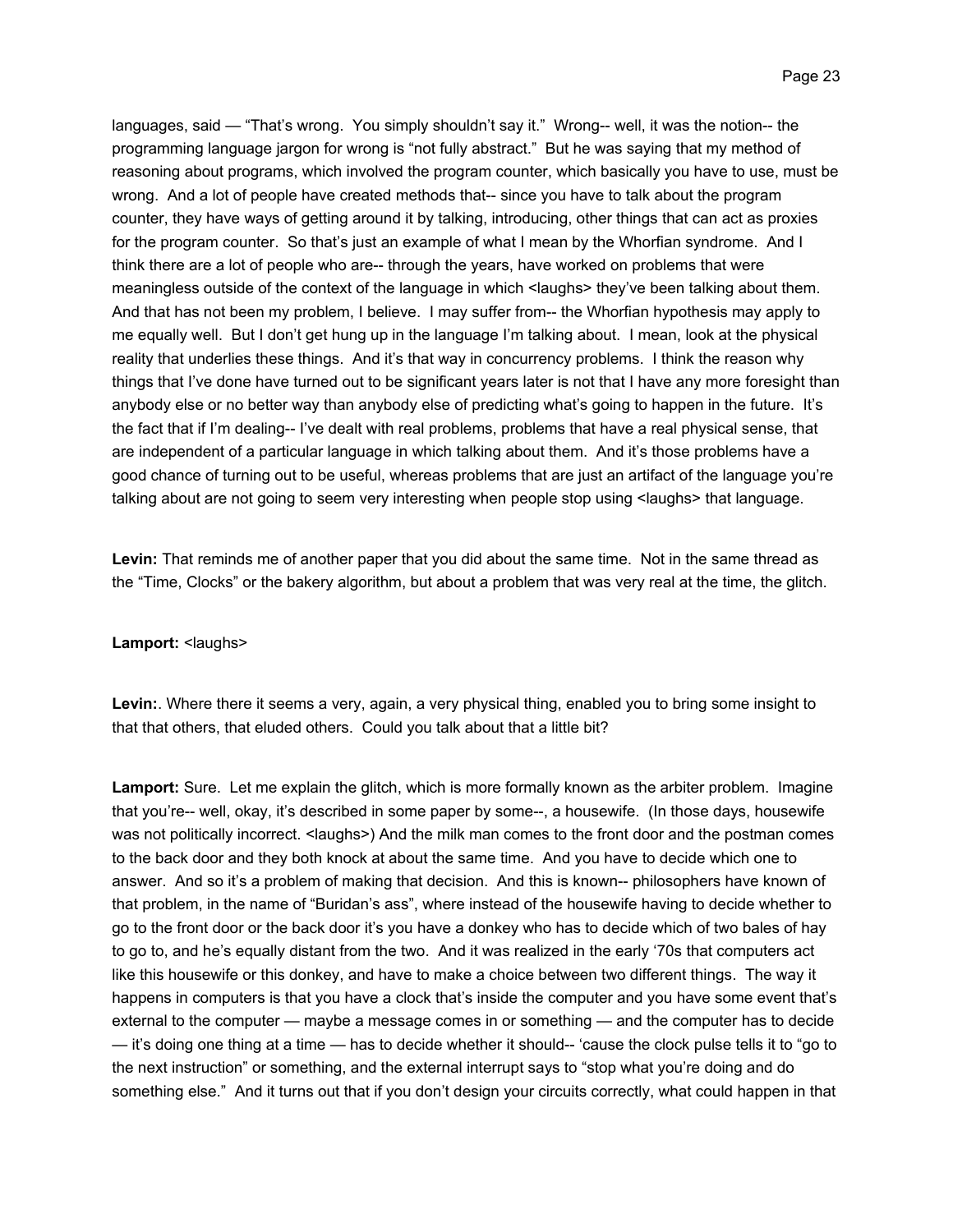case is, instead of saying either "do A or do B" — which in computer terms means either produce a 1 or a 0 — it produces a one-half. And computers are not very happy when-- computer circuitry is not very happy when they see one-halves and it causes them to do weird things and to get different parts of the computer to do different things and your computer crashes. And they discovered that-- I think it was some DEC engineer, who-- there was a conference that was held on this, or a workshop that was held on this problem — And he mea-culpa'd and said that a computer he designed would crash about every couple of weeks because of this problem. And it turns out, this problem is in a sense unsolvable. What's unsolvable is that it's impossible to-- if you're going to come out-- you can come out with a 0 or a 1, but you can't do it in a bounded length of time, and — which means the computer is screwed because it has to do it by the next clock cycle — and if you do it with a bounded length of time, you have a possibility of getting the one-half. So what computers do-- but you can build circuits that will almost always do it pretty quickly, and as a matter of fact, that the probability of not having made the decision within a certain length of time decreases exponentially with the time. So in practice, you just wait a little while and the chances of getting a one-half are negligible. So that's what computers do: they don't try to decide whether this event happened at the same time as the current clock pulse, but whether it happened before the clock pulsed three ti-- you know, <laughs> three pulses later or something like that. And so engineers who know about the problem, they design the circuits. That's not an issue. Engineers who don't know about the problem designs the circuits that will fail because of it. And I hope that these days all engineers <laughs> know about the problem. But if an engineer doesn't know about the problem, he'll be able, or she will be able, to solve it. You know, they'll give you a circuit that they say solves it, and of course, it doesn't. It just pushes the problem to a different part of the circuit. So that's the glitch or the arbiter problem. And when I wrote the bakery algorithm, someone at Compass pointed out this problem to me and said, "Well, your bakery algorithm doesn't require atomic operations, but it still requires solving this arbiter problem." And that's what got me interested in the arbiter.

**Lamport:** Should I go into the history of the papers and the publication and stuff, non-publication or not?

**Levin:** Well, I'm interested in what the impact was of the work that you did and that you published on the arbiter problem.

**Lamport:** Okay. What I did is I mentioned the--I told the problem, to Dick Palais, who was my de facto thesis advisor at Brandeis and has become a friend. And he realized that an argument saying, against or the reason that people think that you should be able to solve the arbiter problem is that the argument that you can't is based on the fact that real world is continuous. And people will argue, "Well, the real world isn't continuous, because you can actually build this operator that, arbiter, that goes zero to one. Well, it doesn't work. I can't-- we don't know how to do it in bounded time, but still it introduces discontinuity." And what Dick realized, that if you have the right definition of continuity, in fact, it is continuous. And theorems that tell you that, well, basically theorems that tell you that a system is a solution to a certain kind of differential equation, then it is going to be continuous. And we believe that the world is described by these kinds of differential equations. They are continuous. That result applies, and therefore this is a mathematical proof of the impossibility of building an arbiter that works in a bounded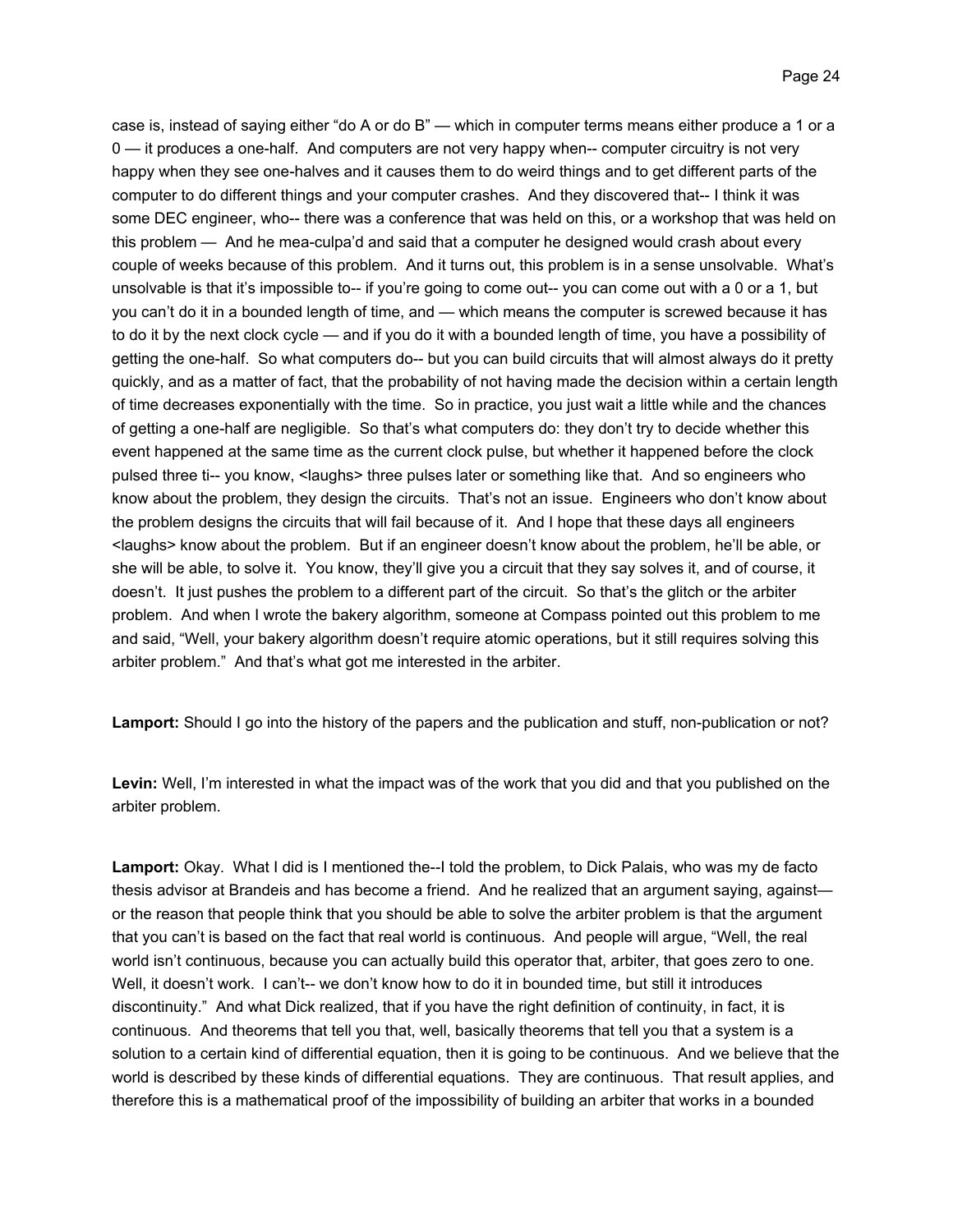length of time. So we sent a-- wrote a paper on that, we sent it to some IEEE journal. Might've been Computer. No, not Computer. Might've been Transactions on Computers or something like that. At any rate, the engineers-- this was the oldest mathematics engineers — had no idea what to do about that, and so they rejected the paper. I should mention that this arbiter problem has a long history of being not recognized. And Charlie Molnar, who was a hardware engineer who worked on this problem, said he once submitted a paper on it and the paper got rejected. And one reviewer said, wrote, "I'm an expert on this subject, and if this were a real problem, I would know about it. And since I don't know about it, it can't be a real problem, so the paper should be rejected."

### <laughter>

Lamport: Literally. That's the story Charlie tells. I had-- So this paper was rejected from Transactions on Computers. I think by that time the engineers knew about the arbiter problem, but they still didn't know what to do with this paper. Later-- a few years later, a similarly mathematical paper was actually published in Transactions on Computers, but the result wasn't as general as ours. I also wrote a paper called "Buridan's Principle," which basically generalized that not just to computer type of issues but to arbiter-- real-world problems. For example, if you consider, suppose someone is driving up to a railroad crossing, one that just has flashing lights, and the lights start to flash. Well, he has to make the decision of whether to stop or whether to keep going in a bounded length of time, namely before the train gets there. And that's provably impossible. So in principle, there-- it is possible, for him to-- that is, it is impossible to avoid the possibility that he will be sitting on the railroad tracks where the train arrives. And I remembered actually from my youth some train accident that happened where — I think was a school bus — that for no apparent reason, that went through a flashing light and was hit by a train in perfect visibility and nobody could explain it. And it occurred to me that maybe that could be an explanation. I have no idea whether that kind of thing — which is in principle possible — whether it has a high enough probability of being a real problem. And that, that occurs everywhere. And for example, you think of airline pilots have to make similar decisions, and they have to make them quickly. You know, and could accidents actually occur? So I wrote a paper and I wanted to get it to the general-- to the more general scientific community, so I submitted it to Scientific American. No, sorry. Not Scientific-- oh, I forget. No. I think it was Science, the publication of the AAAS. And it was rejected. There were four reviews. They literally ranged from, "This is a really important paper that should be published," to "Surely this paper is a joke." And the two others were somewhat in the mi-- less <laughs> positive or negative. One was somewhat positive and one was somewhat negative, and a 50 percent split was enough to get it rejected from Science. Then I-- usually, when I get a paper rejected, if I think it deserved to be rejected, or if there was a good argument for rejecting it, I will not try to publish again. But I felt that this was worth doing again. So I sent it to Nature, which was sort of the British equivalent of Science. And I got back a letter from the editor who said, who read the paper, he said, he pointed out, "Well, I see this problem." And I realized it was a reasonable problem, in the sense that for someone outside the audience that I'm familiar discussing with. So I described-- kind of the answer to his thing. And then he said, "Okay." You know, and then he sent me something else, another issue, and I said, "Oh, yeah, that's a good point, but here is the way the-- what it should have said to-- with that,"and two or three exchanges like that, and I was never sure whether he was really serious or whether he just thought I was a crackpot and was humoring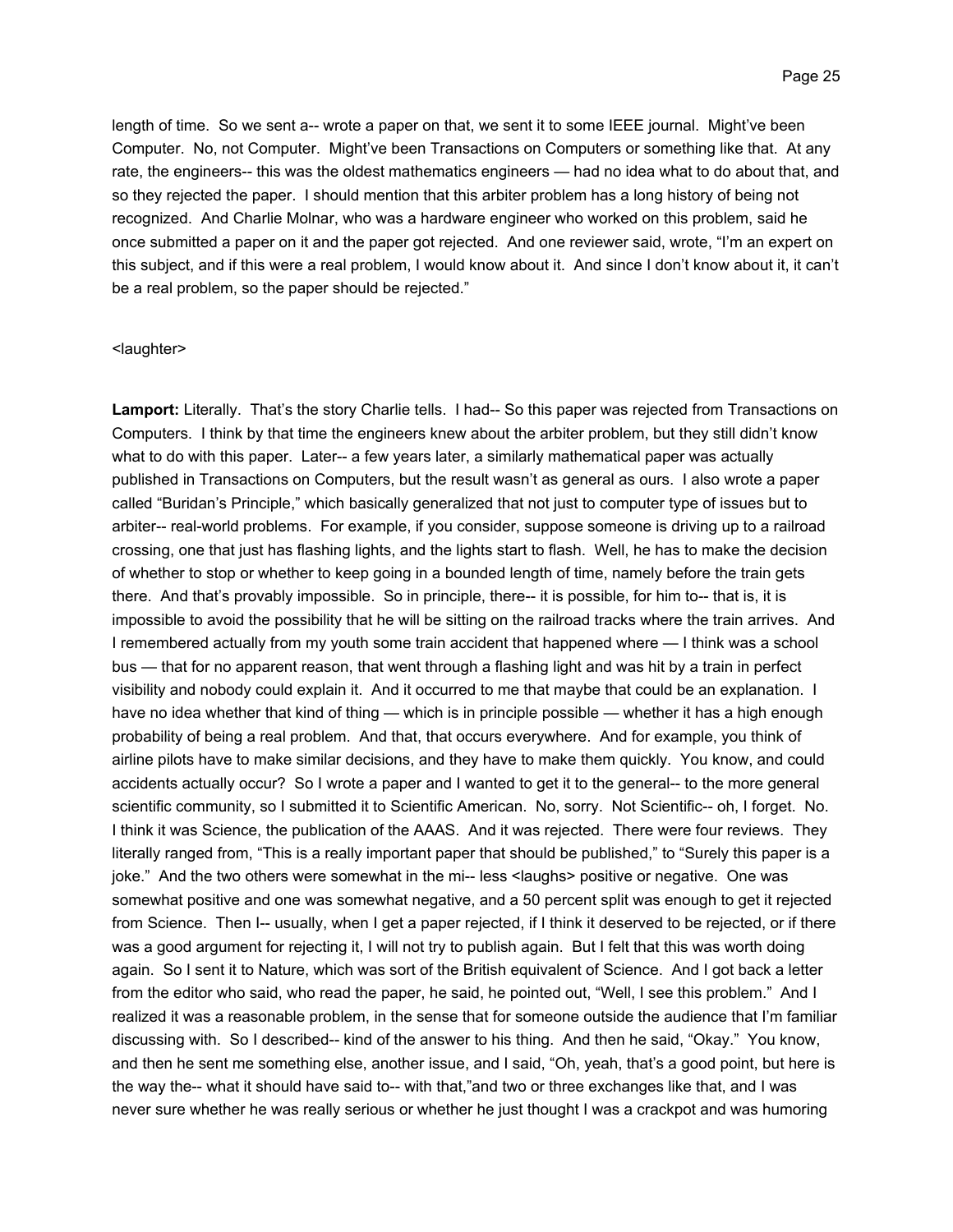me, and then-- but after that exchange I then got an email from some other editor saying that the original editor had been reassigned to something else, and your paper had been assigned to another editor, to me I guess, and I have this question… and he came back with basically one of the questions he had already-- and at that point I just let it drop. Finally, somebody-- the paper was on my website, and somebody suggested I submit it to the "Foundations of Physics" journal, and I did, and that was accepted <laughs> with no problem, but, again, not the wide audience that I was hoping it would get.

**Levin:** So within computing it sounds like this principle is probably not as widely understood as it should be, still. Perhaps at the level of people who build circuits it's understood, we hope, but perhaps not elsewhere, and these things arise in concurrent systems all the time, right?

**Lamport:** The people who build computer hardware are aware of it. I don't know whether engineers who aren't principally computer hardware designers know about it. For example, back in the SIFT days I tried to explain this problem to the people who were building the computers that were going to run SIFT, because SIFT had to worry about all possible source of failures, and one possible source of failure was an arbitration failure, and I wanted to ask the engineers whether they understood this problem and what they could tell us about the probability of this happening. Well, in about 30 minutes I was not able to explain the problem to those engineers so that they would understand it and realize that it was a real problem. In those days the avionics people-- computers were just starting to be used in avionics, and the avionics people knew an awful lot about feedback control systems and such like that, knew nothing about computers or the digital domain. So do the people who are building avionics hardware these days know about the arbiter problem and know how to take it into account? I don't know. I sure hope so.

**Levin:** Agreed. Did any other work come out of your interest in arbitrer-free problems?

**Lamport:** A couple of things. First of all, I decided-- I mentioned Petri nets, and I mentioned marked graphs. Now, people in the small part of the hardware community that deal with asynchronous circuits and know-- really understand things about arbiters and bui..-- try to build circuits without arbiters — know that marked graphs describe the kind of synchronization or-- the kind of synchronization described by marked graphs can be implemented without an arbiter. And it's significant because the kind of synchronization that marked graphs represent, seem to describe what I would call parallel computing, as distinct from concurrent computing. Parallel computing, in my use of the terms, means a bunch of processors that are built deliberately to collaborate or-- or join together, deliberately to work together on a single thing. Concurrency, is where you have a bunch of processors, sort of, doing their own thing but they involve some synchronization with others, and that, in order to keep from stepping on each other's toes or bad things happening. And, parallelism, when you read about big data computation, where you're using a server farm to compute to-- to process all of the queries to Bing in the last 24 hours — what you're doing is parallel computation. And there are--there's software to do that, I've forgotten the names of the types, Map/Reduce. So for example, Map/Reduce is software that solves the kind of synchronization that is described by marked graphs. At least that's what I presume Map—Map/Reduce does. And, for a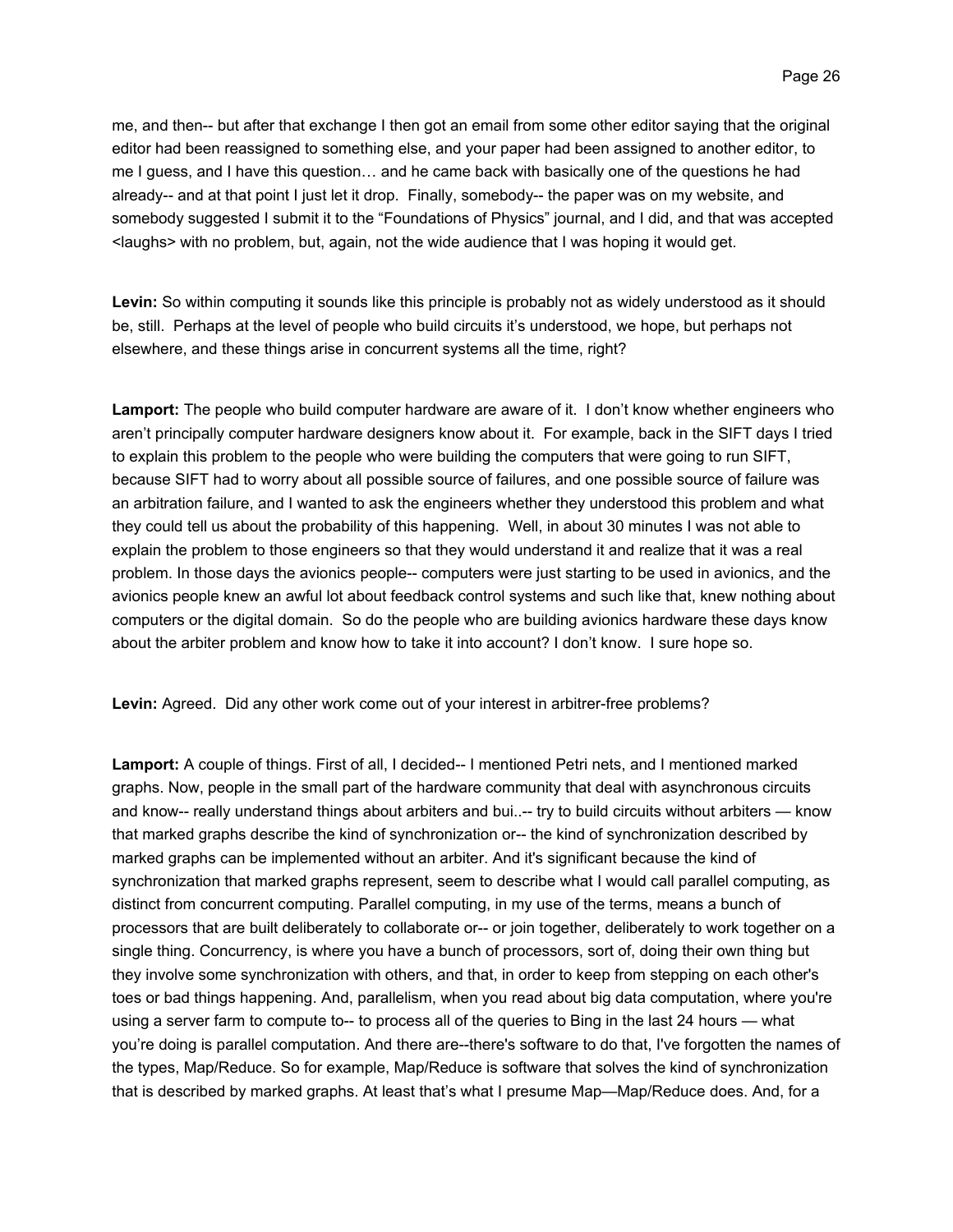long time, I thought that marked graphs described precisely the kind of synchronization that can be done without an arbiter. And so I decided to-- to try to prove that and write a paper about it. Well, I discovered that I was wrong. That there actually is a weaker type of thing you can describe that-- I'm sorry, a more- you can describe things that marked graphs can't describe, but that can be done without an arbiter. And, so I wrote a paper about that. And, I wrote another paper that realized that parallel computing is-- is important even though I generally stayed away from it, as not being that interesting. Just problems of-- of competition are much more difficult and interesting to solve than problems of cooperation. But, I just realized that there was an algorithm that had, sort of, in the back of my mind or— that indicated how you could have a-- an implementation of marked graph synchronization by multiple processors that are communicating by shared memory. And so, I wrote a paper about that describing that algorithm. And that's, I think, the extent of what I've done in terms of arbiter problem.

**Levin:** And roughly when was that work?

**Lamport:** I believe the work was done since I got to Microsoft, but I think it was the early part of this century.

**Levin:** So, a decade or so ago.

**Lamport:** Yeah.

**Levin:** Yeah. Has this whole area of arbiter-free algorithms, or implementations, or whatever, continued to receive a lot of attention as far as you know?

**Lamport:** I don't think it's ever received a lot of attention.

**Levin:** Okay.

**Lamport:** There's a small community of hardware builders who are-- well, almost all computers these days, or all computers you can go out and buy the store, work by having a clock. And they do something on each clock cycle. So they'll do-- do something, wait for the gates to settle down, and go on to the next step, and that waiting is synchronized by a clock. This is a problem because your computers are so fast that propagating a clock signal from one end of-- of a chip to another takes a significant amount of computing time. But engineers work hard to solve that problem. There's another small band of dedicated hardware builders — Ivan Sutherland is-- is one of them — who believe that it's time to stop using clocks and to build asynchronous circuits. And so, you want to avoid arbitration whenever possible in-- in building asynchronous circuits. They have the advantage of potentially being much faster because if you're clocked, you have to go at the speed of the slowest component or the worst-case speed of the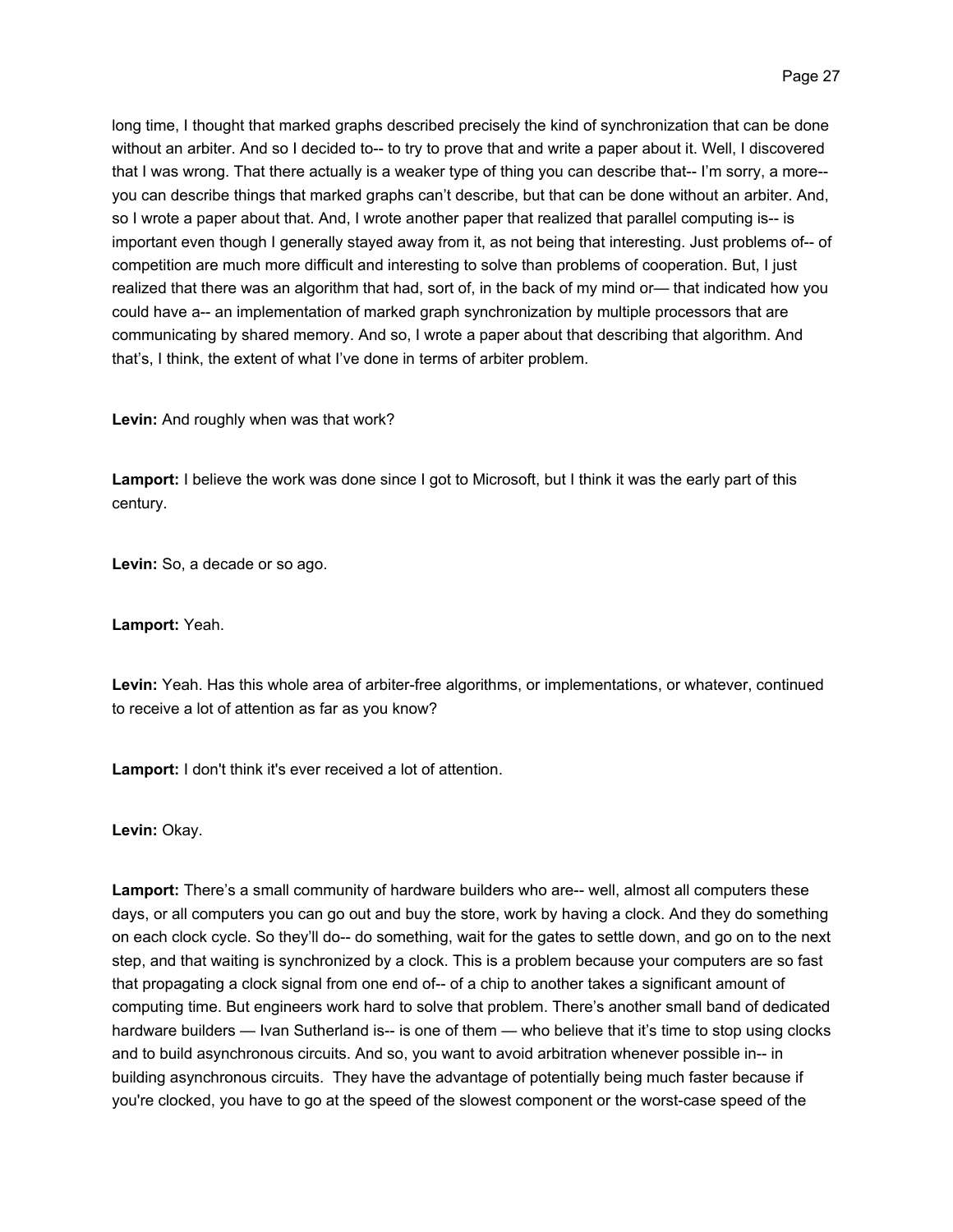slowest component, whereas if you're asynchronous, you can have things done as fast as the-- the gates can actually do it. And I know I've heard Chuck Seitz, who's another member of that community who I used to interact with -- used to chat with him a bit and I'm sure learned a fair amount from him — he has described building, basically really, really fast circuits for doing signal processing with this asynchronous technique. But so far it hasn't been adopted in-- in the mainstream.

**Levin:** So, it sounds like there's at least a potential that you might do more work in this area in the future.

**Lamport:** I think, my days of working in that area are-- are done. But somebody else might take it up.

# **Levin:** Okay.

Let's pick up the thread of your work in concurrency after that time. You continued to do work in concurrent algorithms and I think there was a paper that you did not terribly long after that. Maybe it appeared around the same time as the Time and Clocks paper that was about concurrent garbage collection that may be the first paper, I believe it was the first one I knew of, where you were working in some sense directly with Dijkstra, although I might have gotten that wrong. Can you talk about that a bit?

**Lamport**: My involvement that Edsger Dijkstra wrote with some of the people around him — loosely call it his disciples, the authors on the paper; I don't remember whether they were still students at that time or what — about a concurrent garbage collector, and-- he wrote it as an EWD report (the series of notes that Edsger distributed fairly widely) — and he sent me a copy or I received a copy somehow, and I looked at the algorithm and I realized that it could be simplified in a very simple way. Basically it treated the free list in a different way than it treated the rest of the data structure and since it's a concurrent garbage collector I realized that you could just treat it as just another part of the data structure, and moving something from the free list someplace else is the same as— basic problem as making any other change to the list structure. So I sent that suggestion, which to me seemed perfectly trivial, and Edsger thought that it was sufficiently novel and sufficiently interesting that he made me an author as the result of that — something I imagine he regretted doing. < laughter> Yeah, there was an interesting story about that. Edsger wrote a proof of correctness of the algorithm and it was in this prose-style, mathematical-style proof that people used and people still use to write proofs, and I got a letter from Edsger — those days one actually communicated by writing letters and sending them by post — and it was a copy of the letter he sent to the editor withdrawing the paper that had been submitted saying someone had found an error in it. Now I found Dijkstra's proof very convincing and I decided that, oh, there must have been just some minor, insignificant error, and I had just developed the method of reasoning formally about concurrent algorithms that I published in, I think it was, in the '77 paper proving the process of multiprocess programs. So I said, okay, I would sit down and write a correctness proof and I'll discover the error that way and I'm sure it'll be a trivial error, easy to fix. So I started writing a proof using this method that I had developed and in about 15 minutes I discovered the error and it was a serious error. The algorithm was wrong. I had a hunch that it could be fixed by changing the order of two instructions, and I didn't understand wh--, I didn't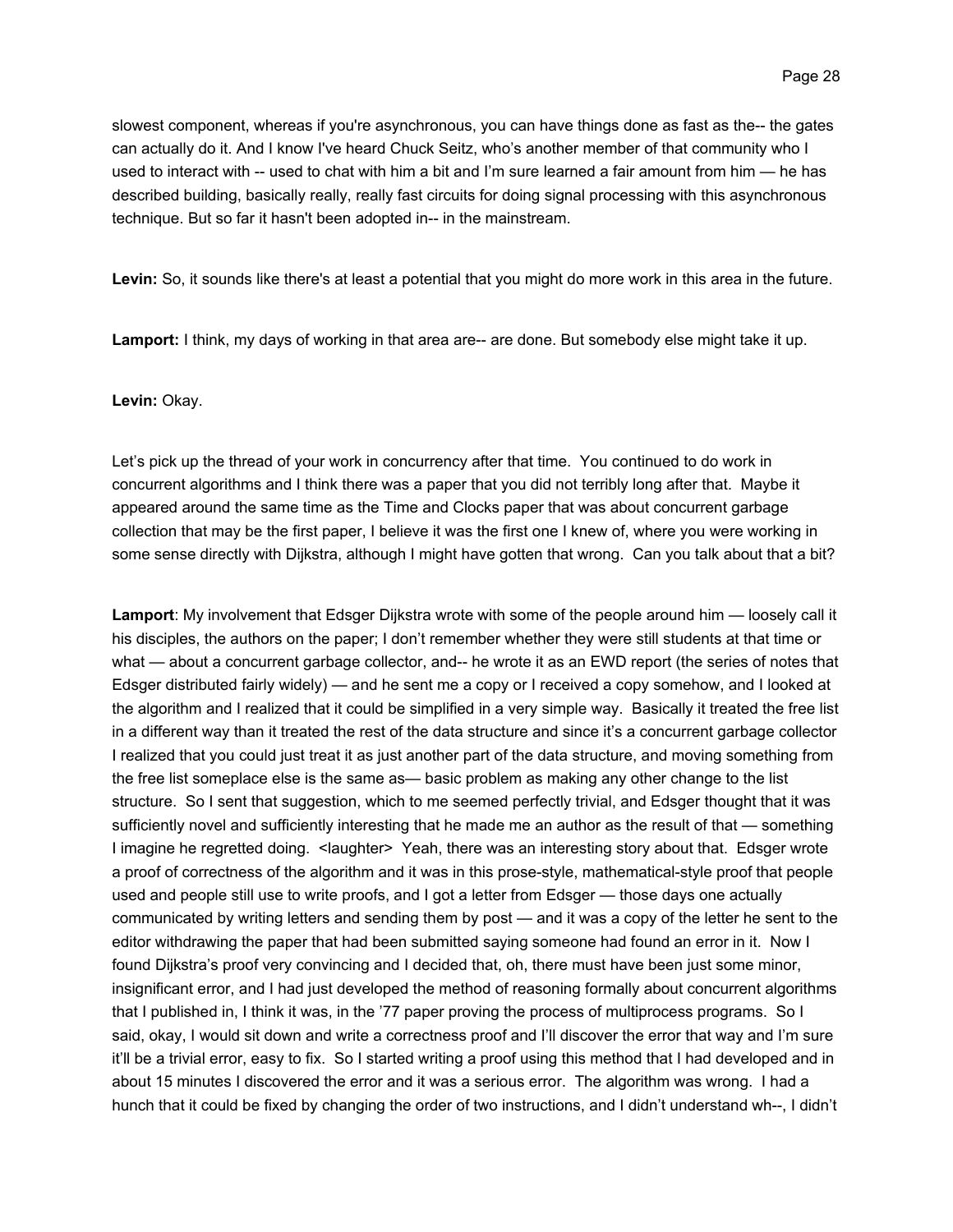know whether that would really work or have any very good idea of whether it would work or not, but I decided to give it a try and of course what I would do is use my method to write a proof, and it was hard work because writing that style of proof you have to find an inductive variant, which — I won't go into now <laughs>what that is — and that's hard and especially at that time I had no practice in doing it. I spent a weekend, and I was actually able to prove the correctness of my version of the algorithm. It turned out that Edsger had found a correction that involved changing the order of two different instructions because it was somewhat more efficient to do it that way, we used his in rewriting the paper, but there I insisted that we give a more rigorous proof, and Edsger didn't want to give the really kind of detailed proof that I believe is necessary for making sure you don't have these little errors in the algorithms, but we compromised and we had— the invariant, I believe, appeared in the paper and not written formally, but written precisely, and so we had a sketch of that proof. And a little while later, David Gries — I think that he wrote that paper by himself not with Susan Owicki — but David Gries basically wrote his version of the exact kind of proof that I had written. It was the same time I was developing my method David and his student, Susan Owicki — or I suppose since it was her thesis it was must've been Susan Owicki and David Gries — <laughs> were developing what was an equivalent method, logically equivalent, but it was more politically correct because — remember that I told you that you needed to reason about the PC in order to write these kinds of proofs, but they didn't reason about the PC: they introduced some way of writing auxiliary variables that would basically capture the difference — but there was another difference in the presentation, and in some sense they were doing it in a—well, this method of reasoning about programs was introduced by Bob Floyd in a paper calling-- Assigning Meanings to Programs. He did it in terms of writing-- using flowcharts and annotating the flowcharts. Now, Tony Hoare developed another way of doing it called Hoare logic in which it's-- in some sense it's a nicer way of doing things for sequential programs, and what Owicki and Gries did was present it in a language that made it look like they were using Hoare's method, but they weren't really using Hoare's method. They were using Floyd's method but in disguise, and as a result — and their method and mine were logically equivalent — their method became well-known and my method, it took about 10 years before people realized that what I was doing was really <laughs> the same thing that they were doing, and it really-- but people were really confused about-- by their method and in fact Edsger wrote an EWD calling my version of the Owicki-Gries method, which he said was to explain it simply, and I thought that-- my reaction was, "God, the poor people who tried to understand it based on his description." <laughter> When you look at it the way I did it it's very obvious what's going on. You see it. It's clear that you're writing an invariant and each step you're checking the invariant, but the global invariant was what was hidden in Owicki-Gries method, and these days-- well, actually I can't say whether people are still using the Owicki-Gries method. They don't write things in terms of flowcharts. There was a paper by Ashcroft which preceded both my paper and the Owicki-Gries paper in which he talked about doing things directly using the global invariant, and I thought that I was making an improvement on that by basically distributing the invariant as an annotation of the program, of the flowchart, and I've since realized that that's dumb: the correct way of doing it is just thinking directly in terms of state machines and essentially reasoning the same way Ed Ashcroft did, but in those days I still thought doing things in terms of programming languages or things that looked like programming languages was a good idea. I've since learned that if you're not writing a program you shouldn't be using a programming language. An algorithm isn't a program.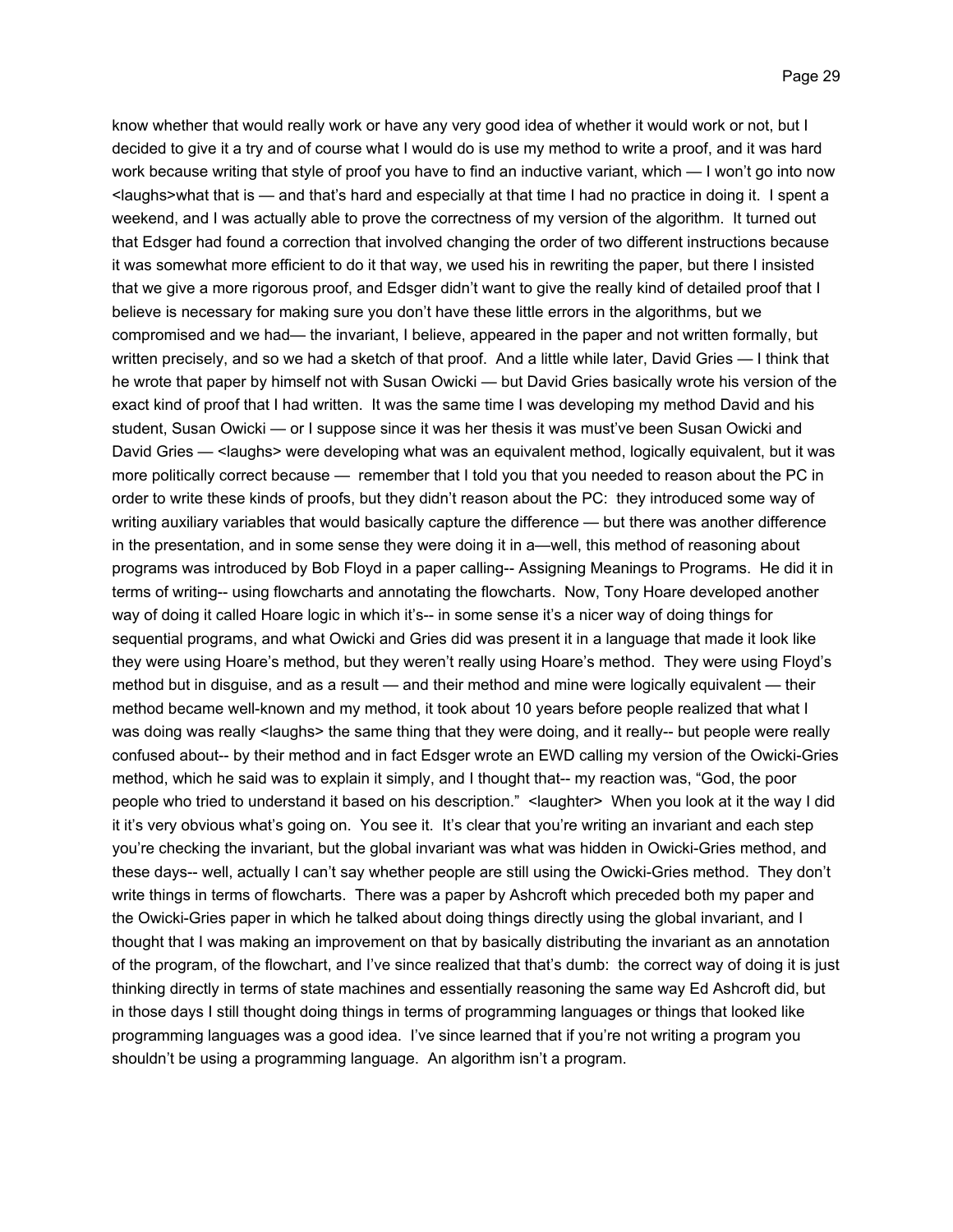**Levin:** So that's a very interesting illustration of the tie-in between your work on algorithms, in particular concurrency algorithms, and the methods that you used that you developed for proving the algorithms correct, which is I think another major thread in your work. The two have been interwoven over, as far as I can tell, most of your career.

**Lamport**: Yeah, well, in the early days-- and there are lots of papers written about verifying concurrent algorithms — what I think distinguished me from most of them was that I was doing this because I actually had algorithms to verify, and I needed things that worked in practice, and I looked at a lot of these things and said, "I couldn't use that," and even for the little things that I was going to use and let alone try to scale them up to something bigger. David Gries and-- I think is-- well, he has a long background and I think the people who-- I don't know whether he started as a mathematician or an electrical engineer, I think he started as a mathematician — but people from the old days were, in the old days, in the U.S. at any rate, somehow seemed to be more tied to real computing than people were-- most people were especially in Europe back in like in the '70s, and so, you know, their method was, as I said, it's equivalent to mine and in practical terms of whether you could use it made very little difference which one you were using.

**Levin:** I want to go back to something that you mentioned in passing in conjunction with "Time, Clocks" paper, which was the use of counters, which became an important notion in subsequent work, and in that "Time, Clocks" paper the counters are essentially unbounded and that obviously had practical implications which you explored further in some subsequent work about what you called "registers". Could you tell us a little bit about that?

**Lamport**: As you mentioned-- actually it's the bakery algorithm.

**Levin:** Sorry, bakery algorithm, my mistake.

**Lamport:** <coughs> In the bakery algorithm the-- well, I sort of said it had no precedents. The precedent, what led to the name was something from my childhood where we had a bakery in the neighborhood and they had one of the little ticket servers that you took a ticket and the next number-- you waited for your number to be called (I suppose if I had grown up in a later era it would've been the deli algorithm), <laughs> and that's basically what the bakery algorithm does, except each process invents and basically picks its own number based on numbers that other processors have, and it's possible for numbers to grow without bound if processors keep trying enter the critical section, and so I realized that the algorithm required multiple registers to store a number because you could run out of-- you could overflow a single register, a 32-bit register for example, in a fairly short time. So the reason why the fact that the registers didn't need-- in the bakery algorithm, didn't need to be atomic meant that it was easy to implement them with multiple word registers where only the reading of a single word was atomic, and so at the first glance it sounds like, oh, that solves the problem because it doesn't matter what order you do, reading and writing of the different words it would still work, except that if you weren't careful you'd like to-- well, you'd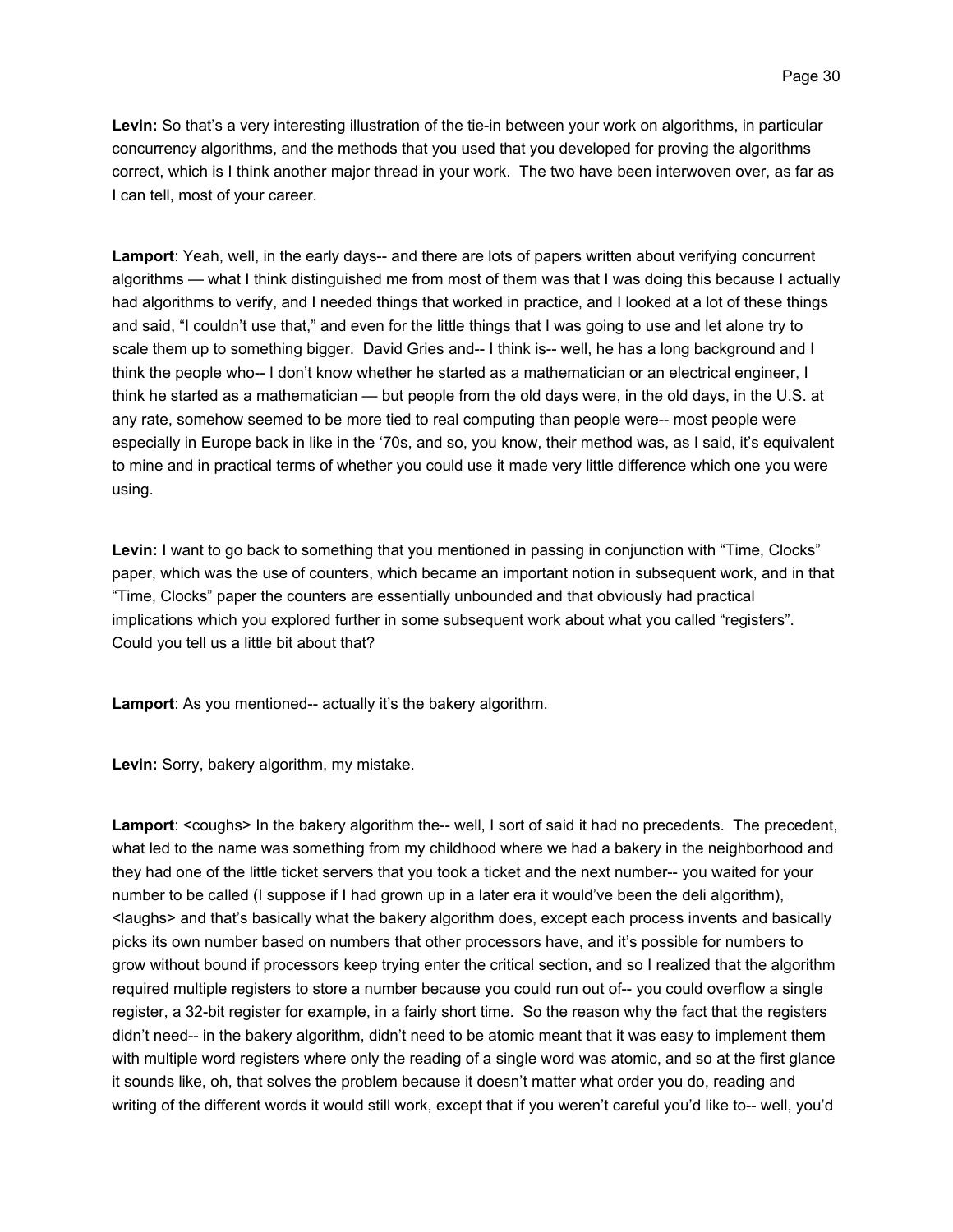like to prove that the numbers, although not bounded, had some practical bound. For example, that the number would never be greater than the total number of times that somebody has been in its critical section, and it was not trivial to implement that, and so the paper I wrote — I think called "On Concurrent Reading and Writing" — gave algorithms for solving that problem, and a nice statement of one of the problems solved in the algorithm was: Suppose you have a clock in your computer, and the clock will count cyclically — you know, say for instance, one day or so: it might cycle from 0 to 24 hours and then back to 0 — but how do you accomplish that if your clock had to be multiple registers, and so the first question is "what does correctness mean?", and correctness means that if the clock is counting the time, the value that a read returns is the value of time at some point during the interval in which it was reading, and so it's a nice problem and if anybody hasn't seen the solution I suggest it as a nice little exercise. So it was the bakery algorithm that led to-- me to look at that class of algorithms. There's a funny story that the-- it turns out that you don't have to assume, if you have multiple words, that the reading and writing of an individual word is actually atomic. There's a weaker condition called regularity that I won't bother explaining, but it's weaker than atomicity, and it's a condition that-- for a single bit it's very easy to implement in hardware. As a matter of fact, the condition is basically trivial to satisfy for a single bit, and when I published the paper in CACM, I wanted to introduce the definition of a regular register and talk about how they could be used to implement, for example, this kind of cyclical clock, but the editor said that the idea of reading a single bit nonatomically was just too mind-boggling and that he didn't want to publish a paper with that. So I was forced to state that you had atomic bits even though that wasn't a requirement. At any rate, that then eventually led me to think about-- actually not eventually, but fairly quickly — thinking about what kind of registers do you have that are weaker than atomic register, and there's— actually it's a weaker type than— let me think, remember what the situation is. Oh, right. There are two classes of registers that are weaker than an atomic register. An atomic register is what you'd simply think of as reading and writing happening as if they were instantaneous. One is called safe and the other is called regular, and the paper "On Concurrent Reading and Writing"; it's safe registers are automatically regular, not automatically atomic, and safe registers are trivial to build. They're basically any way you might think of building a register would pretty much have to be out of multiple pieces would wind up having to be safe. "Safe" just means you get the right answer if you read it while nobody is writing it. So, I considered the problem of implementing-- well, first regular registers using safe registers, and then atomic registers using regular registers. While I was able to solve the first problem — not optimally, but at least solving it — and I believe that Gary Peterson later published a more efficient algorithm for doing that — and for going from regular registers to atomic registers I was only able to solve it for two processors, that is, a writer and a single reader. I proved the interesting result that you couldn't do it unless both processors were writing into something. By "doing it" I meant with a bounded amount of storage. It's easy to do it if you have unbounded counters — well, somewhat easy, but not in a bounded way — and so I was never able to figure out how to do it with multiple readers, and after I published my paper on it, there were a couple of papers published. One which claimed to have an algorithm that I have no idea why the authors believed that could possibly work, <laughs> and then there were a couple of later algorithms that were really complicated and I realized that the reason I never solved the problem is that the algorithms, the solutions, were sufficiently complicated that when things got that complicated I just would give up. I don't know — sort of a combination of aesthetics and of not knowing if I had the mental power to deal with anything that complicated.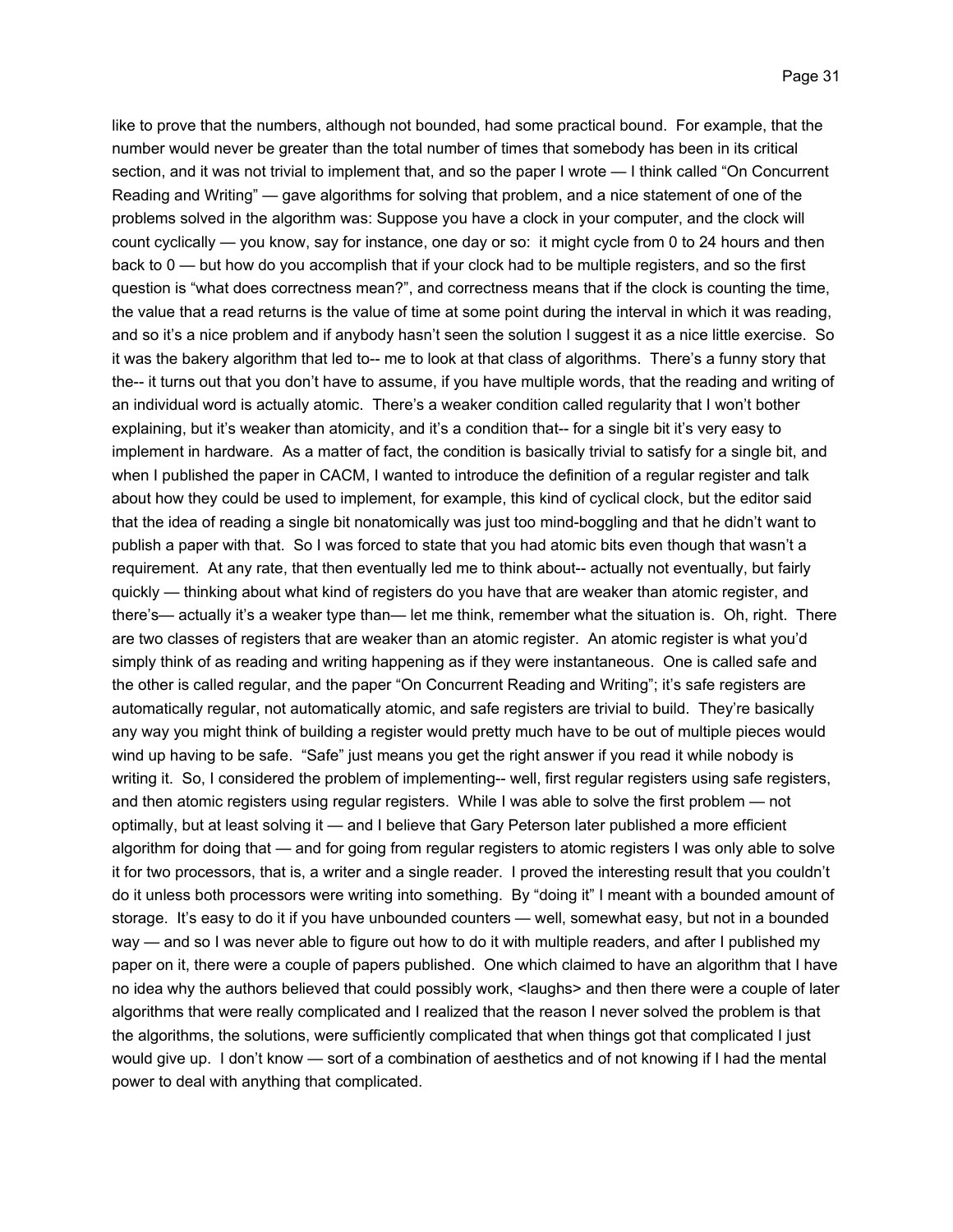**Levin:** Was it your thought that this framework for different kinds of registers with varying degrees of complexity — or utility maybe I should say — was likely to lead to something else, or were you really focused on the problem that you had exposed in the bakery algorithm which was that you have these unbounded counters you have to deal with somehow?

**Lamport**: Well, I said, the problem with unbounded counters led me to think of what it means to build one kind of counter out of-- one register out of bigger ones, out of smaller ones, and then that led me into considering these three classes of registers, and the safe register is one that I said that it's-- I know that you can build them out of hardware, that's clear — and so that was the only register that I could say that physically I knew how to build, and again, I always regarded this as a physics problem.,

#### **Levin**: Exactly

**Lamport**: And actually when I started doing this stuff it was fairly early, I think around '75 or so, and I gave a couple of talks about it, but nobody seemed interested in it. So I put it away, and I thought I had solved the problem of atomic registers, and then sometime much later, I think-- yeah, it was around '84 — Jay Misra published a paper — I think it was Jay by himself, I don't think-- he published a lot of things with Mani Chandy, but I think that one was a paper by Jay himself — which started-- was heading in the direction of that work that I already did. So I decided to write it up and publish it, and when I got back to writing it up I suddenly realized that I couldn't imagine what kind of solution I had when I was talking about it in the '70s for the atomic register case because I probably was able to look at my slides and what I seemed to have been saying was utter nonsense, but anyway, so I sat down and came up with an algorithm, and fortunately Fred Schneider was the editor of that paper — as an editor he's incredible, was, I presume he doesn't edit anymore, <laughs> but he-- actually every paper he published he really read — and he went through the paper and he came to the proof correctness of the atomicity paper and he couldn't follow it. He said I don't understand something or other, and I said, oh, Fred, <inaudible> I'll go through it, got on the phone and went to explain it to him and it got to this point and I said, "By God, it didn't work." The proof was wrong, and in fact, the algorithm was wrong, and-- I've always been good at writing careful proofs, but it was before I had learned to write proofs the right way — hierarchically structured proofs — and so I realized the algorithm was incorrect so I went back to the drawing board and fortunately there was an easy fix to the algorithm and I wrote a much more careful proof, and that's what finally what got published. So I'm eternally grateful to Fred for saving me from the embarrassment of publishing an incorrect algorithm. Not completely — there was one that I did publish, but what happened is that it was a-- I gave a talk at an invited lecture at one of the early PODCs, and then it was decided I should transcribe-- I guess a recording was made. It was decided that I should transcribe the recording and turn it into a-- and publish it in the next PODC proceedings, which I did, and in one of the slides there was an algorithm that was nonsense, and I didn't pay attention to it when<laughs> I was-- I don't know how it got into my slide, but it would never have gotten into a paper if I had actually been writing it down, but I just reproduced the slide and it was not a major part of the talk, but it was just a silly mistake or silly piece of nonsense that I'd written the slide without thinking about it. But Fred saved me from what would have been the only I think really serious error in anything I've published, although it's an interesting error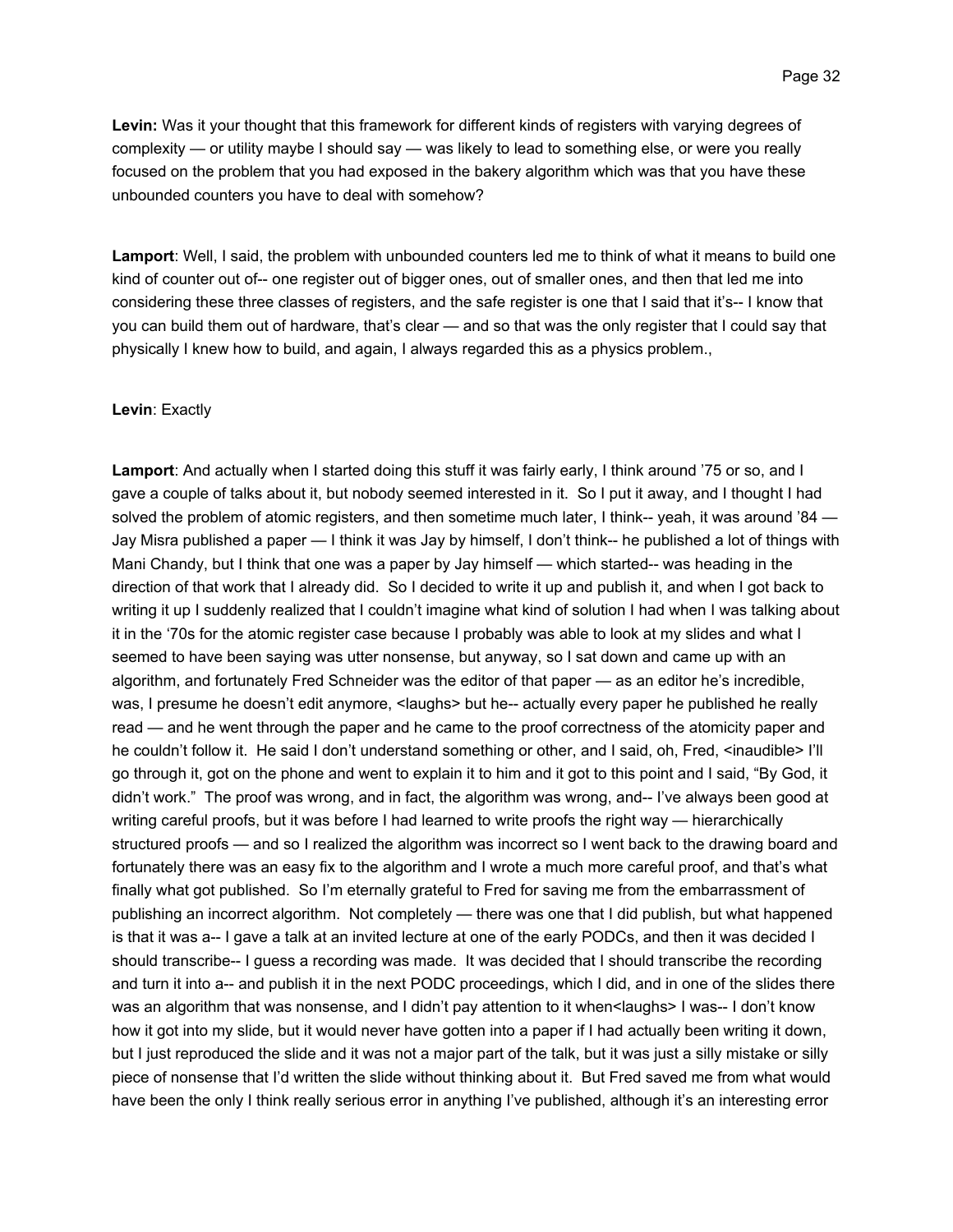that was actually in the footnote in the bakery algorithm. What I basically wrote, without using the terminology, but in the footnote said that basically a single bit was automatically atomic, and I discovered when I started thinking about atomic registers that that was wrong. It was nontrivial even to get a single atomic bit.

**Levin:** The obvious is sometimes not so obvious.

**Lamport**: Well, never believe that anything is obvious until you write a proof of it.

**Levin:** A good maxim. I want to pick up on a topic that you talked a little bit about earlier, but which became a major theme in your work on concurrency — really fault-tolerance — and it goes back at least to the SIFT work that we were talking about earlier on: Byzantine agreement — which of course wasn't called Byzantine agreement or Byzantine faults early on — became a topic that was pretty significant in your work and I'd like to--

**Lamport**: I suppose we should mention the story of why it did become the Byzantine Generals.

**Levin:** Yes, that would be a good thing to talk about.

**Lamport**: Edsger Dijkstra published very early on-- in one of his papers he posed a problem that's called the Dining Philosophers problem, and a lot of people have used that as an example of how to do this in some language or other — and received much more attention than I really thought it deserved. Edsger did some brilliant work and the Dining Philosophers was-- didn't seem to be terribly important to me, but it got a lot more attention than things that really deserved more attention, and I realize it's because it had a cute story about it involving philosophers eating bowls of spaghetti which required two forks and each philosopher just had one fork or something like that, and so I realized, I thought that the Byzantine-- that the problem was really important and that it would be good to have a catchy story to go with it, and Jim Gray had described--

**Levin:** The Byzantine agreement problem was very important.

**Lamport**: That was the Byzantine agreement problem.

**Levin:** I just wanted to clarify.

**Lamport**: A couple of years earlier I had heard from Jim Gray <coughs> a description of what he described as the Chinese Generals problem, and — it's basically an impossibility result that's quite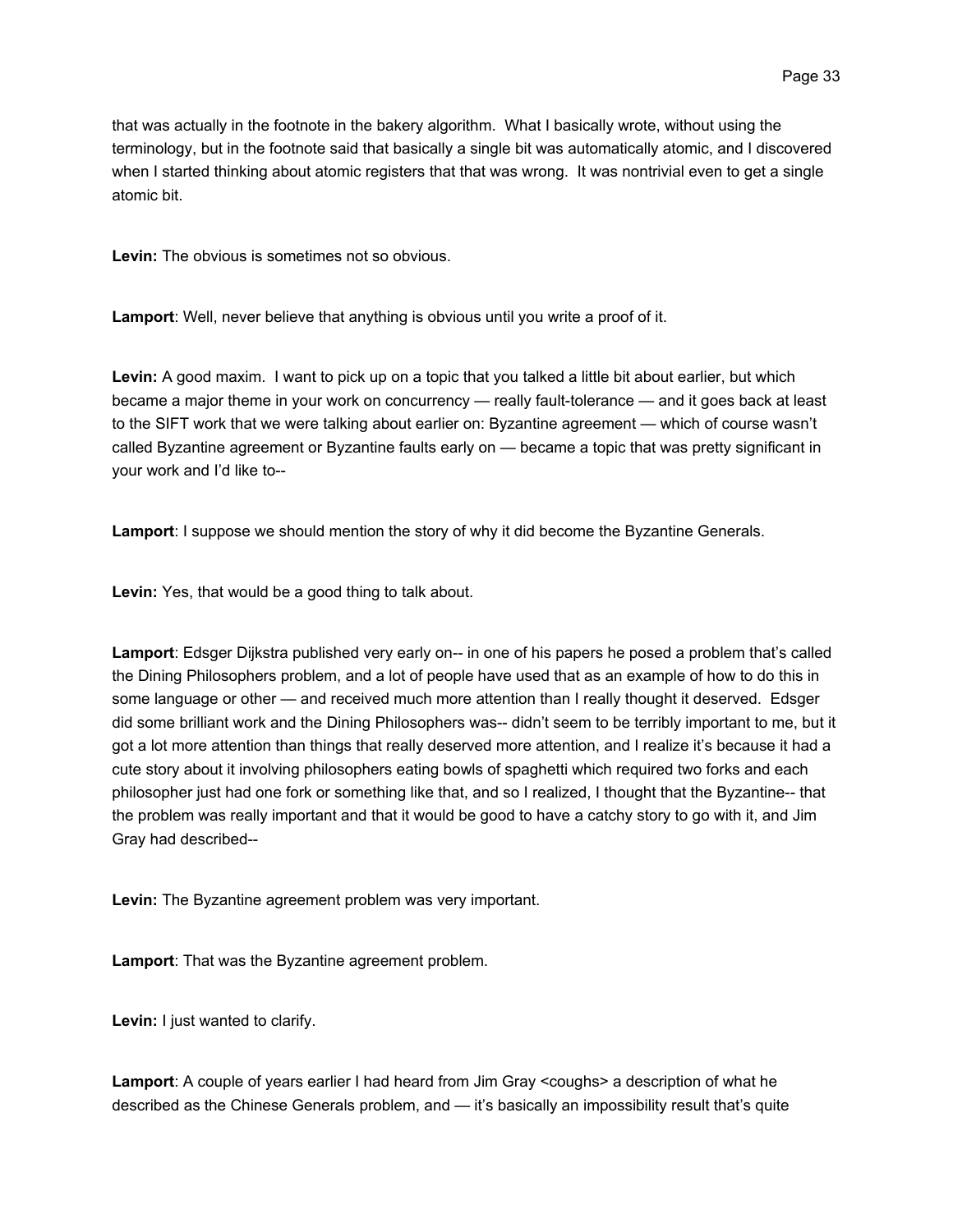important — that I realized a lot later that Jim was probably the first one to state it and invented the Chinese Generals story to go with it. So I decided the story of a bunch of generals who had to reach agreement on something and they could only send messengers and stuff like that, and I originally called it the Albanian Generals, because at that time Albania was the most communist country in the world and it was a black hole and I figured nobody in Albania is never going object to that, and fortunately, Jack Goldberg, who was my boss at SRI said "you really should think of something else because, you know, there are Albanians in the world", and so I thought and suddenly Byzantine Generals and of course with the connotation of intrigue that was the perfect name. So that's how it got named, but you weren't originally talking about the name, you were talking about the problem. So what was your question?

**Levin:** Well, I think because this is such a fundamental thing, the transition from earlier work in which you assumed that things didn't fail to work in which failure had to be factored in — was in fact sort of almost fundamental — it seems to me an important transition and obviously it's important to deal with failure. It becomes ever more important in the modern world, so I'd like to hear how you got into that.

**Lamport**: That was obvious because I had had the "Time, Clocks" paper out with its algorithm for implementing an arbitrary state machine, but it was clear that when you had dealt with communication you had to worry about messages being lost and at the very least, so you had to worry about failures, and so that led me to say how can I extend the algorithm from the "Time, Clocks" paper, and make it faulttolerant. And I guess, when I was through it didn't look much like the algorithm from the "Time, Clocks" paper, but as I said, it was an obvious next step. And I wrote this paper-- this forgotten paper in '77 about implementing an arbitrary state machine. And, in-- in the SIFT work, it didn't talk about-- they didn't think in-- talk in terms of state machines. They had already abstracted the problem to sort of-- it's a kernel of just reaching agreement. And then to build a state machine, you just have a series of numbered agreements that-- on what the state machine should do next. But, in the context of SIFT, there was-- Oh, SIFT was a synchronous system, so the system did something every 20 milliseconds or something. So there was a natural separation of an agreement protocol, done every 20 milliseconds and ordered by time. So when you get to an asynchronous systems, you don't have that every 20 milliseconds. And so, the-- you use what's effectively a counter. And that somebody to propose the-- the next <inaudible> action of the state machine you say, "Well, action 37 has been done so now this is-- we're now agreeing on action 38."

**Levin:** So that-- that becomes the sequencing mechanism in that Byzantine agreement is still the building block.

#### **Lamport:** Yeah.

Levin: It's just that you don't have a-- a real time clock, you have a logical time clock?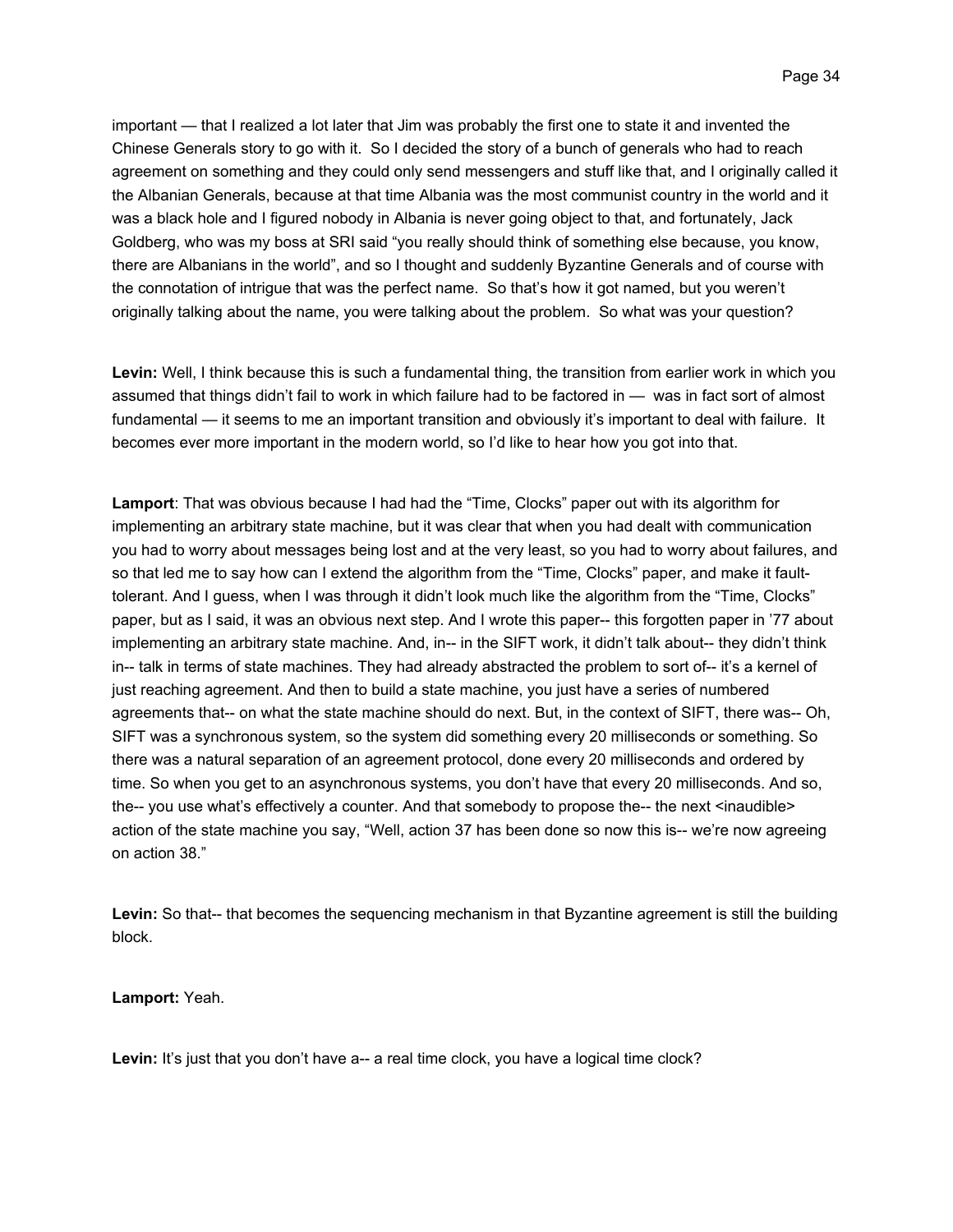**Lamport:** Oh well, but the other thing that's changed, in the asynchronous world-- at the same time there was this sort of shift of thinking, at least in my thinking from the synchronous to the asynchronous world, there was also a shift in failure model, in that people were worried about computers crashing, not about computers behaving erratically and doing the wrong thing. And this can still be a problem in-- in practice, but it's a very-- it's considered to be sufficiently rare that it can either be ignored, or you assume that you have some mechanism outside the system to stop the system and restart it again, if that happens. I do remember once in — I think it was in the-- either the '70's or early '80's when the Arpanet-- I forget whether it was the Arpanet still, or the Internet — went down, because some computer didn't just crash, it started doing the wrong thing. And since the algorithms were presumably tolerant of-- or people worried about making them tolerant for crash failures but not of Byzantine failures-- malicious failures like-- that are now-- that are called Byzantine failures, or even just failures causing computers to-- to behave randomly. The Arpanet was not protected against that. And I don't know what they did to get it back up.

**Levin:** So this-- this leads us, I think to the-- to another project which became whole series of-- of works of yours around building-- building reliable concurrent systems and that was Paxos. You mentioned a little bit earlier that this was motivated by some work at SRC where you were trying to-- to show how something couldn't work, and instead you got an algorithm out of it. Can you talk a little bit more about that, and then tell us a little bit about how that work-- work came to the attention of the world outside SRC?

**Lamport:** Oh sure. First of all, the-- before that I had-- there was a book published by, what's the-- it was a database book. And-- but they had an algorithm supposed to deal with fault tolerance. And I looked at the algorithm, and I said that wasn't an algorithm to deal with fault tolerance, because they assumed that- - that there was a leader. And if the-- and if the system failed, well you just get another leader. But that's a piece of magic. How do you select a leader, and select a leader so that you never have two leaders at the same time, and what happens if you have-- that's just as difficult as the problem they claimed to solve. So, I just ignored that. And— which in retrospect, was a mistake, because, I think, if I had thought about the problem and say, not about just how-- how their algorithm doesn't work — but I thought about how do I make that algor-- how do I turn what they did into an algorithm that works, I think I would have gotten Paxos a couple of years earlier. But at any rate, as I said, the people at SRC were building the Echo file system and I thought — again this was-- this was a-- a case where we're just interested in crash failures. People believe that that's the way processors crashed almost all the time. And so, you didn't have to worry about Byzantine failures which was good because nobody knew at the time how to do Byzantine- how to solve-- handle Byzantine failures, except in the synchronous world. And the-- it's not practical to build large synchronous systems these days. Or I don't know, maybe possible these days, but it certainly wasn't-- wasn't the way things were going in the-- in the world today, really in most of the computing because, to build synchronous systems, you have to have systems that will respond to a message in a known bounded length of time. And, the entire mechan-- way computer communication has evolved, there is no way to put a bound on how long it's going to take a processor to respond to a message. As you know, if you use the Net, and usually, the response comes back very quickly but it could take a minute to get a response. And so, we couldn't assume any kind of synchrony, so it was asynchronous system. And I thought that what they were trying to do in an asynchronous system was-- was impossible.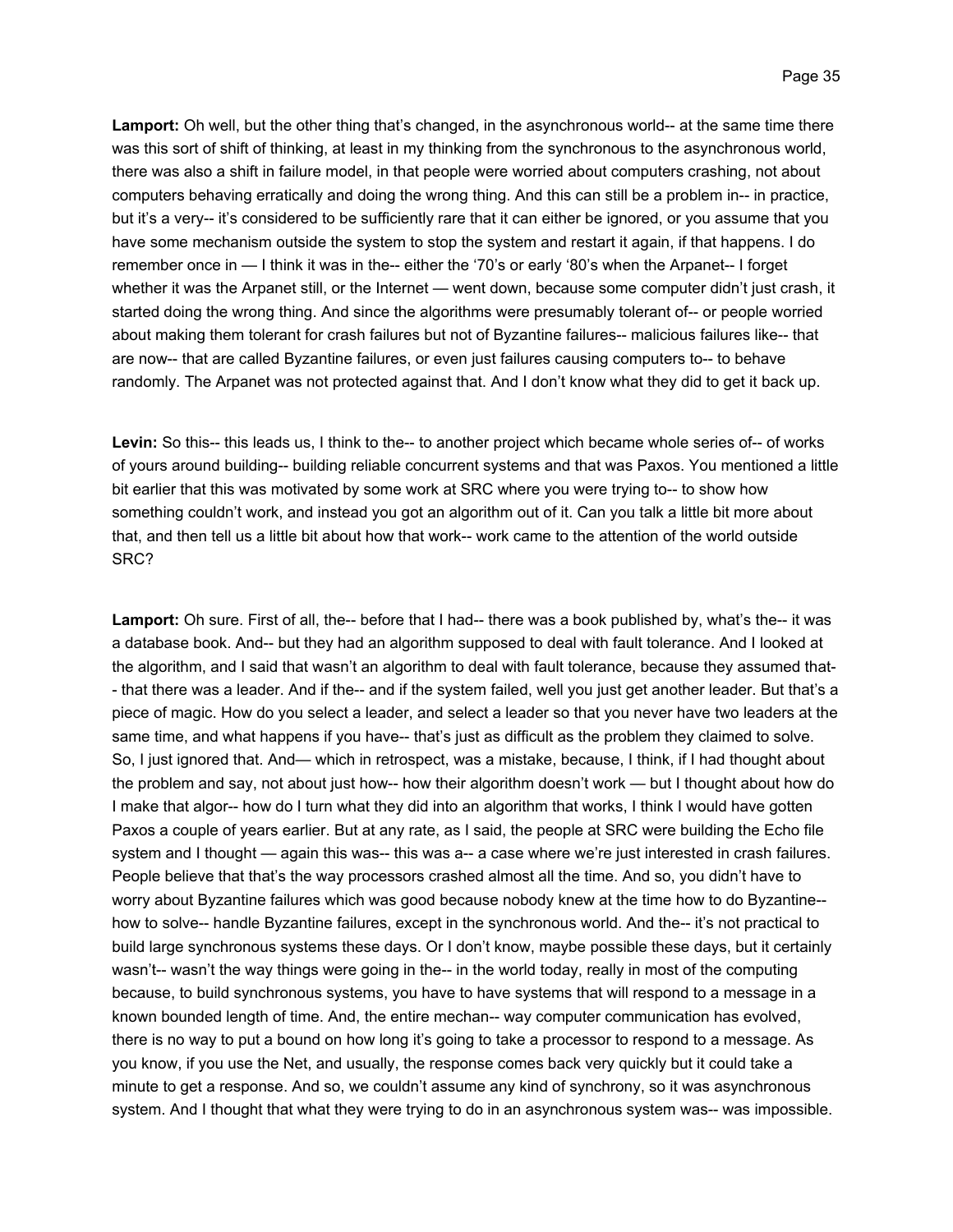There's-- well, I guess maybe the reason I may have thought it-- let me try to get a possible reason why I thought it was impossible when-- an interesting back story to that. When I was interviewing at PARC back in '85, I gave a talk and I-- I must have described some of the Byzantine Generals work, and I made the statement that, in order to get fault tolerance, or to solve the problem that I was trying to solve, you needed to use real time because in the absence of-- of real time, there's no way to distinguish between a process that has failed or a process that is just acting slowly. And I knew, I was-- I was trying to slip something under the rug which-- which I do in lectures because there's a fixed amount of time and sometimes I have to ignore a thing-- embarrassing things. Not because, I want to hide them, but just because I want to get through the lecture, but any rate, Butler Lampson caught me on that. And he said, "Well, you-- it's true what you say that you can't distinguish between whether something was failed or just acting slowly, but that doesn't mean that you couldn't write an algorithm that worked without really knowing whether a process had failed or not, but just does the right thing if there aren't too many failures or whatever." And of course, I-- I couldn't answer it on the spot. I went back home later and thought about the problem, and I came up with some argument that it was impossible, and unfortunately that email has been lost, and I don't remember what it was, but I-- I realized that it wasn't rigorous-- certainly what I know, this writing wasn't rigorous enough, and it just wasn't very satisfying and I never carried it any further. But I-- I just had this feeling that there was some-- some result there. And, some number of years later, and I don't remember when it was-- when it was published but there was the famous Fischer-Lynch-Patterson result, known as the FLP result, which essentially proved that what I was saying was impossible, was in fact, impossible. And the-- it was a fantastic, beautiful paper, and they-- what they said, was much simpler and much more general than anything I was envisioning. So that was one of the- one of the most, if not the most, important papers on distributed systems ever written. But any rate-- that experience may have made me thought that what the Echo people were trying to do was impossible. Although, I think it was that the FLP paper came later, but I'm not positive about that. At any rate, so I sat down to try to prove that it couldn't be done. And, instead of coming up with the proof, I came up with an algorithm. I mean, to sort of say, well, an algrothim to do this, has to do this so as that can't work because of something. Well, actually this could work because of that something, but you do something else and that following suddenly you say, "Whoops, there's an algorithm here." <laughter> And but it's interesting the relation with the FLP result. The FLP result says that in an asynchronous system you can't build something that guarantees that-- that consistency in-- in reaching consensus. That is where you're never going to get two different processes that'll disagree on what value is chosen. But it says, you can't guarantee that a value eventually will be chosen. And there's-- people have showed, I'm-- that, this is an explanation, post facto explanation, not something that's going through my mind at the time — but it's been shown that there are random solutions to the problem which don't guarantee but guarantee with- with high probability that you'll-- that is, as time goes on, as the algorithm advances, the probability that you won't have reached a decision gets smaller and smaller. And so, what I would say that Paxos does, is it-- it's an algorithm that guarantees consistency. And it gets termination if you're lucky. And it makes-- it sort of gives engineering hints as to what you do, so that you have a good probability of getting-- of being lucky. And sort of reduces the problem to one of being lucky, which has engineering solutions. But even if you're not lucky, you're not going to lose consistency. And that's what the Paxos algorithm does. And that's what I came up-- up with. The problem with the paper was having been successful with the story with the Byzantine Generals. I decided to write a story for the Paxos paper, and it was about-- reason it's called the Paxos paper is it's-- the story line is, this is a paper's written by an archaeologist of this ancient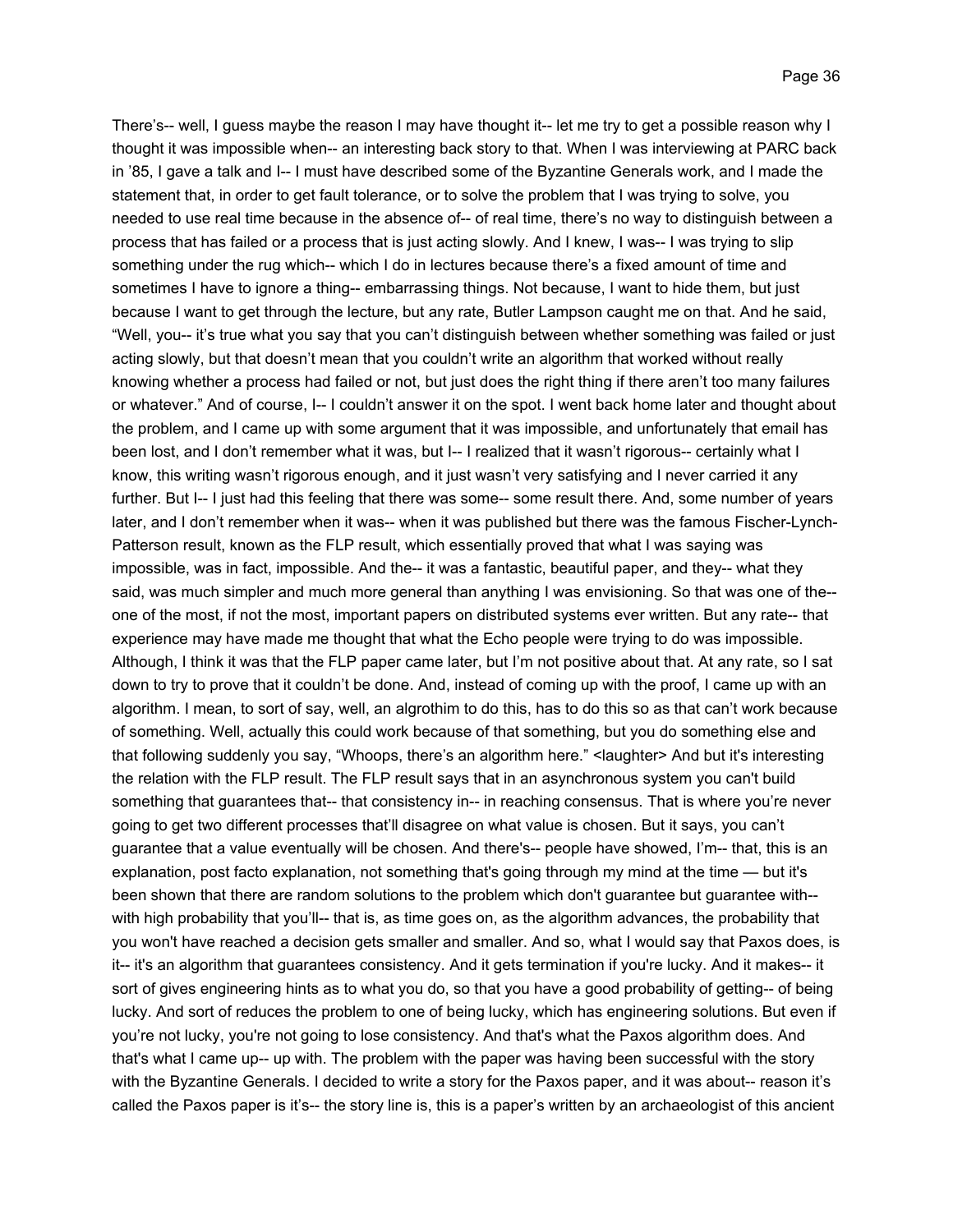civilization of Paxos and they had this parliament and this is how they built the parliament. And I had a lot of fun with it — the paper is called The Part-time Parliament. And so I give examples of— as part of the story or how it would be used is— I would have the story— and gave the names of the characters Greek names, or more precisely, their actual names transliterated into Greek. And, I had Leo Guibas' help in-- in doing that. I had to add a few non-existent symbols to the Greek language to-- <laugher> to get some-some phonemes that weren't in-- in Greek. But, and I thought that people would be able to know-- people who do any kind of mathematics should know enough Greek letters to be able to know, what an alpha and a beta looks like. And so, I'm reasonably close to-- if not figuring out the names, at least be able to keep-- to read them in their heads, so they'll be able to understand the-- the story. But apparently that was beyond the-- the capacity of most of the readers. And so, that part confused them. And-- oh, I submitted the paper to TOCS, I believe, Transactions on Computer Systems. And the referees came back and said "Well, this is interesting. Not a very important paper, but, you know, it would be worth publishing if you got rid of that-- all of that Greek stuff." And I was just annoyed about the lack of humor of the referees, and I just let it drop. Fortunately, and-- and almost nobody understood what the paper was about except for Butler, Butler Lampson. And he understood-- he understood its significance in that this gives you a way of implementing and in a-- in a fairly practical way, any system. Or, any-- a kernel of a system. The part that really required that-- that keeps the system working as a unison rather than-- keeps the processors from going off in their own way and getting chaos. And, you can use Paxos as the kernel of any distributed system. And he went around giving lectures about it. Also, in the-- at roughly the same time, Barbara Liskov, and a student of hers, Brian Oki, were working on a distributed file system, I think. And they had buried inside of their distributed file system something they called Timestamp Replication, which essentially was the same as the Paxos algorithm. And some point I heard Butler say that, "Well, Timestamp Replication is the same as Paxos." And I looked at the paper that they had published and I saw nothing in there that looked like Paxos. So I would-- I dutifully would-- when I wrote about Paxos, would quote-- would say, quote Lam-- Butler, as saying that, "Well this algorithm is also devised by Liskov and Oki," without really believing it. And then years later, Mike Burrows said, "Oh, don't read the papers, read Brian's thesis." And I looked in Brian's thesis and there, indeed, was very clearly, the same algorithm. But I don't feel guilty about it being called Paxos, rather than Timestamp Replication, because they never published a proof. And as far as I'm concerned, and algorithm without a proof is a conjecture. I think, Barbara has come to realize that. And I should mention that, she and her student, Miguel Castro well, it was Miguel Castro's thesis — actually solved the problem of Byzantine agreement, asynchronous Byzantine agreement or Byzantine agreement in an asynchronous system. And there they had a very careful proof of correctness. And so, they invent-- essentially have what's "byzantized" version of Paxos.

**Levin:** So, you mentioned that the-- the editors and the reviewers were not particularly kind--

**Lamport:** Oh, right.

**Levin:** --to the paper. What happened to it?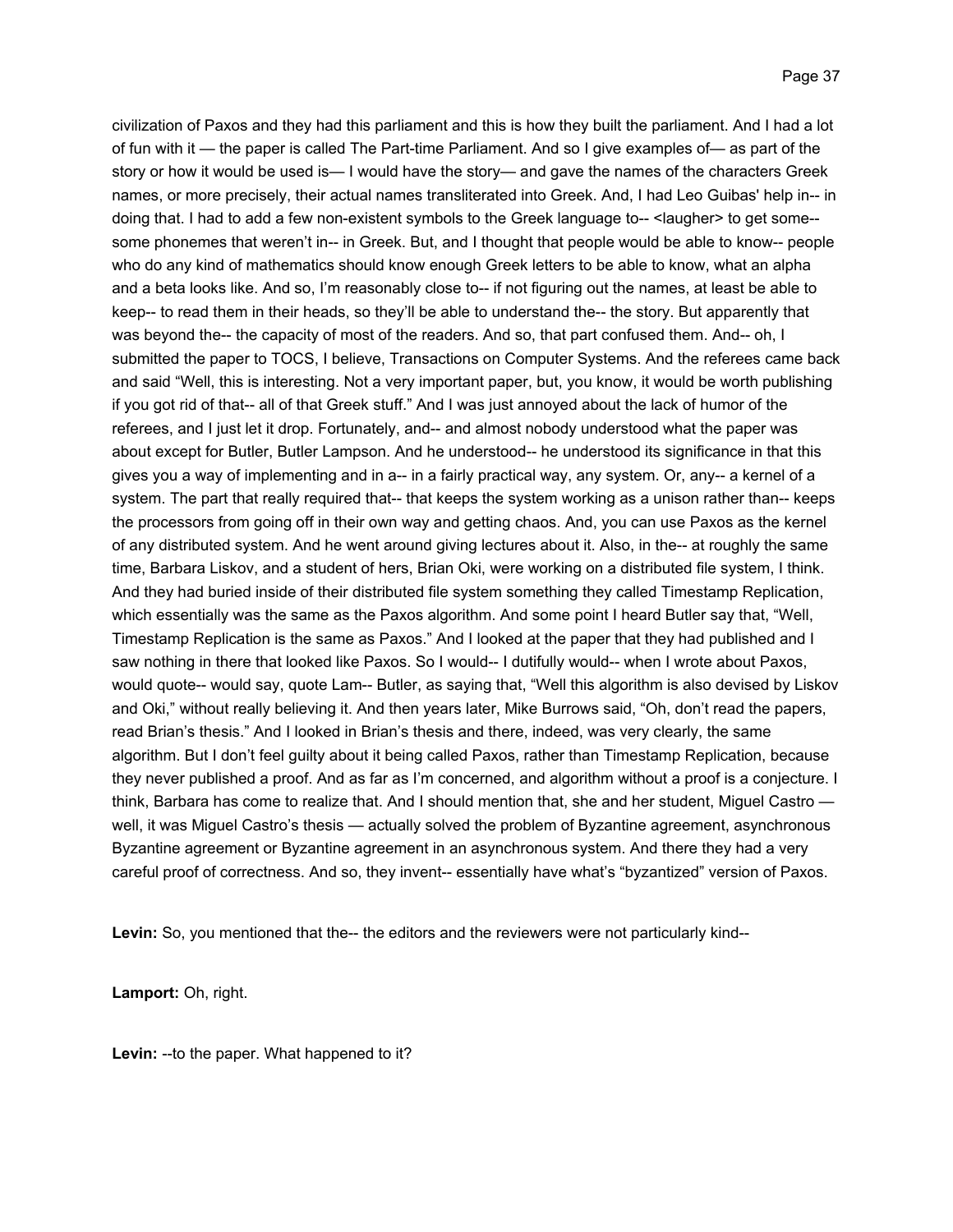**Lamport:** Well, one thing, I thought it was a really terrible paper. And some point, when a system was being built at SRC and, Ed Lee — he was there. And I think it was Ed Lee who-- who was told by somebody that, "Oh, you should read this paper about Paxos, because it's what they need." And he read it and he had no trouble with it. So, I feel not so much that-- less guilty about it. And willing to shift — to put more of the responsibility on the reviews and the readers. But at any rate, it was clearly an important paper and by the-- it was finally published around '91, I think. And what happened is that — oh, names — Ken Birman. Ken Birman was the editor-- had become the editor of TOCS, and he was about to leave his editorship, and he said, "Gee, it's about time that Paxos paper were published." So he said, "I'll publish it, but you just update it to talk about what's been done in the meantime." And I didn't really feel like doing that. So, what I did is I got Keith Marzullo to-- to do that part for me. And, to carry on the story of being an archaeologist, it was that this manuscript was found in the back offices of-- of TOCS. And, the-- the author was away on an archaeological expedition and could not be reached. And so Keith wrote this-- I forget what it was called, some explanation or it was-- which was put in separate text as his contribution. So he did the annotations and it was published.

Levin: So I think if I<sub>-</sub>- if I got my chronology right — the work on Echo was in the late '80's that inspired you to work on Paxos. And the first shot at sub-- at submitting the Paxos paper was in the early '90's. And the paper didn't actually appear until late '90s, is that right?

**Lamport:** Oh sorry, sorry. It's the late '90's that it-- that the paper appeared. We had-- we need to check the date on that. I don't remember the-- the publication date of Paxos, but I remem-- I recall it being approximately 10 years after it was submitted.

**Levin:** Yes, that's early '90s and late '90's.

## **Lamport:** Yeah.

**Levin:** But what stuck-- stuck in mind there. And so the-- the sort of core idea in-- in Paxos then turned out to have rather long legs, in terms of the work that you did-- that you did subsequently in applying the- the idea again in different situations with different constraints that lead to different solutions. Can you talk about sort of that space of papers? You mentioned some of them earlier, at least in general. Disk Paxos, and Fast Paxos, and so on.

**Lamport:** Okay, the next one was, as I mentioned, Disk Paxos. And, when we were writing the paper, Eli sort of said, "Well, it's really exactly the same as Paxos." And I started writing the paper that tried to make them-- Disk Paxos look like just a variant of Paxos. And in fact, Butler Lampson, has written a paper called, "The ABCD's of Paxos", who claims that he has one germ of an algorithm from which he derives both ordinary Paxos, Disk Paxos, and Byzantine Paxos — the Liskov-Castro algorithm. But, I looked at the paper — I haven't tried to look at in great detail — but I'm really skeptical, because my experience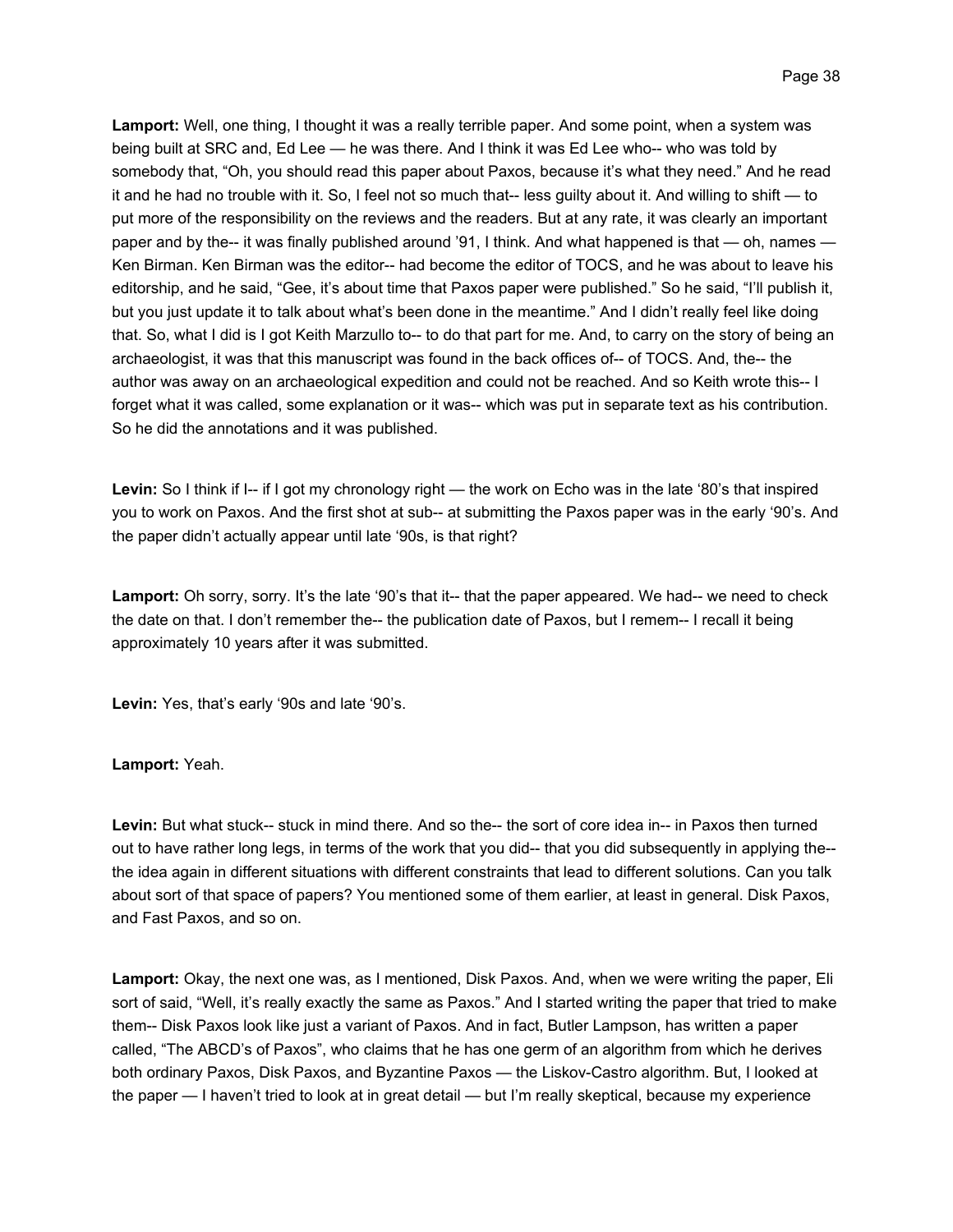with the Disk Paxos is that, you looked at a high level, it seemed that way, where you try to work out the details, it didn't work. And there was a-- just one, basic difference in the two algorithms. So they really are separate algorithms and there's no—"ur"-algorithm that-- that they could both be derived from. Since that time there was another thing that happened that algorithm called Cheap Paxos and that happened because a Microsoft engineer — I had moved to Microsoft by that time — needed an algorithm that-- well the-- for tolerate a single failure, you need-- with ordinary Paxos, you need three processors. But, most of the time two processors are enough. And the third processor, sort of-- you can sort of think of it as a backup, but in particular, if the-- it doesn't need to keep up with the other two processors until there is a failure. In which case, it has to take over from one of the two processors. So he went-- the, I believe it's Mike Massa, was the engineer, Microsoft engineer. He had the idea for using an asymmetric protocol that most-- that most of the time just used those two processors and then they would have some either-- some weak processor, or just a third processor use-- have some other computer that's busy doing other things, but can-- can come back in when needed. And, he had the-- a vague idea of how to do it and I came up with the actual-- the precise algorithm, wrote the proof, and that's how that paper came. Since then, I did some other work with Lidong Zhou and Dahlia Malkhi about— having to do with reconfiguration. One of the problems in fault tolerance is, say, for Paxos, you need three processors to tolerate one fault. Well, one processor dies, you need to replace it. Now, if it's really just three processors, then you bring in a new-- a new computer and just call it by the same name as the old one and it keeps going. But sometimes, you really want it to move things from-- to different computers. So you want to do some kind of, what's called, reconfiguration, where you change the processors that are actually running the system. And Paxos or in the state machine approach, it's a very simple way of doing that. You let part of the machine state be the set of processors that are choosing the commands. Well, of course you have a chicken and egg problem if you do it the naïve way, 'cause you have to know what the current state is to choose what the next command is. But how do you know what the current state is? And so, the-- so what was proposed in the original Paxos paper was, I said that the-- the Paxons did it by making the state, the time T, the-- that the processors would choose or the legislatures would choose the command at time T, be the one's according to the state at T-minus-3. Or command number T-minus-3. Well, three was a totally arbitrary number. I figured that everybody would know that-- realize it's a totally arbitrary number. But a lot of people kept saying, "What's three? Why did he choose three?" And something. At any rate, there were-- so at any rate, we did a few improvements, optimizations, or-- how to do reconfiguration. And Dahlia said that, "This method of putting it into the state isn't going to fly with engineers because they don't understand it." And so she-- we worked out a different procedure which was actually a variant of Cheap Paxos. And, but I don't think much of that work has had significant impact. I think, it's the basic Paxos algorithm that's the one that's still used.

Levin: So say-- say a little bit about the impact that it's had on-- obviously, it got-- it got used by people who were in your immediate vicinity, 'cause they learned about it quickly. But with the difficulty of the-- the word getting out through this-- this hard-to-read paper, and so on — how, how did Paxos become, shall we say, a standard-- a standard thing in building a large scale distributed systems?

Lamport: I really don't know what happened. I'm sure Butler had a-- a large effect in going around and telling people about it. I know, it's to the point where-- an Amazon engineer said to me, "There are two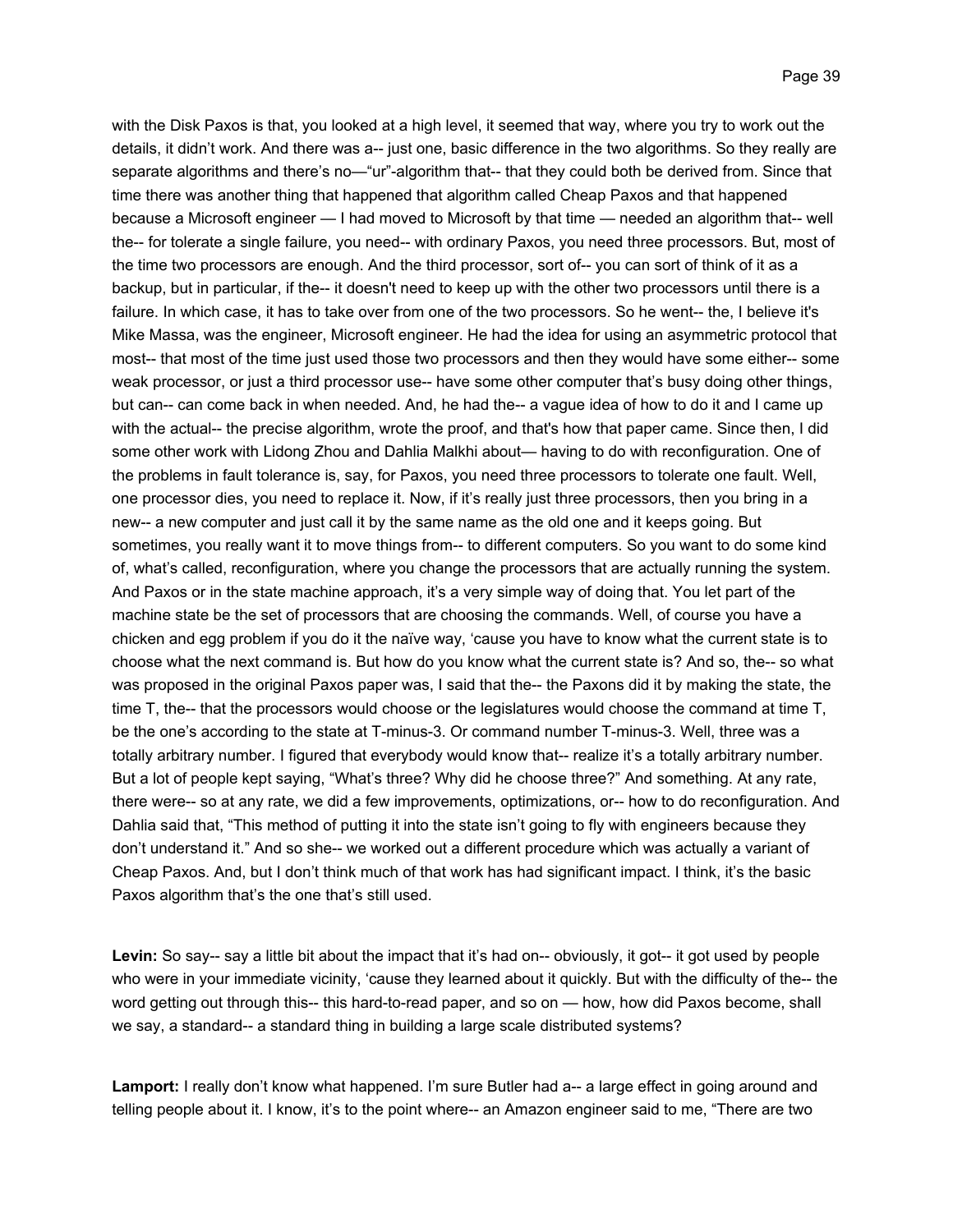ways to build a reliable distributed system. One, you can start with Paxos, or two, you can build a system that isn't really reliable." <laughter>

**Levin:** So they obviously believe-- or he did. Are there other companies that you know of that have- have adopted it?

**Lamport:** Oh sure. Google, their-- I think they call it the Chubby Locks or something like that uses Paxos. I think there are three implementa-- I've been told of that there are at least three implementations of Paxos in Microsoft systems. It-- it has become-- well, it has become standard. There are other algorithms that are in use. I-- that I don't know about. There's an algorithm called Raft which is very simple that the well, the creators of Raft claim that one of its advantages over Paxos is its simplicity. I take that with a grain of salt. I heard somebody recently give a lecture on-- on Raft, and it didn't seem too simple to me. But, I think that what's going on is they're measuring simplicity by, you show it to something, and people say, whether or not they say they understand it. And to me, simplicity means, you show it to people and they can prove it's correct-- then prove it's correct. And somebody else had told me is that Raft is basically optimization of Paxos. There's plenty of room for optimizations in Paxos. Paxos is a fun-- it's a fundamental algorithm and there are lots of-- of optimizations you can make to it. There's something else called Zookeeper, but I don't know what its relation to-- to Paxos is.

**Levin:** And at least some of this is in the open source world these days, right?

**Lamport:** Yeah, I'm sure there are open source implementations of Paxos since the patent, I believe, has expired.

**Levin:** We'll talk about patents a little bit later maybe.

END OF PART 1 0f THE INTERVIEW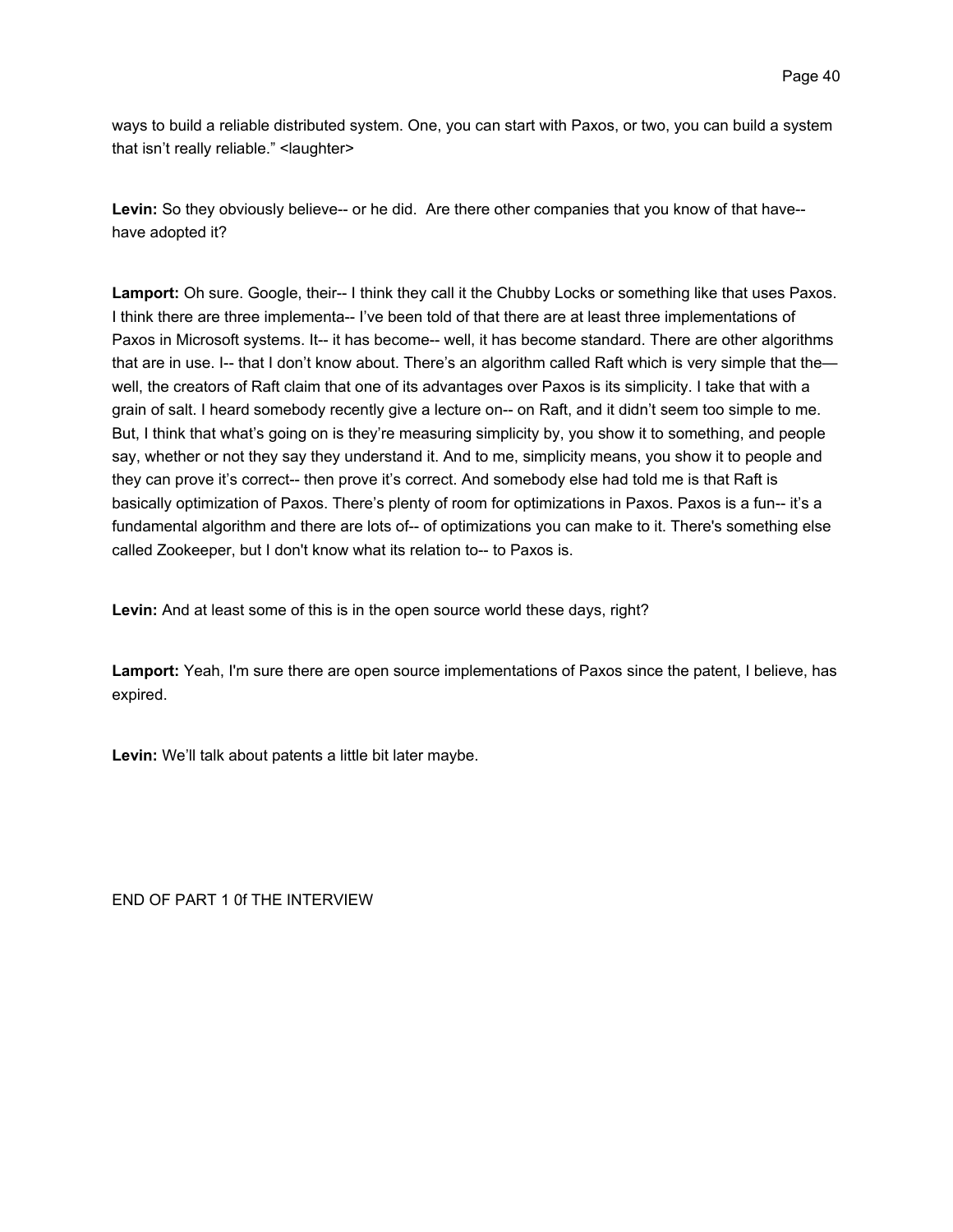# PARt 2 OF THE INTERVIEW November 11, 2016

**Levin:** My name is Roy Levin, today is November 11th, 2016, and I'm at the Computer History Museum in Mountain View, California, where I will be interviewing Leslie Lamport for the ACM's Turing Award winners project. This is a continuation of an interview that we began on August 12th of this year. Morning, Leslie.

# **Lamport:** Good morning.

**Levin:** What I'd like to do is pick up the theme that we began in the last interview. We were talking about the different threads of your work, and how they wove together in time, and the one that we pursued in some depth was distributed computing and concurrency. What I'd like to do now is to move onto something-- to a topic that definitely wove in with that, which is specification and verification. Which you worked on, it seems to me, pretty much all the way through --I think probably because your mathematical background meant that from the outset, you wanted to prove algorithms correct, not just create them.

**Lamport:** Well.. I guess last time I didn't get to the story about the bakery algorithm that I..

**Levin:** I'm not sure, but why don't you give it to us now?

**Lamport:** Well.. when I first learned about the mutual exclusion problem, I think it may have been when.. in 1972, when I believe I joined the ACM. And in one of the first issues of CACM that I received, there was a paper giving a new solution to the mutual exclusion problem. And I looked at it and I said, "Well that seems awfully complicated, there must be a simpler solution." And I sat down, and in a few minutes I whipped something off, it was a two-process solution. I sent it to the CACM, and a couple of weeks later I got a reply from the editor, who hadn't bothered to send it out for review, saying, "Here's the bug." That taught me a lesson. <laughs> Well it had two effects. First, it made me really mad at myself, and I said, "I'm gonna solve that damn problem." And the result of that was the bakery algorithm. But it also made me realize that concurrent algorithms are not trivial, and that we need to have a really good proof of them. And so that is what got me interested in writing proofs. And I think it made me different from most computer scientists who have been working in the field of verification, in that my driving influence has been, that I wanted to make sure that the algorithms that I wrote were correct. Now you think everyone who was any good in the field of concurrency, starting from Dijkstra, who was certainly very good in it, understood the need for writing proofs. And so they were writing their own proofs. But.. Dijkstra-- well other computer scientists -- and I think even Dijkstra, did not consider -- let me start that again. Other computer scientists working on concurrent algorithms, did not approach the task of a formal method for proving correctness of concurrent algorithms. Dijkstra was interested in correctness of programs, but the work of his that I remember was only on sequential algorithm, that is, the formal method. And the other early people in the game -- Ed Ashcroft, Owicki and Gries -- were interested in formal proofs of concurrent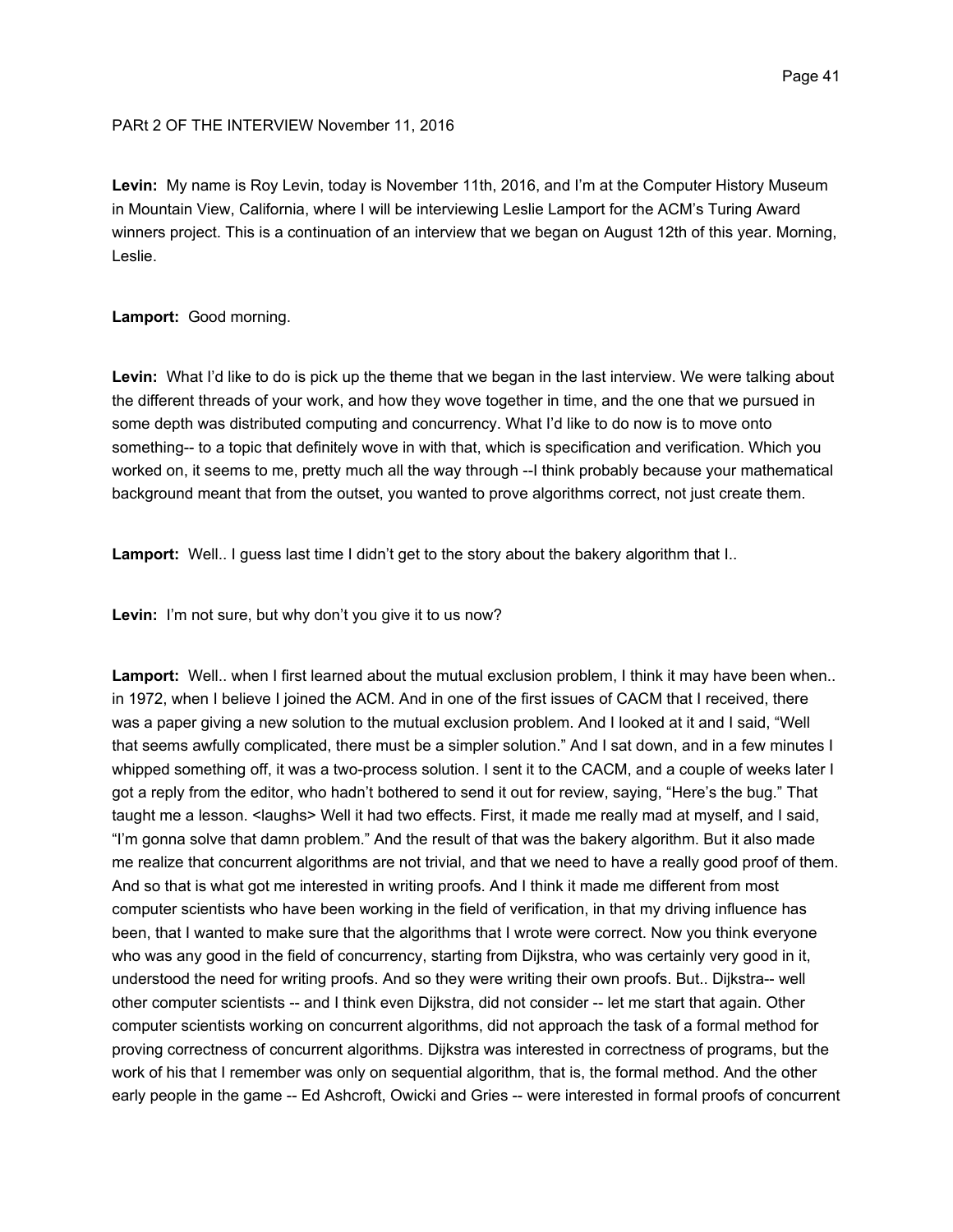algorithms, but weren't writing concurrent algorithms themselves. So I think I was, from the start, rather unique in having a foot in both fields.

**Levin:** And would it be fair to say that over the ensuing decades, your approach to the formalization and specification of algorithms evolved quite considerably -- probably as a result of experience, but perhaps due to other factors as well?

**Lamport:** My view of my.. progression of ideas, was that of a.. basically a slow process of getting rid of the corrupting influence of programing languages. <laughs> and getting back to my roots, which was mathematics.

Levin: Yeah, I want to talk about that a little bit more, because I think that's one of the interesting things, and personally I've heard you talk about this quite a bit over the years: the fact that programming languages tend to get in the way of understanding algorithms and certainly, as you just said, in terms of proving them correct. Maybe if we start, as you mentioned, Ed Ashcroft and the Owicki-Gries method. Maybe if we start by talking a little bit about that, and the approach that they took: how it influenced you, how it contrasted with what you ended up doing.

**Lamport:** Well, Ashcroft took the very simple approach of having a single global invariant, which I eventually came to realize was the right way to do things. But.. Susan Owicki and David Gries and I, were influenced by-- well I was influenced by Floyd's paper *Assigning Meanings to Programs*. And they were I think influenced by that, and by Hoare's work, on Hoare logic. And we both came up with the same basic idea of.. as in the Ashcroft method-- I'm sorry, as in the Floyd method, attaching assertions to control points in the program. The one difference is that I realized immediately that the assertions needed to talk, not just about the values and variables, but also the control state. And so right from the beginning, that was encoded in the algorithms. Owicki and Gries were under the influence of Hoare, and I think the whole programming language community that-- Well perhaps it's time for a little digression into what I call the "Whorfian syndrome." The Whorfian hypothesis..

**Levin:** I think you did talk about that last time, actually.

**Lamport:** Oh, I did? Oh.

**Levin:** I think so, yes.

**Lamport:** Oh, fine. Then.. I would say that Owicki and Gries suffered from the Whorfian syndrome. And one symptom of that, is that if the programming language doesn't give you a way of talking about something, it doesn't really exist. And since the programming languages didn't give you any way of talking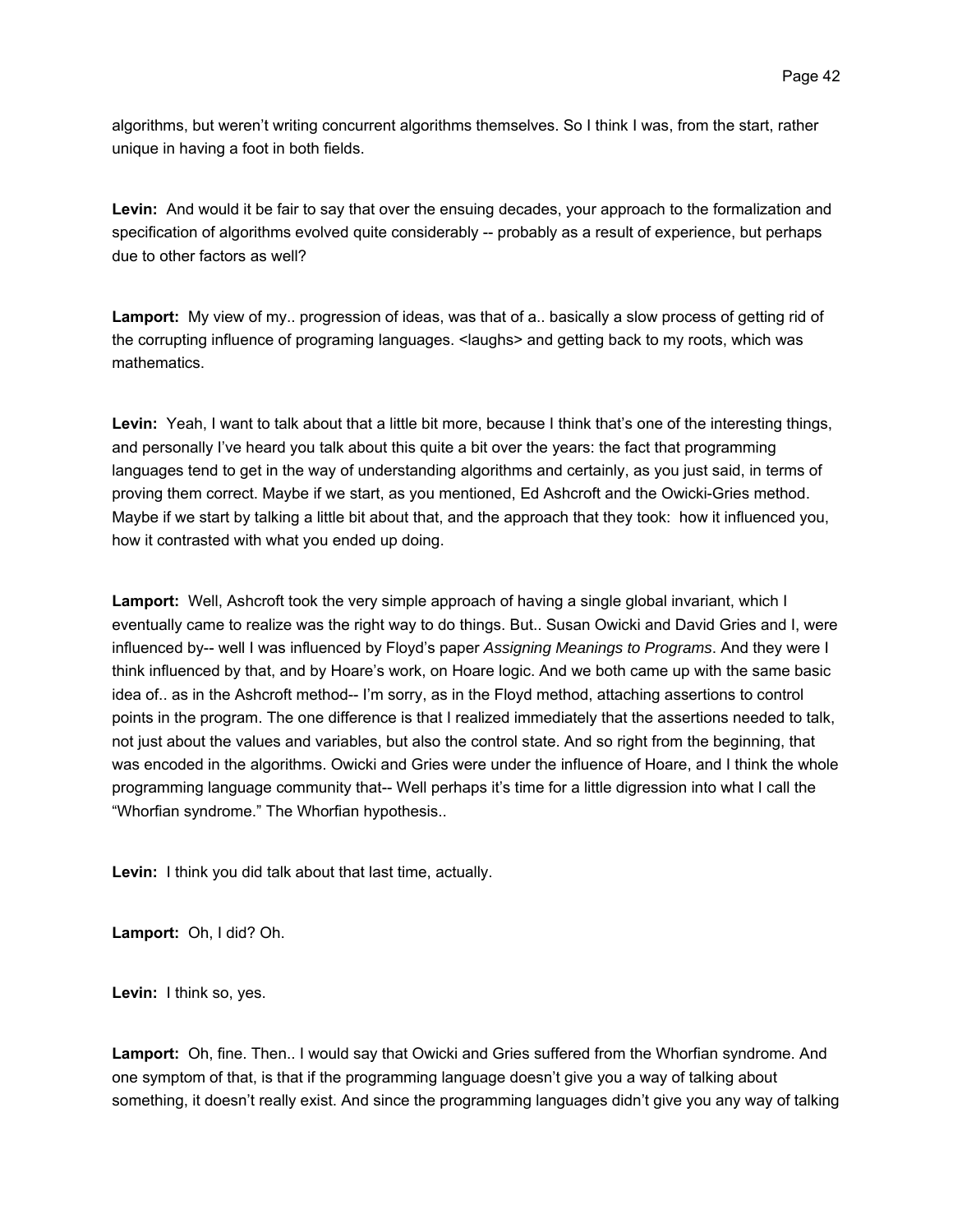about the control state, then it didn't exist, so you couldn't use it. So instead they had to introduce auxiliary variables to capture the control state. But what they did is.. they were really doing-- they and I, were really doing a generalization of Floyd's method. But they pretended, and I think perhaps even believed <laughs>, that they were actually generalizing Hoare's method. And when they were doing.. Floyd's method in Hoare clothing, things got really bizarre. I mean how bizarre it is, is that they talk about a program violating a proof of another process. The very language. And if you just stop back and think <laughs> of this idea, you know, a program violating a proof. "I'm sorry, but you can't run your payroll program on this system, because it violates our proof of the four color theorem." I mean..

## <laughter>

**Lamport:** But that's what they talked about. And as a result, things got awfully confusing. And even Dijkstra was not immune to that, he wrote an EWD calling something like, "A personal view of the Owicki-Gries method." In which he was explaining it. And he, I think, to the very end <laughs> was proud of that paper. And I looked at it and said, "My God <laughs>. How could people possibly understand what was going on if, you know, reading it from that?" Because if you explain it in terms of the annotation of the program, being a representation of an invariant. And then the basic invariance-- the basic way you reason about an invariant, is you show that each step of the program preserves the invariant. And when expressed that way, and it was very obvious when-- in my approach, where the control state was explicit. And in fact, in my original paper it explained what the global invariant was, everything is really simple. But I think there was a period of about 10 years when people just really didn't understand what the <laughs> Owicki-Gries method was all about. And most people were unaware of my paper. And that seems to have been sort of-- I think it was about 10 years afterwards that people started citing my paper, and presumably that meant they might have read it <laughs>. And then I think it became clear to people what was going on. And by that time, I think I had pretty much abandoned the idea of scattering the invariant around, you know, by putting it in pieces of the program. And just instead writing a global invariant, just like Ed Ashcroft <laughs> had done before us.

Levin: Just to clarify, for my own thinking. At the time that all of this was going on, which I think was probably in the '70s, or at least the late '70s, the focus was chiefly on sequential programs? Is that right? That most of these methods were not really trying to deal with concurrent programs?

**Lamport:** Oh no, Owicki-Gries was dealing with concurrent programs..

**Levin:** Okay.

**Lamport:** …that was their whole thing.

**Levin:** Okay.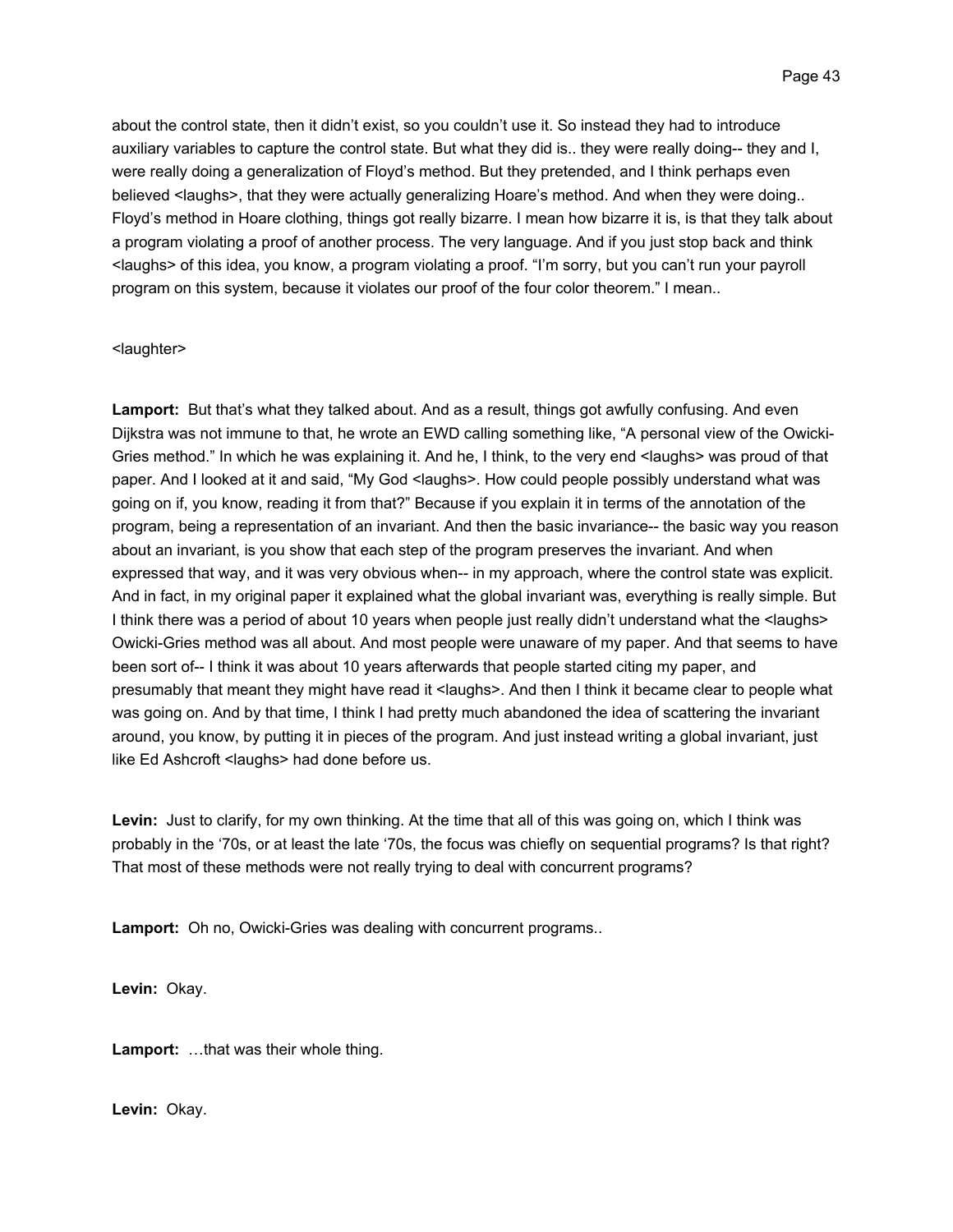**Lamport:** And extending.. Hoare to concurrent programs.

**Levin:** Okay. But Floyd's method was originally intended as a sequential programming..

**Lamport:** It was originally just for-- Floyd and Hoare..

**Levin:** And Hoare, yes.

**Lamport:** …originally intended for.. concurrent-- for sequential programs. Actually.. I came up with an actual generalization of Hoare's method for concurrent algorithms. I think I did it, that is I think the original paper was by me. And Fred Schneider and I wrote one or two papers, about what I call the "generalized Hoare logic." But I believe, and I should check the <laughs> record, that the original paper was mine. And when I sent that paper to Tony Hoare-- and I wish I had saved the letter, in those days people communicated by letter.. that Tony replied. And he essentially said, "When I did the original Hoare logic, I figured that its extension to concurrency would look something like what you did. And that's why I never did it."

# <laughter>

Lamport: And at the time of course, I thought, "Oh, an old fart <laughs>, you know, what does he know?" But in retrospect, now I agree completely.

# <laughter>

Lamport: It's just because.. I think the global invariant approach is the best way to do it.

**Levin:** And the global invariant approach doesn't particularly single out sequentiality versus concurrency, it's just an invariant.

**Lamport:** Right.

**Levin:** So it spans those two areas, which..

**Lamport:** Well.. I don't think people thought about the Floyd approach in terms of a global invariant.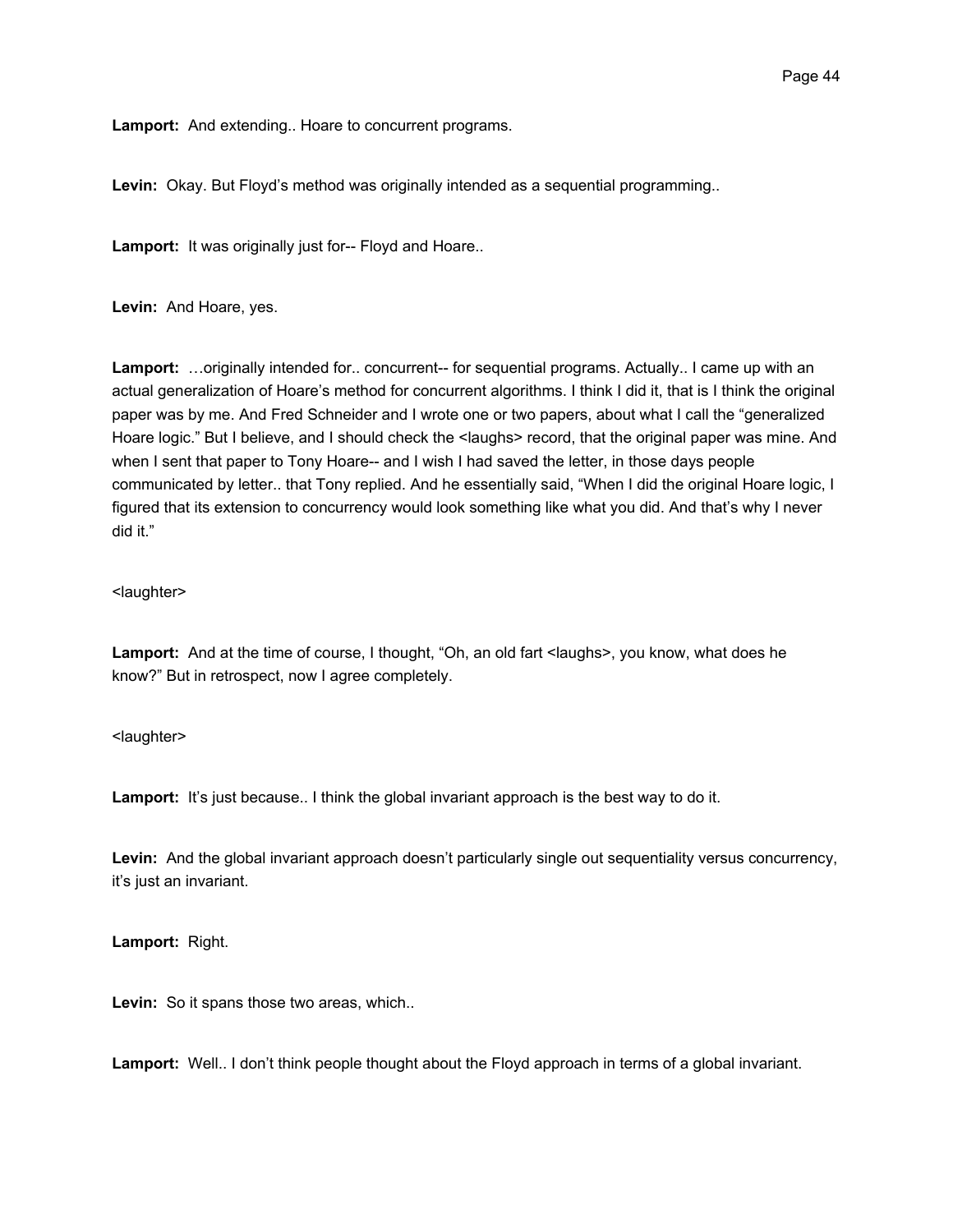**Levin:** Mm-hmm.

**Lamport:** Because people were thinking, you know, one thing at a time, so you're going from here to there, from one assertion to another. And I'm not sure, but I suspect that Ed Ashcroft was the one who understood, who realized that the Floyd method was a single global invariant.

**Levin:** Mm-hmm. Now you ended up working with Susan Owicki quite a bit subsequently. Did that grow out of your.. I won't say "conflicting," but somewhat differing views about how to do these things? At least back in the '70s?

**Lamport:** Oh. Well what happened is that this was all going on around.. actually I believe it was '77 that I published my paper, I think. David and Susan's was published in '76. Just.. they got it published a little faster <laughs>. And in '77 Amir Pnueli published his paper on temporal logic, introducing temporal logic to computer science. And Susan was teaching at Stanford then, and she decided to hold a seminar on temporal logic. And my initial reaction to temporal logic was, "Oh.." it was just this formal nonsense. But I said, "What the hell? This might be interesting." And so I.. attended the workshop, or what is it called? I guess a seminar. And what I came to realize, and Susan came to realize as well, was that temporal logic was the right way to reason about liveness. So for the TV audience, a little digression. Correctness properties-- by a correctness property, the kind of properties that I've studied, and that people usually mean when they talk about correctness, are basically assertions that are true or false of a single execution of the program. That is, you can tell whether this property is satisfied, by just looking at a single execution, as whether it's meaningful to talk about it being satisfied by this execution. For example, it never produces the wrong answer. Well if it's wrong, there's a behavior, an execution that says, "It produced the wrong answer." Or it never produces an answer. Well you have to look at an infinite behavior, but you can look at that one behavior and say, "It didn't produce the answer, so it didn't satisfy the property." There are other properties, like average case behavior for example, that are not correctness properties in that sense. So when you talk about correctness property, that's the property that I mean. And it turns out that every property can be expressed as the conjunction of two different kinds of properties. A safety property, which intuitively says that something bad doesn't happen, it doesn't produce a bad answer. And a liveness property, which intuitively says that something good eventually happens, like it terminates. Now in my original paper, in addit-- the Owicki-Gries method deals only with safety. My original paper dealt with-- considered safety properties, by prov-- as invariance properties. Basically, essentially the same way as the Owicki-Gries method did. But I also had some method for proving liveness properties. And I'm not sure at the time how happy I was with that method. But certainly in retrospect, in looking at.. once temporal logic was there, once Amir had shown how to use temporal logic, it was clear that temporal logic was the way to reason about liveness properties. Because it provided a way to use safety properties, combined in proving liveness properties. Which is something that you have to do. And Susan and I.. I guess we were talking about that at the time. And so we published a paper on using temporal logic to.. prove liveness properties. The other work on temporal logic that I did, was a paper called *"Sometimes" is sometimes "not never."* <laughs> It makes sense when you put some quotation marks around a few of the words.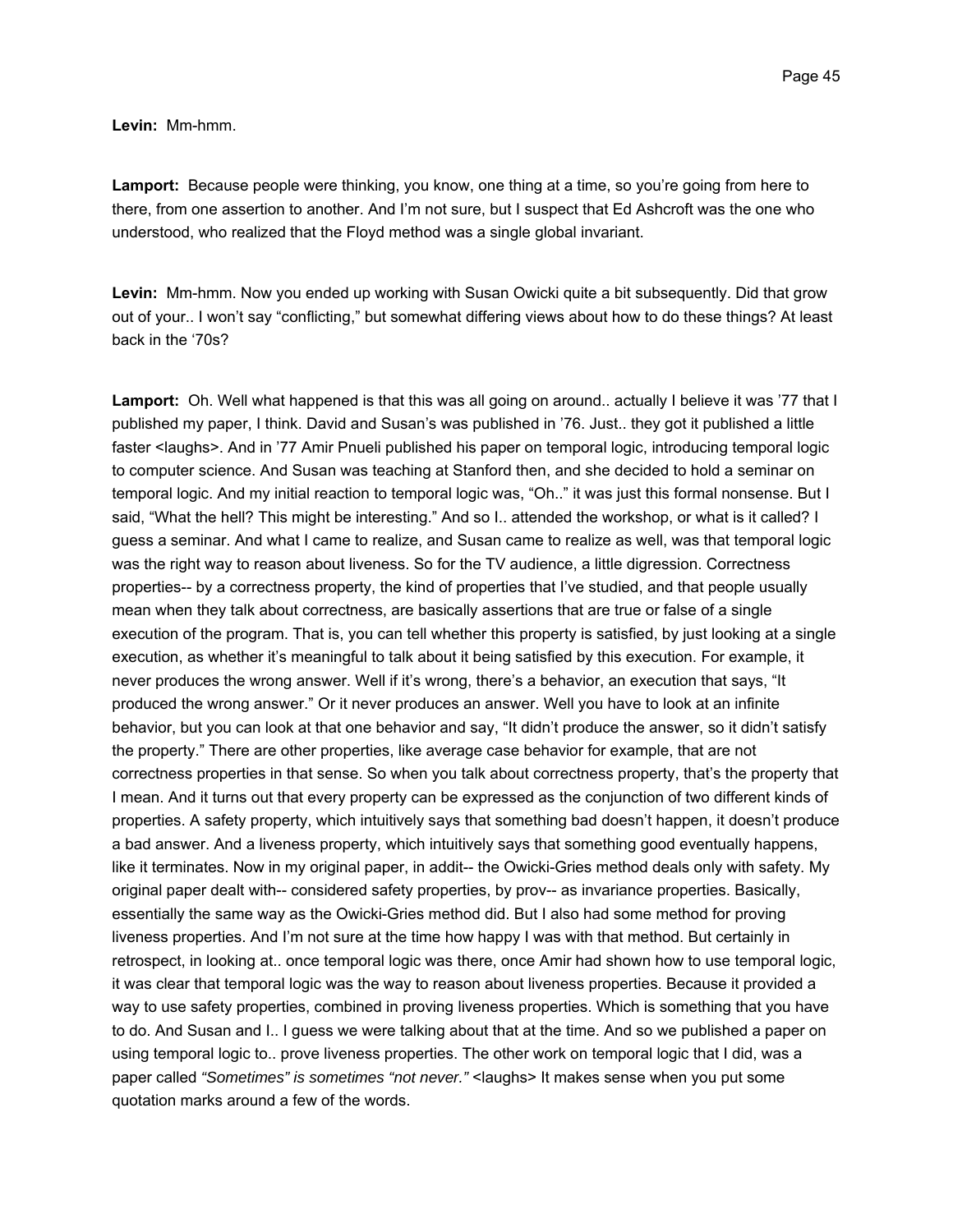<laughter>

**Lamport:** Because I realized that there was a confusion going on. Because there are actually two different styles of temporal logic, which are called "branching time" and "linear time." And computer scientists tend to naturally think in terms of branching time, whereas ordinary language tends to be based on linear time. The difference is that if you say something is not al-- what does it mean to say something is not always false? In branching time logic, it means that it's possible for it to be true. And in linear time logic, it means that it must eventually be true. And I realized that, well, the logic that Amir had introduced was linear time, and I realized that that was the right logic for talking about dealing with safety. And I wrote a paper with, you know, it had a couple of not terribly deep or interesting theorems to make it publishable. But the basic point of the paper, was to point out those two different kinds of logic. And to illustrate why I thought, that linear time logic was the right one to be using, for proving correctness properties. Pause, while I think if there was something that I meant to say.. no, I lost it.

**Levin:** So you mentioned that Amir used linear time, rather than branching time..

**Lamport:** Oh yeah, there..

**Levin:** Yeah sorry, go ahead.

**Lamport:** Yeah, so there's an amusing anecdote about that that was told to me by Dominique Méry, who was I believe a student of Patrick Cousot's.

**Levin:** I'm sorry, say that name again, I didn't get it.

**Lamport:** Patrick Cousot.

**Levin:** No, before that.

**Lamport:** Dominique Méry.

**Levin:** Oh, yes.

**Lamport:** Who I believe was a student of Patrick Cousot. And when he read my paper, he said, "It was all wrong. It doesn't make any sense." And the reason was that he was translating "eventually" into the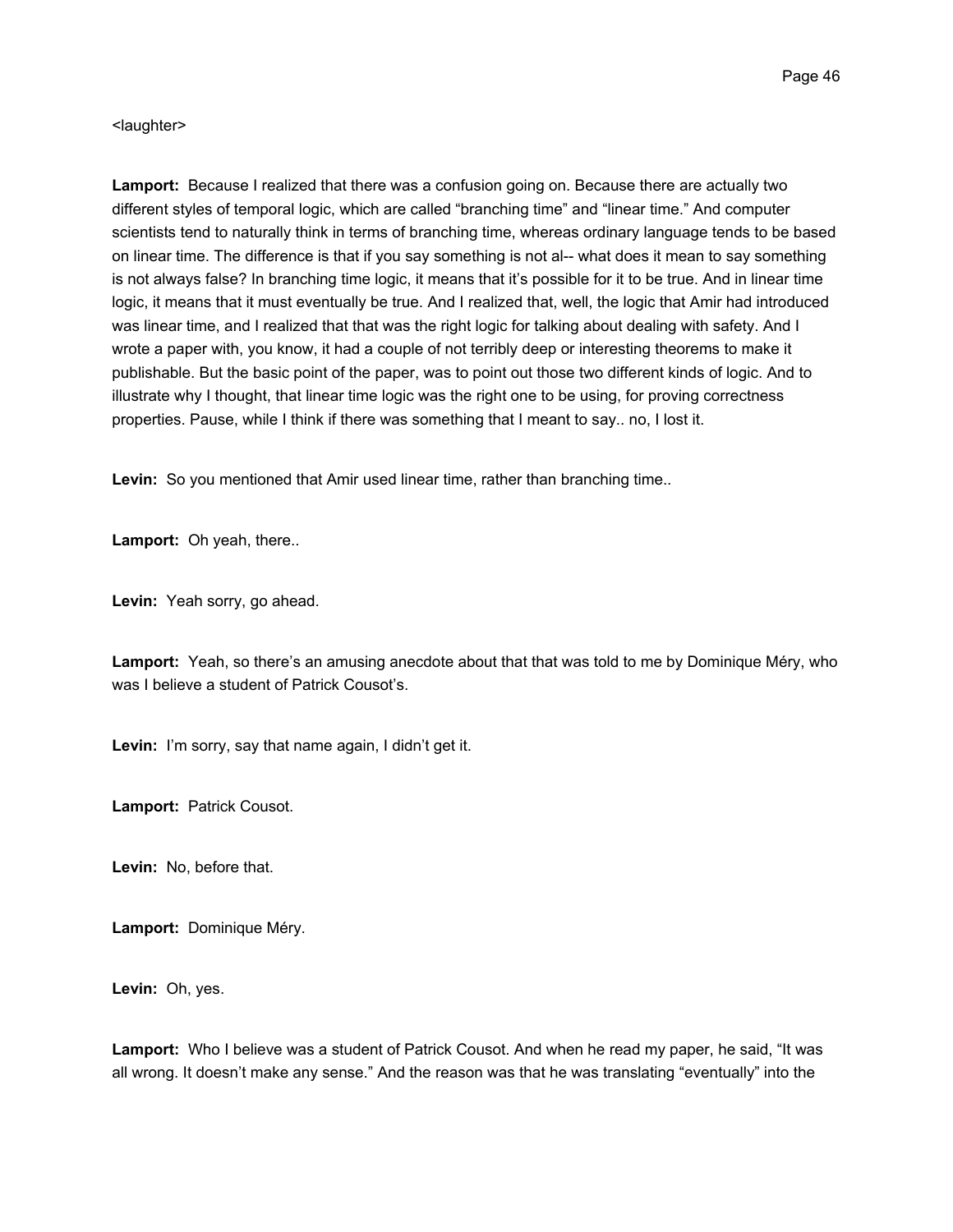French word.. "éventualité" which-- "éventuellement." "Éventuellement" in French means "possibly." <laughs>

**Levin:** Wow.

**Lamport:** And it somewhat does in English too, you can talk about an eventuality being a possibility. So <laughs> he was misreading what I was saying, and it made no sense to him.

**Levin:** Aha, aha.

**Lamport:** And I'm not sure how Patrick became, you know, realized his mistake.

<laughter>

**Levin:** Interesting. But when Amir chose to use linear time rather than branching time, do you think that was a conscious choice because he understood, as you came to as well, the appropriateness of that for liveness? Or was this is some sense because it seemed like it was the intuitive notion of ordinary language?

**Lamport:** Well my understanding, and I've never confirmed this with either Amir or Nissim, but Nissim Francez wrote a thesis under Amir, in which he was proving properties about concurrent programs. But he was doing it in terms of explicitly talking about time. Which meant that all his formulas had a whole bunch of quantifiers, "For all, you know, time T, there exists a time S, greater than T such that for all times U greater than S," blah, blah, blah. And all these quantifiers, and Amir realized that those particular values of time, were not the interesting thing. And I suppose he must have known a little bit about temporal logic. And he realized that what temporal logic was about, was in some sense putting time into the logic so you didn't have to make it explicit. And I think it must have been clear that when you translated what Nissim was doing into temporal logic, you got linear time temporal logic. Now I don't know how-- whether Amir was aware that he was making a conscious choice of the particular kind of temporal logic. I suspect he was, because the logic he's using has a name in the literature of temporal logic, you know, something like, you know, something four point five point seven in somebody's book <laughs>. And I think that temporal logicians realized that that was a logic of linear time. But.. however he got there, it was clear that that was the way to translate what Nissim had been doing.

**Levin:** Mm-hmm. So after you-- and working with Susan -- sort of got this idea of applying temporal logic as the machinery for liveness properties. Where did that lead next?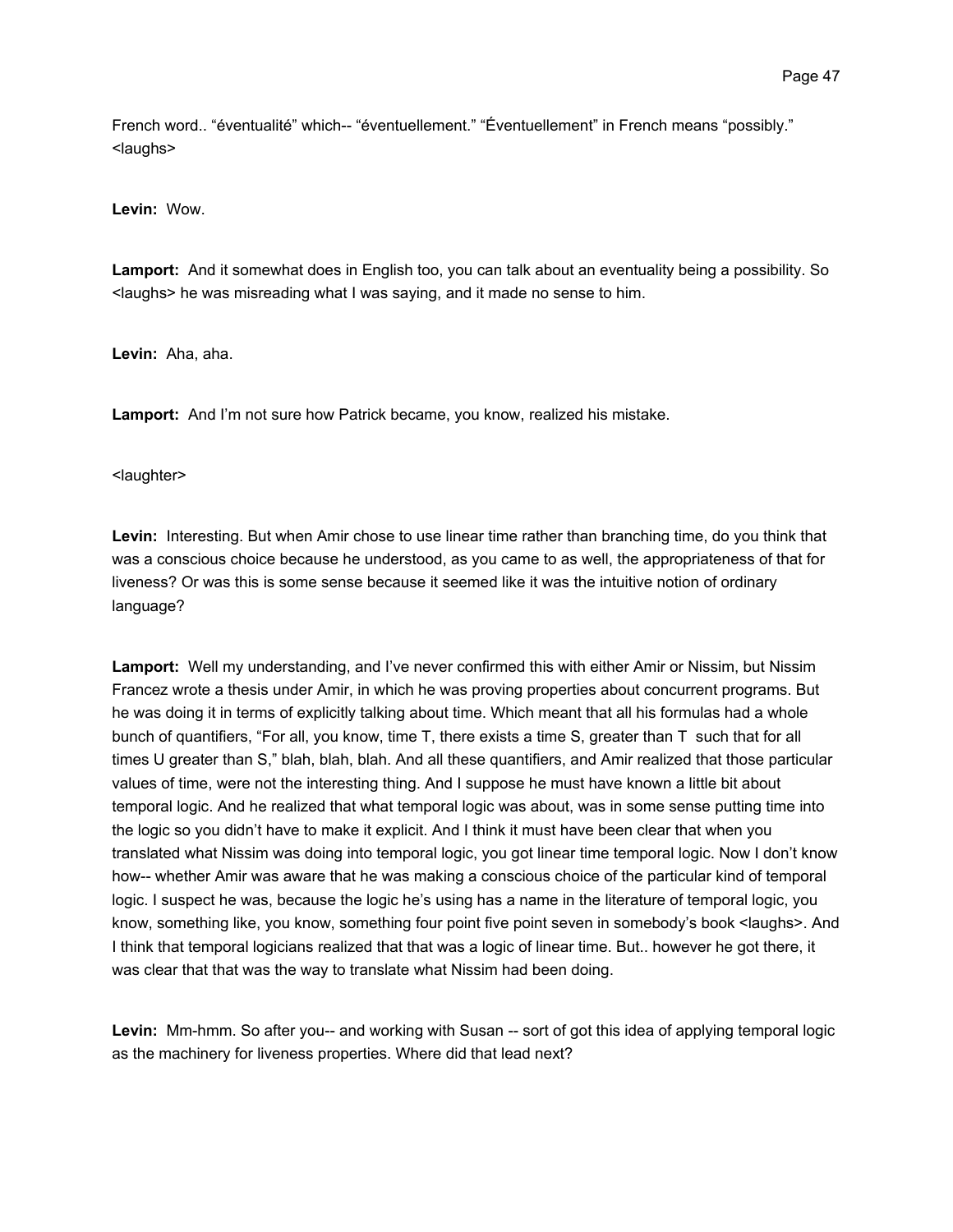**Lamport:** It had no immediate consequence. In the sense that I think it made pretty clear how you would use temporal logic, in the context of doing the kinds of reasoning about programs that the Owicki-Gries method was doing for safety. And how to combine those safety properties.. how to use the safety properties, the invariance properties, improving liveness properties. Oh, and I shouldn't say that it had no- - well I think the work of Susan and me had no immediate consequence. But Amir's work, of course, had enormous consequences. One of the initial ones that it had was-- and I think the paper by-- probably the next, I would say important paper on the use of temporal logic in reasoning about programs, or at least talking about programs, was the paper by Richard Schwartz and Michael Melliar-Smith --I don't remember the name -- in which they advance the idea of describing the entire program with a temporal logic formula. And I was-- that idea sounded great. You know, wouldn't it be wonderful, to be able to just represent the entire program as a single formula that you could reason about? But while it sounded great in principle, it just didn't work in practice. And what I saw was.. Richard and Michael, and Fritz Vogt, who was working with us at SRI for the year, I believe for a year. And they spent about two days trying to write a temporal logic specification of a FIFO queue, a first in, first out. I mean the world's simplest example of a concurrent system, you know, two-process system. And they weren't able to do it. They were able to do it, if they made the assumption that the same element was never put into the queue twice <laughs>. And in fact, I think Steve.. German-- I don't remember if his name Jerman or Gerrman <laughs>. He proved a number of years later that in the temporal logic which they were using, which was the original temporal logic that Amir introduced, it was impossible. And so they started-- people started inventing new temporal operators. An "until" operator and-- used to have a slide <laughs> with all the temporal operators and including, someone said, "Every other Tuesday." <laughs> And I just realized that that was not going to work. That basically, specifying-- trying to specify-- I'm not sure I was aware that it was safety problems <laughs> that were the issue. But trying to specify safety with temporal logic formulas, is a loser, it doesn't work. Because what you wind up doing is writing a whole bunch of axioms. And even if the individual axioms are comprehensible, what you get by combining a whole bunch of axioms is totally incomprehensible. And if you want to see an example of that, look at some modern specifications of weak memory models. And some of them --I know the Alpha model was one, and the Itanium model was another -- where they basically specified the possible outcomes, from a series of read and write operations done by multiple processes, using a bunch of axioms. And I've seen people puzzle for days, over whether some particular sequence of two processes each executing three instructions, whether a particular outcome was allowed by those axioms or not <laughs>. And of course, as you remember from our SRC days, Jim Saxe discovered that the original axiom systems were-- the Alpha permitted cyclic time dependencies where one process wrote a certain value, because another process, which read the value it wrote, did something that allowed it to write that <laughs> process. But I realized that the only way to describe the safety properties of nontrivial systems, precisely and formally, was basically using some kind of state machines. And that's what programs are. If you look at the semantics of programming language, you know, what's called the "operational semantics." -- which is the only practical ones that people I think do these days, when they want a real semantics for a real programming language -- they are describing how to interpret a program as a state machine.

**Levin:** So your approach essentially evolved to separate the specification of the safety properties from the specification of the liveness properties.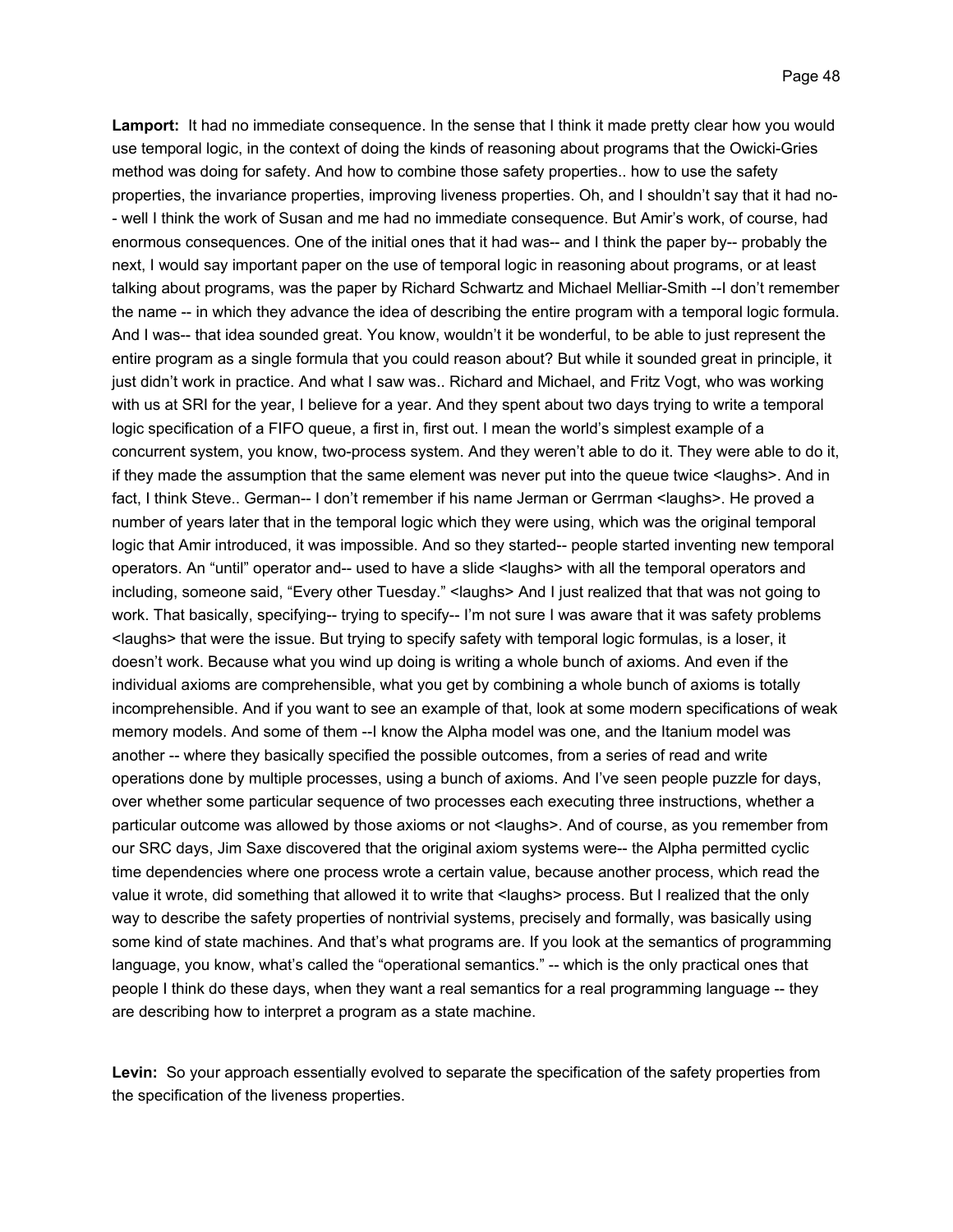**Lamport:** Exactly.

**Levin:** The latter being with using temporal language, the former being state machines and conventional logic.

## **Lamport:** Yes.

**Levin:** First order logic.

**Lamport:** I thought things were, you know, worked really well. Until sometime, it was in the late '80s, I started to write a book on concurrency. And I know I was able to stand at the whiteboard, and show you how to prove something <laughs>. And totally convincing, you know, how you do the reasoning about the safety properties of using a state machine, and then use temporal logic liveness properties. But when I started writing something down, well when you write something down that really forces you to do it precisely. And when I started doing it precisely <laughs>, I realized it didn't work. It just didn't hold together. And I don't remember exactly where things were breaking down at this point. But at any rate, what that eventually led me to do, was to invent TLA, which is a temporal logic. And TLA starts with-- it's a generalization of Amir's original temporal logic. Except everybody else tried to generalize it by using more complicated temporal operators. What I did, is that Amir's and all other temporal logic that I know of, the fundamental atomic building block that you use for temporal formulas, were assertions about a state. So a temporal formula is an assertion about a sequence of states. And you built them up out of fundamental building blocks, which are assertions about a single state. What I did in TLA, is generalize from an assertion about a single state, to an assertion about pairs of states: a state and the next state. And that allowed me basically to write a state machine, as a temporal logic formula. And so I could then describe the entire program as a single temporal logic formula, except in a way that really worked in practice.

**Levin:** So we should probably say that the A stands for "actions," which are these states pairs.

# **Lamport:** Yes.

**Levin:** …that became the basis for your logic, for this kind of reasoning.

**Lamport:** Yes, it's the Temporal Logic of Actions. Some people thing it stands for "three-letter acronym."

<laughter>

**Levin:** You probably weren't thinking about that at the time..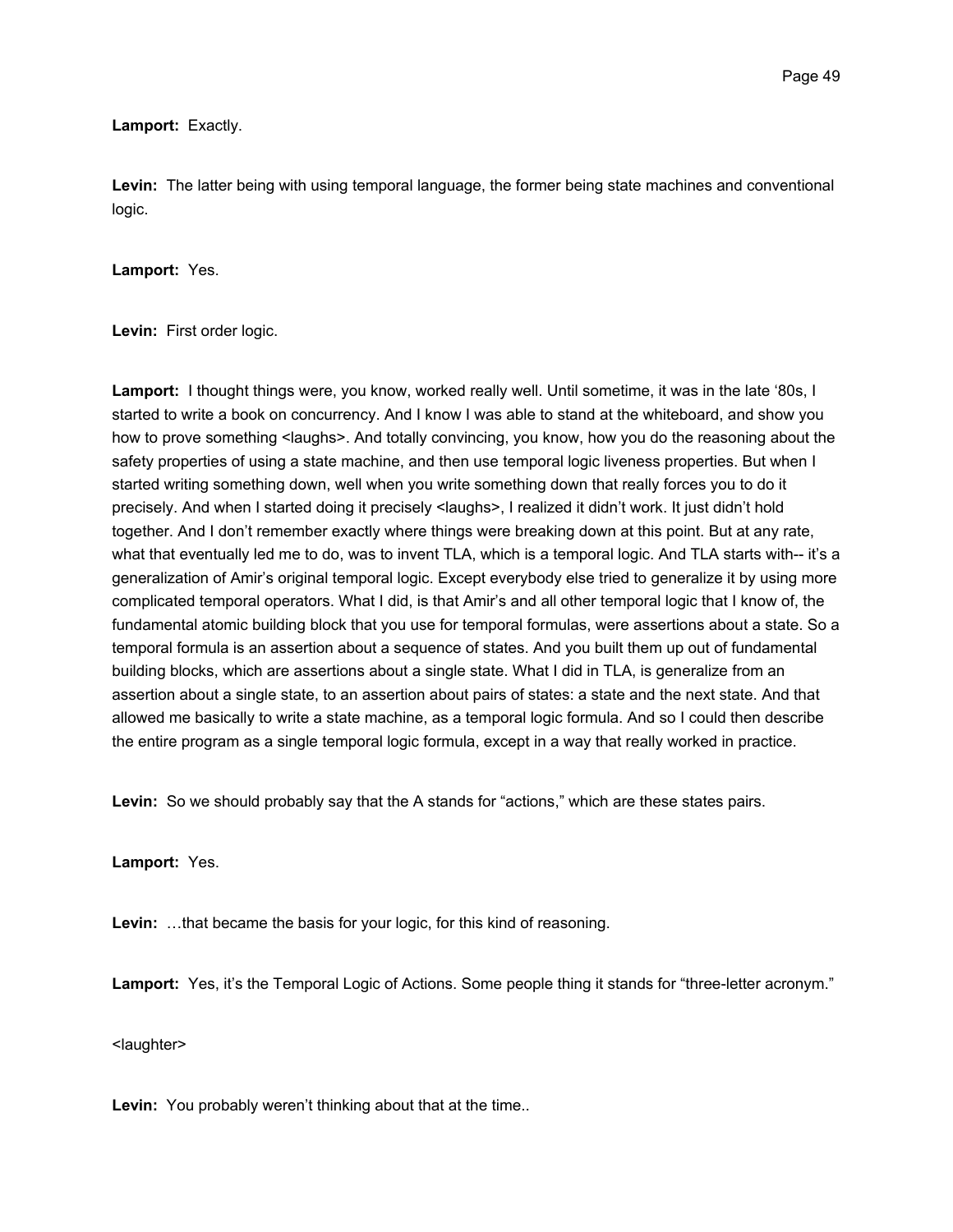## **Lamport:** No, I wasn't.

Levin: ...but maybe you were <laughs>. So we're now in the early '90s, is that right?

# **Lamport:** Yes.

**Levin:** And about that time, you did some other work that's in the specification area and maybe not directly related. But I want to ask you about that, because it was a notion that became quite important. And that was refinement mappings: work that you did, I think, with Martin Abadi.

**Lamport:** Yeah. Well refinement mappings started out being-- well they were originally done semantically -- in which the program-- I should probably stop calling them programs and just call them systems, because they're more general than programs. And my interest-- well what I realized, is that the things that I had been calling programs, and that other people had been calling programs back in the '70s and stuff, they weren't programs, they were algorithms. They were not things that you could throw into a compiler and run. And I realized at some point that, back in the '70s when we started, what we were doing were proving correctness properties of the program, in terms of the program itself. But I realized, and other people realized as well, that we should really be describing what the program should do, independently of the program and then prove that the program satisfied the specification. Now that was one of the wonderful promises of temporal logic, is that if you did that, and if the program could be represented by a temporal formula, and the specification could be represented by a temporal formula, then ideally you could, proving that the specification-- that the program implements the specification, really means proving that the formula that described the program, implies the formula that describes the specification. And so you've reduced it to a simple mathematical relation: implication. But that didn't work when, you know, you couldn't describe practice programs or algorithms, in terms of the temporal logic that was being used at that time. And so that idea was sort of.. was dropped. And when Martin and I were working on refinement mapping, we were looking at the problem of proving that an algorithm or system implements its specification. When they were bo-- when the safety parts were represented as state machines. And when it-- when TLA came along, it was trivial to turn this semantic approach, in terms of state machines, into a formal logical approach. And all of the reasoning that we were doing could be done completely inside of TLA.

**Levin:** Mm-hmm. So this idea of refinement mapping has had quite some durability.

**Lamport:** Yeah.

**Levin:** I think.. it was early '90s I think, when you published the paper, the first one with Martin.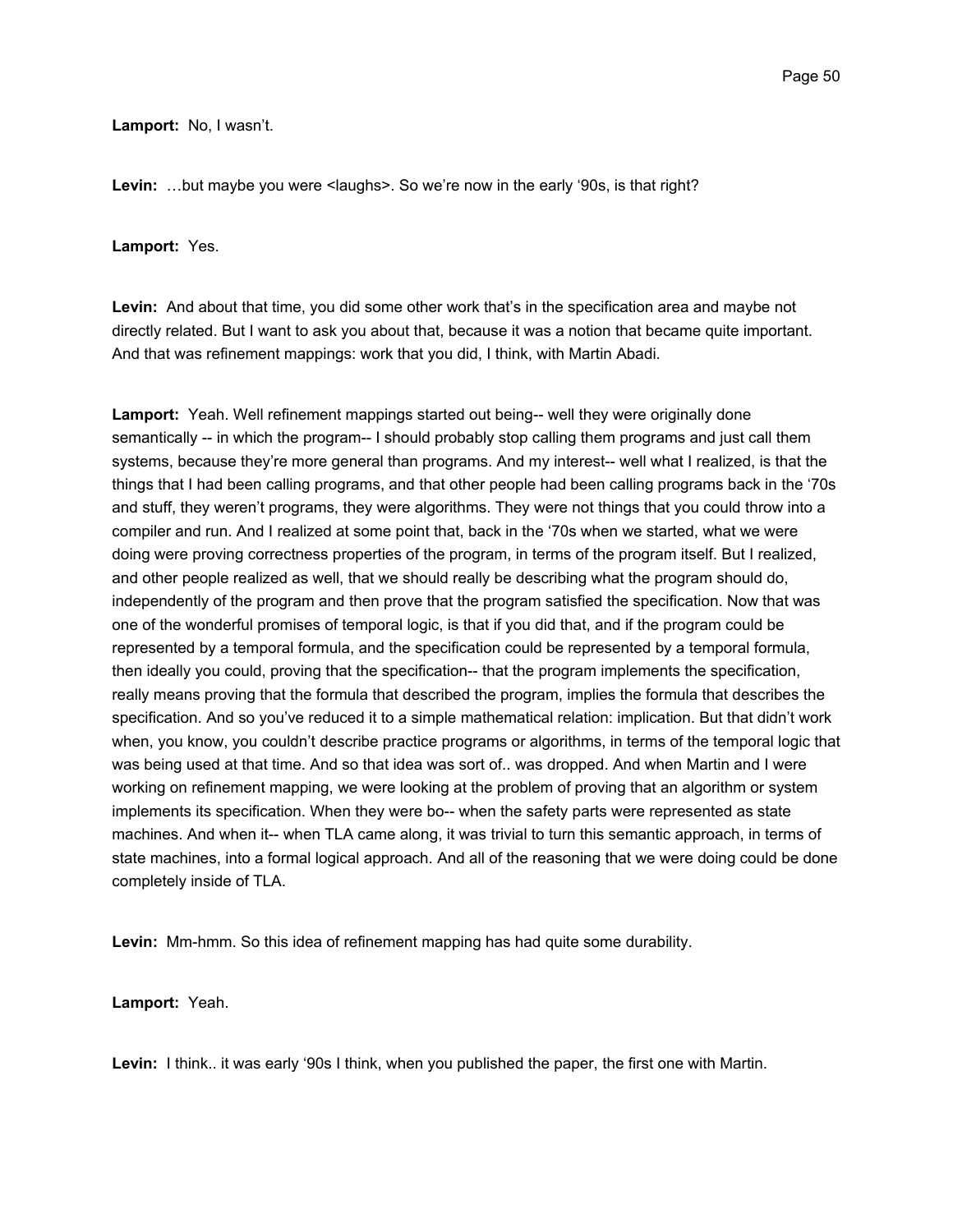**Lamport:** Yeah. I should explain that the idea of refinement mappings is a generalization of data refinement, which was introduced by Tony Hoare in the late '70s. Maybe around '78, I think. He called then, I think, "abstraction functions." And the difference between refinement mapping and an abstraction function, which is in some sense the difference between reasoning about sequential programs and reasoning about concurrent programs. Which is the distinction between the Hoare logic, and reasoning in terms of global invariance, is that instead of the refinement in abstraction functions, you just look at the mapping at the beginning of the execution and at the end of the execution. But with the refinement mapping, you're doing that abstraction function at each step, and it has to work at each step.

**Levin:** Mm-hmm, got it. And as you mentioned, this could be done-- these refinement mappings could be done completely within TLA.

#### **Lamport:** Yes.

**Levin:** And so I imagine that's what you in fact ended up doing, as you continued to use and develop TLA through the '90s.

**Lamport:** Well, what I was doing with TLA in the '90s.. I understood that TLA was the correct logic, for describing a program. But I was still suffering from the straightjacket <laughs> of programming languages. I hadn't escaped from that. And my idea is that-- my original idea was that I would have some specification language, which would use the usual programming language constructs, assignment statements and stuff like that. And then that would be translated, or.. as a TLA formula, which one would then reason about. But actually one significant step came from Jim Horning, who said, "Instead of using assignment statements, use.." I don't remember what he called them, but what are now call-- I now call them "TLA+ actions." Rather than an assignment being, you know, you assign a new value to the variable, based on the values of variables in the current state. You just write a relation between old values and new values. So that instead of writing, "X gets X plus one," you just write the new value of X, which I now write "X prime" equals the old value of X, which I now write as "X" plus one. And I think.. Jim was writing primes and unprimes as well, as in fact I had been, in the 1984 paper. But I had actually forgotten about it.

#### <laughter>

**Lamport:** There's an amusing story.. that when I published TLA and talked about describing semantically actions, as relations between primed and unprimed variables. A computer scientist, whose name I will not try to remember, said I should credit him with that idea. Because it appeared in a paper of his. And it seemed to me that the idea of using prime variables and unprime-- for new values and unprimed variables for old values, you know, must go back to the '70s. And so I did as much of a literature search as I was going to do. And the earliest reference I discovered, was a paper of mine..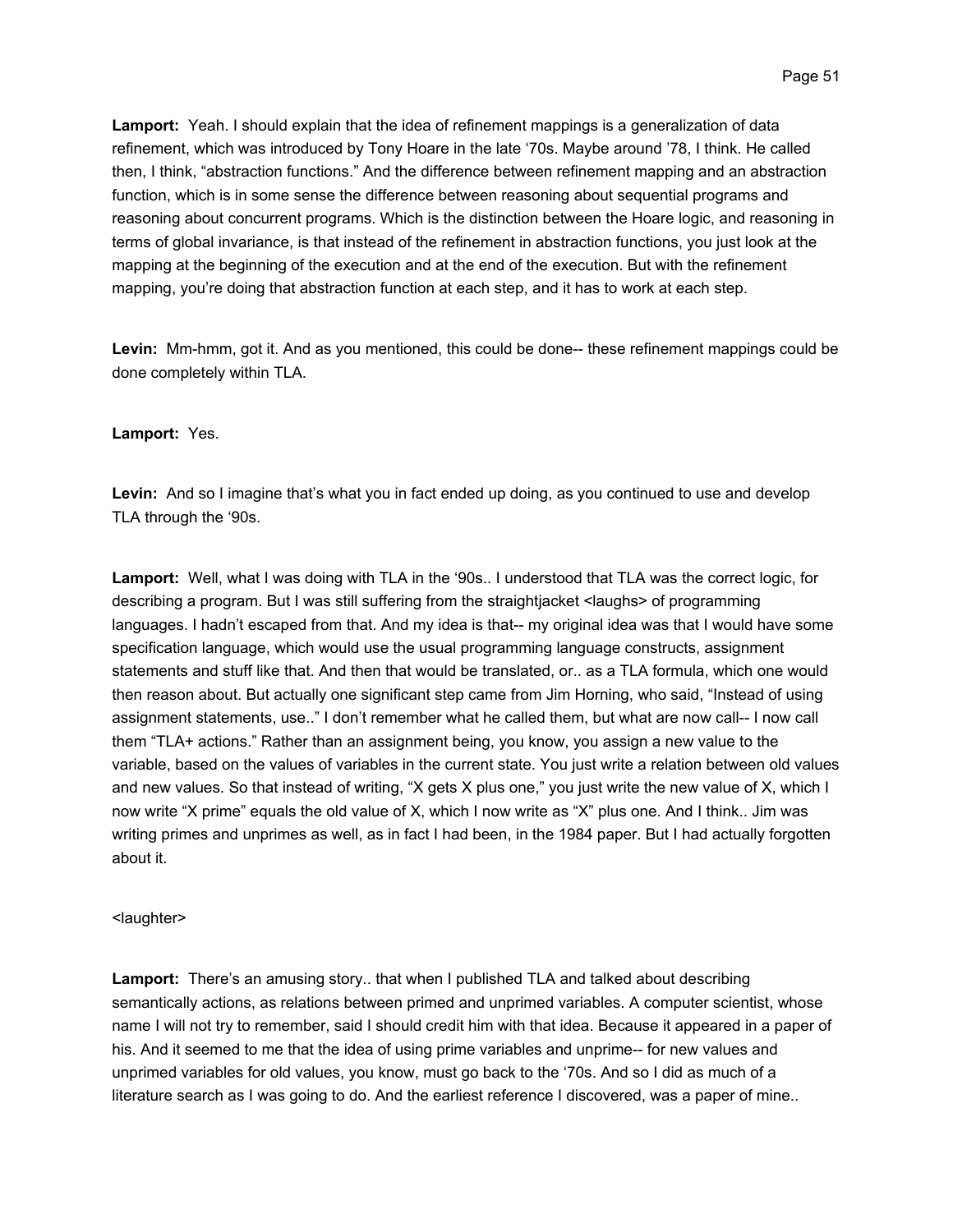<laughter>

**Lamport:** …from I think 1983.

**Levin:** Maybe Jim Horning read that paper.

<laughter>

**Lamport:** Anyway, that was a digression. So Jim convinced me to try writing them in terms of-- as primed and unprimed variables. And I figured I would still need a bunch of programming language-type ideas. But I didn't know which ones. So I decided that I would just write them in TLA plus, and when I needed some programming language construct okay, I will use it. One of the things-- the realization that I had at some point, was that I simply assumed that, like any computer scientist does, that you have a programming language, it should have types. And what I realized is that I didn't have to add types into the language. I could instead-- type correctness could be stated as an invariant. And I was wondering, I mean I was so tied to them I just sort of asked Martin, Martin Abadi, "Well I don't need types, because I can just use invariants. But should I use types?" And Martin said, "Well if you can do it without types, that would be more elegant." And so I decided I would do away with types. And boy, was Martin right on that one. Because what I discovered is that if you do things-- try to do things rigorously with types, you really either have to-- I couldn't do it rigorously with types, without enormously restricting the expressiveness. And in fact other people, computer scientists who think they're doing things rigorously with types, are fooling themselves. At about that time, somewhere around the late '80s or the early '90s, there were three books that came out that dealt with concurrency of programs carefully. One of them was the Misra and Chandy book on UNITY. One of the was Apt and Olderog's book on reasoning about concurrent programs. And the other one was the Gries and Schneider book, which is discrete math, but it talked a lot about those. And they all used type systems. And I came up with this very simple question. Basically, one way of thinking about it is, exactly what does the statement "X prime equals X minus one" mean if X is of type natural, and the value of X is zero? So what does "X gets X minus one" mean? And it's an error. That's not a meaning.

## **Levin:** Mm-hmm.

**Lamport:** That's not, you know, giving something meaning means mathematics and, you know, you simply can't have a mathematics where you have to prove a theorem in order to determine whether something is syntactically legal. That's nonsense. Well neither the Chandy and Misra, nor the Gries and Schneider book, answered that question. Even though they thought they were doing things really rigorously and completely. Apt and Olderog understood the problem. And the way they solved the problem, was not allowing a type "natural number". They can only have a type "integer" <laughs>. But it turns out that's not a problem in an untyped system. So when I got rid of types, then I just realized that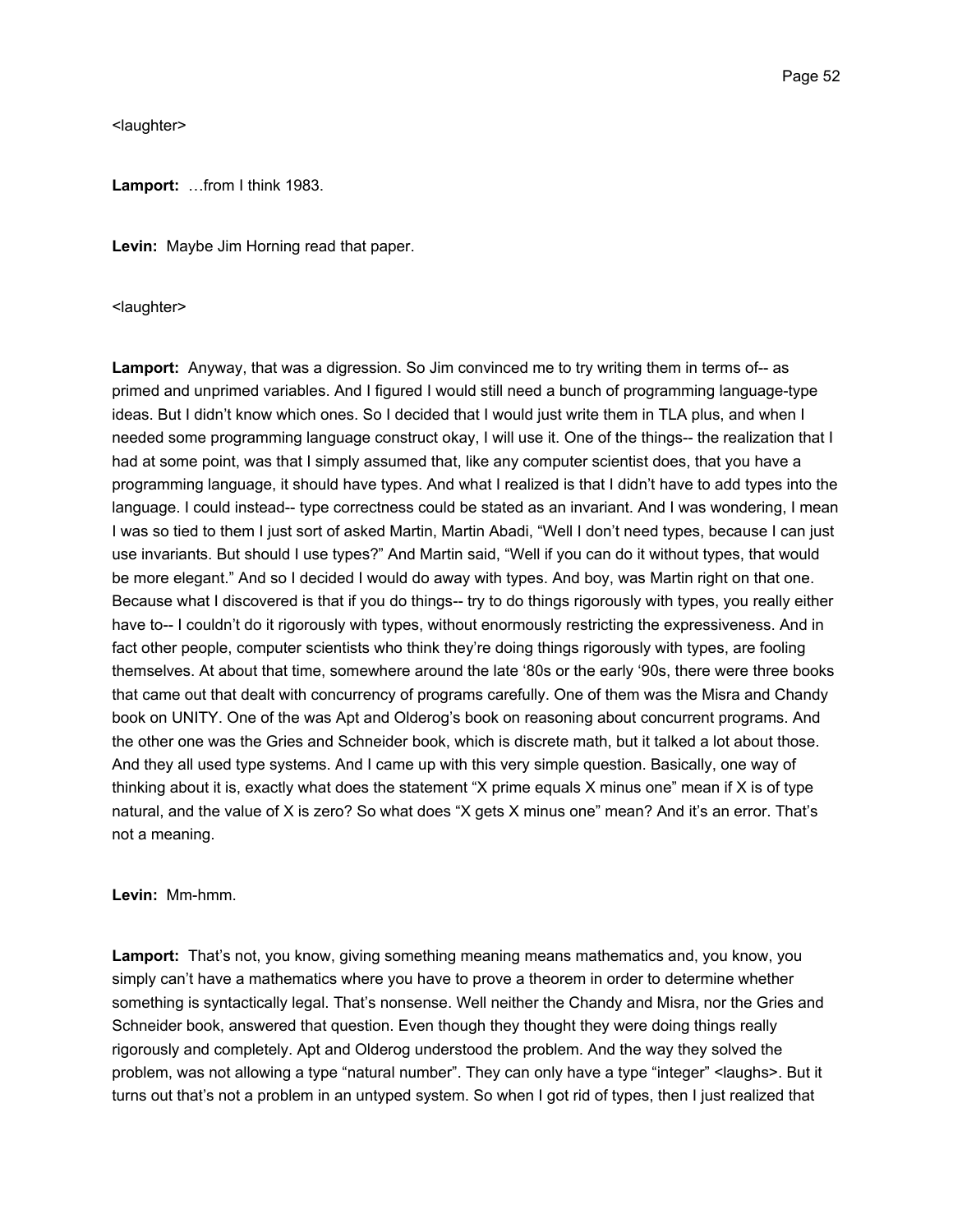mathematics was all I needed. I didn't need any of this programming language stuff, like types and assignment statements and stuff. And it turned out that there were some things that were useful, that came from programming languages. For example, declaring variables. Because it turns out to be useful, both for parsing for example, and it's a nice way of sanity-checking things. And there are other things, like a way of splitting things into modules. There's a lot of things mathematics wasn't—well, the fundamental problem mathematicians hadn't really addressed, is how do you deal with formulas that may be hundreds of lines long? Because mathematicians don't write them. And a specification can be-- is really a mathematical formula that can be a hundred or a thousand lines long. Which sounds terribly-- if you say that to a programmer, they say, "God, a thousand-line formula! How do you can you possibly understand it?" But if you tell them, "Oh, and a thousand-line C program." "Oh, that's trivial."

## Levin: <laughs>

**Lamport:** Well, C is a hell of a lot more complicated than mathematics. So why is a thousand lines of C program trivial, and a thousand lines of mathematics not? It's because mathematicians hadn't developed- - hadn't really thought about that problem. And in fact, mathematics has the most wonderful method of hierarchical structure—well, you deal with complexity like that as hierarchical structuring. And math has the most wonderful, most powerful hierarchical structuring mechanism I know of. It's called the definition. I mean if you look at a calculus textbook or something, you get to numbers, to the derivative with about three definitions <laughs> or something that are built on top of one another, so the definition is enormously powerful. And in fact mathematicians didn't even have any formal notion of a definition. Like I don't know-- I mean I'm not an expert on logic, I mean in fact I'm an ignoramus about logic. But the logic books I've looked at <laughs>, I've never seen any formal definition of a definition. I think the closest they come, is that they will write definitions as axioms. And I don't like that <laughs>. So I introduced the precise notion of a definition, and things-- and a few other pieces of notation that mathematicians didn't have. For example, mathematicians had no-- talk about functions, but they don't provide a practical way of defining-- of writing a function. For example, the function whose domain is the natural numbers that maps any number X, into X plus one. There's no way of writing-- in ordinary mathematics, no way of writing that function rigorously. Unless you go to the definition of a function as a set of ordered pairs, which is not a very nice way of doing it. But any rate, things like that that I had to add to the language, and the language I came up with is called TLA+.

**Levin:** Mm-hmm. And you've just been talking about the fact that mathematicians typically don't deal with these hundreds-of-lines formulas. But in the work that you were doing, you of course had to. And that actually led to some approaches in how to write a formula, for example. Which is something you actually published a paper about..

**Lamport:** Yeah. And also how to write proof. Somewhere along the line, being educated as a mathematician, I was under the illusion that the proofs that mathematicians write are logical. And what I came to realize, is that the mathematical proof is a literary style. That when viewed literally, contains a lot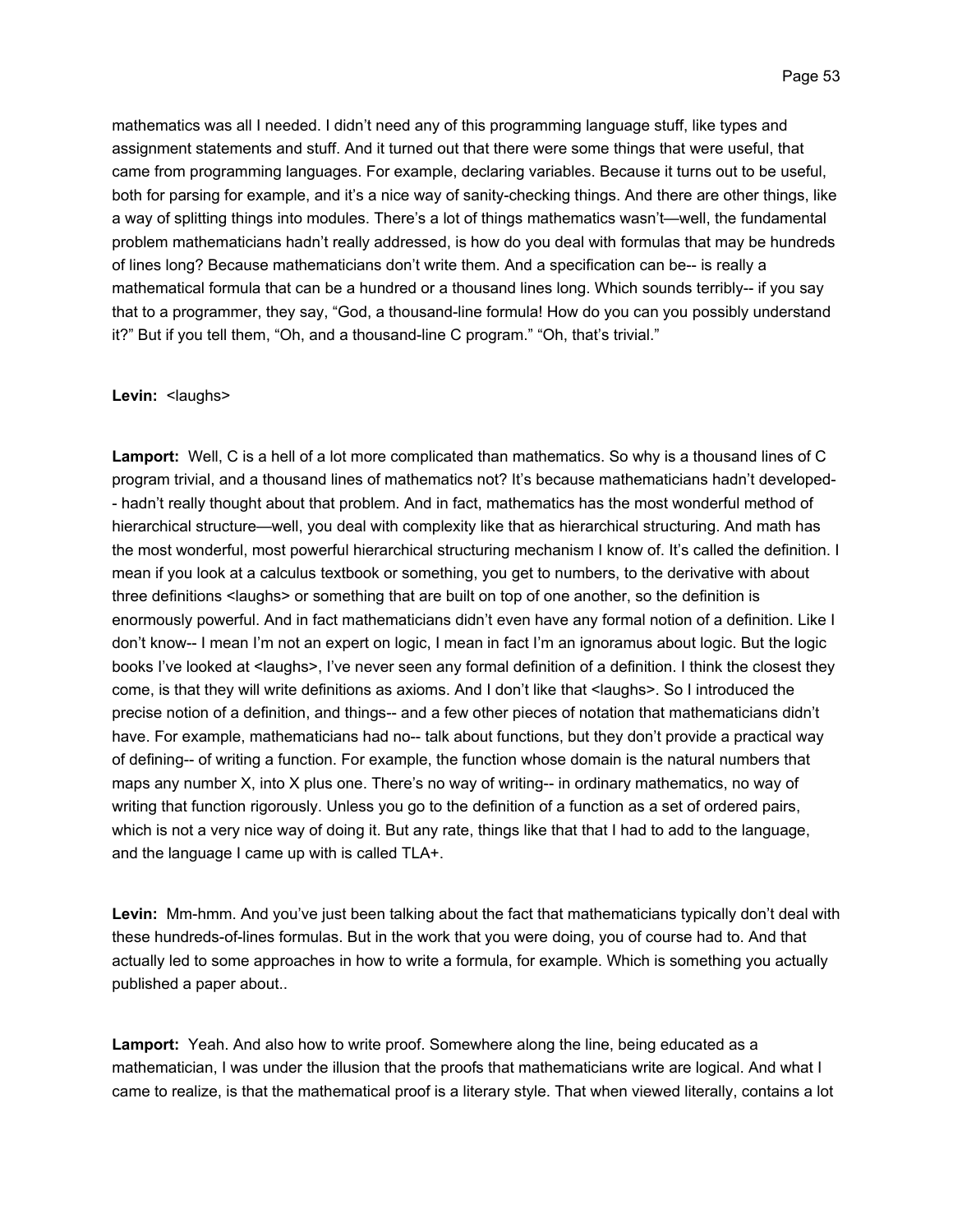of nonsense, things that make no sense. But mathematicians learn to read this literary style, and understand the logic behind it. Non-mathematicians don't, and that's a major reason why they can't learn- - why non-mathematicians can't write proofs. But also, I discovered that in practice for writing hand proofs-- the paragraph-style proofs that mathematicians write simply can't handle the complexity that's involved in the kind of proof that you have to write for even a hundred-line-- a specification that's a hundred-line formula, and so I developed a hierarchical proof structure.

**Levin:** Another way of dealing with the complexity of big things is a kind of divide and conquer, or what we might call modularity or decomposition and so on, where you build up things from smaller pieces and put them together, and I think you did some work with Martin again on how you do that with specifications.

**Lamport:** Yeah, I think-- well, there was a paper-- well, we wrote two papers about that. I think the second one was in terms of TLA, although that can be done with any way of writing specifications. I haven't been working on that, because basically, the world is far from the state where the kinds of-- where one needs to modularize TLA+ specifications in that way; that is, by writing them as independent entities that get combined, where-- so you can sort of-- how to take this specification of FIFO queue and then have it on the shelf and then when you wanna use the FIFO queue inside something else, you just combine it literally with that specification of whatever it is you're building. What you-- what people do these days and what I advocate is that basically, if you want to use a FIFO queue, you have a specification of a FIFO queue, you basically copy the relevant pieces of that specification into your current specification and it's a very straightforward procedure, but it's cut-and-paste, it's not modular composition. But if your biggest specifications are one or two thousand lines, cut-and-paste works fine. Also, the major tool we have for-- engineers use for checking TLA+ specs is the model checker and that won't handle specs that are written in that modular style.

**Levin:** So this leads us in the direction that I wanted to get to next, which is the practical use of TLA+ and the tools that one needs in order to make it useful for at least some people, and that-- I think you've just touched on that a little bit -- and the pragmatics of that, in particular needing to have a model checker. The model checker came along, actually, sometime earlier and you worked with several different people over time on that, right?

**Lamport:** No, no.

**Levin:** Am I confused?

**Lamport:** You're confusing the model checker with the proof system. There was a TLP proof system that was of the logic TLA, not for the language TLA+, and it was quite primitive, but it was in some sense a proof of concept that you really could reason about TLA formulas rigorously enough that you can check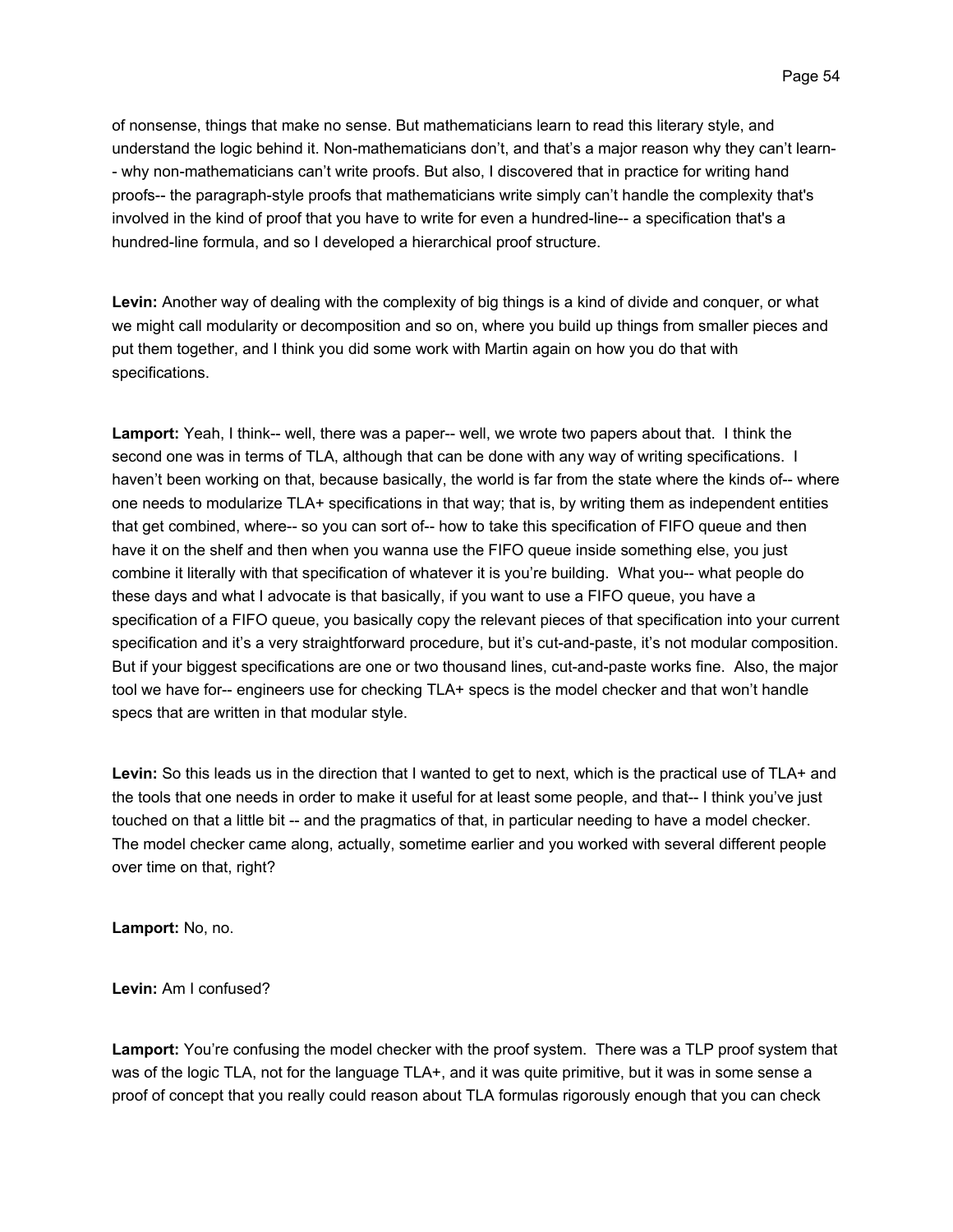them with a mechanical theorem prover, although it was very primitive. What happened for the major tool, the model checker, is that I was approached by some people in the hardware group of-- I don't remember if it was DEC or Compaq -- it was probably Compaq at the time -- but from the old DEC people and they were building a cache coherence algorithm, or they were using a cache coherence algorithm, that was the world's most complicated cache coherence algorithm and they wanted some assurances that it was correct, and they asked me and so I volunteered and got Yuan Yu and Mark Tuttle and someone you don't know, Paul Harter, who was not in our lab, to join me in writing a-- trying to write a correctness proof of their cache coherence algorithm. Well, we slaved on that for six months and all we did was find some-- one really, really tiny bug in their algorithm, and that's because those guys who did that algorithm were incredibly bright, unlike some of the people, the engineers, who came from Compaq Houston who tried to build a cache coherence program-- protocol and they gave a talk about what they were doing at WRL, our sister lab in Palo Alto, and-- with a much simpler algorithm and somebody at the lecture in real time pointed out a bug in their algorithm. But those guys, the East coast from DEC, were really good. But any rate, Yuan was convinced that all of the -- kind of stuff we were doing should be done by a machine, so he decided he was going to write a model checker and I said, "Oh, you couldn't possibly do it. It's not gonna work. It's not gonna be efficient enough." But fortunately, he ignored me and he went ahead and did it and it's the model checker that has made TLA+ of practical interest to engineers.

Levin: So this was TLC. I have-- I don't have a actual date for when that happened, but I think you're right; it must've been in the early days of Compaq ownership of DEC or maybe even a little before that.

**Lamport:** No, that was around 90-- I think '99, approximately.

**Levin:** Okay, so right in that period of time, yes.

**Lamport:** Well, not too long before we left Compaq.

Levin: And so by this time, is it fair to say that the-- that TLA+ had matured to the point where other people were at least trying to use it -- it wasn't just a tool for you?

Lamport: Oh, yeah, the-- in fact, its first use as it was being written was by-- in checking the cache coherence protocol of the EV7, the next generation of Alpha chip, and those six months that we sweated were not in vain, because they gave us cred with the hardware people. They knew that we were willing to put our ass on-- our asses on the line, and so when we had this model checker, the-- a manager of-- (I think he was managing the testing of the EV7) agreed to assign a junior engineer to write a TLA+ spec of their algorithm and check it, and the-- those people from DEC went-- when DEC sold the-- their hardware processor business to Intel, they went over to Intel and they started the use of TLA+ at Intel and it was used for quite a few years there, and I've lost contact. I don't know if it's still being used there or not.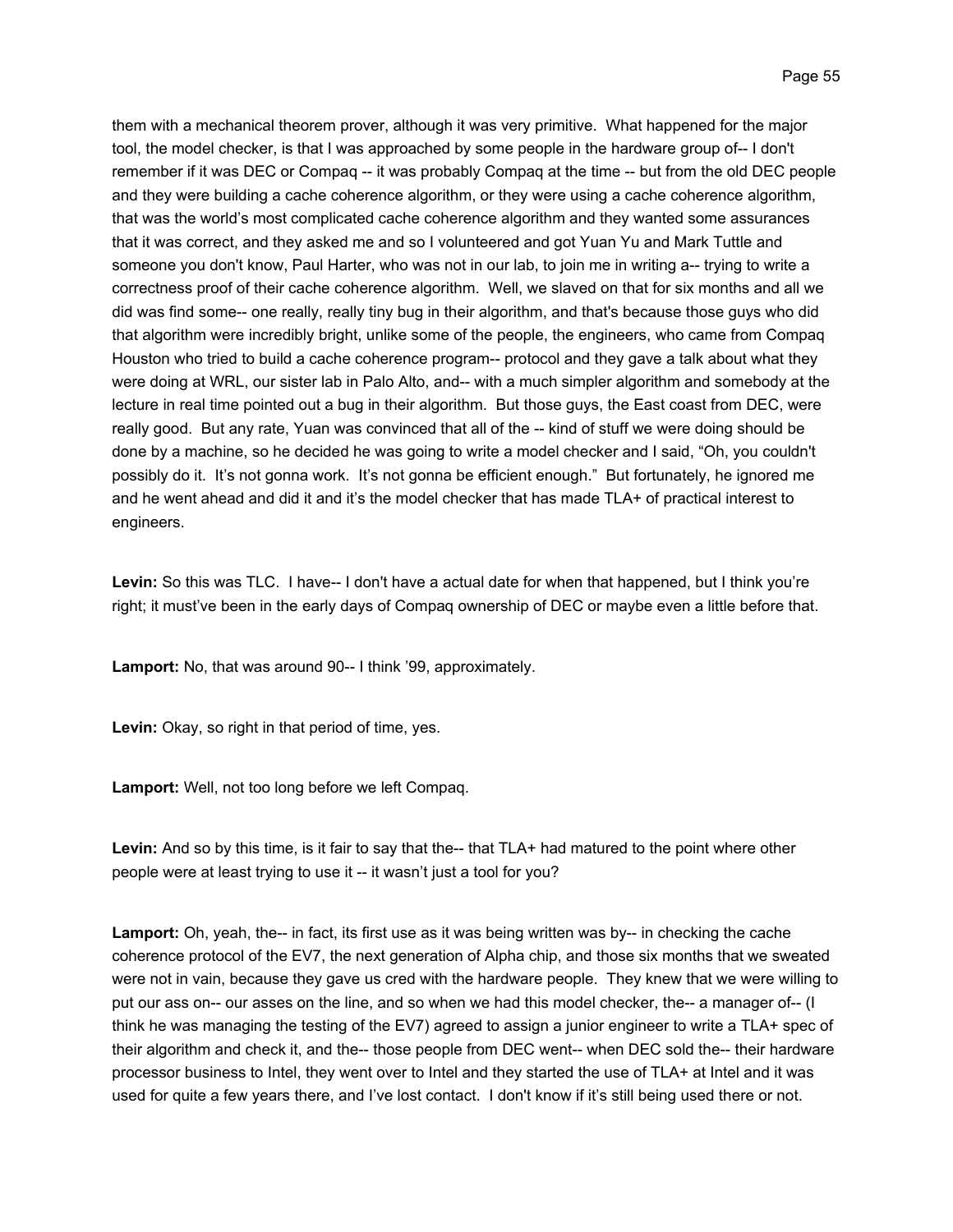**Levin:** And you wrote a book about TLA+ around this time too, right?

Lamport: Yeah, the-- right, it's about-- yes, it was after the model checker was written, but I think it was being written while-- it started before the model checker was written, so that the book wasn't based around the model checker the way it probably would've been if I had written it later. The model checker was a chapter in the book, but the book was about TLA+. But I think in retrospect, it's lucky that I didn't appreciate the power and the usefulness of model checking, because I was-- thought that, "Oh, you need to do proofs, because model checking can only check tiny models and real system." I didn't appreciate how effective even really tiny models were at finding bugs in algorithms, but the upshot of that was that I designed TLA+ before the model checker was written, and had I-- and that made it a much better language because it would've been tempting to do things like add types and other things that would make it easier to model-check specs. As it is, it was, in the early days, a handicap for TLA+ because not being written for model checking, it was much slower to model-check than lower level, less expressive languages. That advantage has been way reduced by technology because the cost of the actual computation has become much, much smaller and the overpowering cost is dealing with the states and writing out to disc and stuff like that, so TLA+ is not a big handicap in terms of efficiency of model checking these days.

Levin: And so the model checker was a primary tool, then, in making TLA+ usable by...

## **Lamport:** Yeah.

**Levin:** ...shall we say, mortals, but that wasn't the end of the story about tools. I think that the system continued to evolve after that, and can you talk about that a little bit?

**Lamport:** Well, there are two evolutionary steps, first, the toolbox, which is an IDE-- Integrated Development Environment -- basically a GUI for writing TLA+ specs. And I mean, I was told by Gerard Holzmann that when he added the most primitive GUI to his Spin model checker that hardly did anything to you, the number of users increased by an order of magnitude, so I said...

# Levin: <inaudible>

**Lamport:** ..."Duh, what should I do about that?" At any rate-- and it's made things a lot easier, especially made it much more convenient to use the model checker, and another thing is, we have a prover project going to be able to write TLA+ proofs for-- and mechanically check them. My original interest in that was to give TLA+ academic cred, thinking that it would be-- people would be more likely to use it and teach it in universities if there were a theorem prover attached, and I was rather surprised at how good the theorem prover turned out to be, and I was able to use it to prove really nontrivial-- and verify really nontrivial algorithms, and it became even better when we managed to hook up SMT solvers to it. So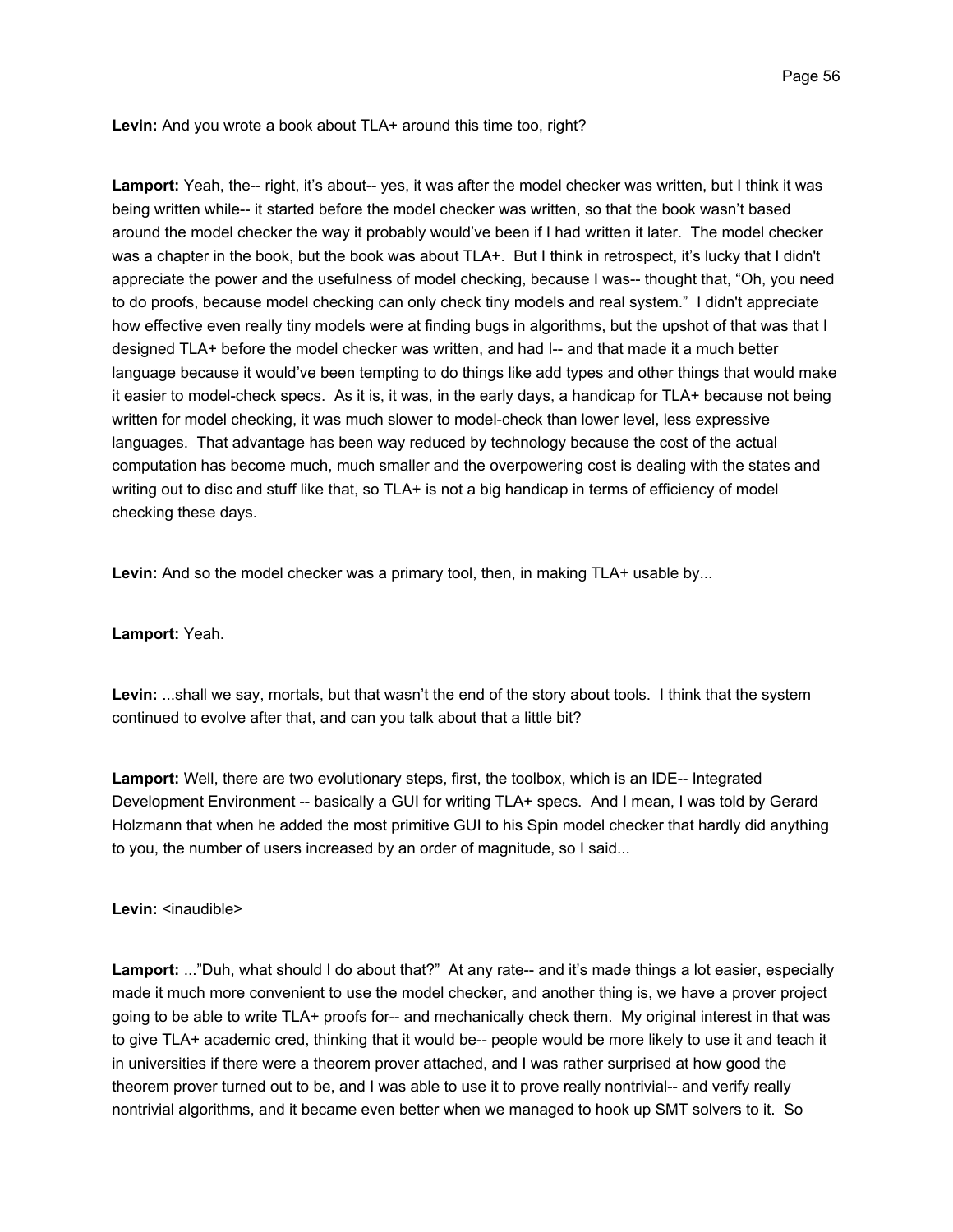now, for proving safety properties, I think it's practical, at least for journal-sized algorithms, and in fact, one journal algorithm was-- that was involved with as sort of the verifier (namely, I wrote and checked a written form of proof) but actually, a couple of the authors got hooked on it and they, you know, towards the end, they were writing parts of the proof, too. So it's work, but I think it's not something that engineers will be doing-- using for-- I don't think for the kinds of algorithms they write, although they are interested. They would like to because, as effective as model checking is, there are systems that they build that they can't check in a large enough model to give them the kind of confidence that they would like, and they would like to be able to write proofs, but as far as I know, nobody has-- in industry has tried writing a proof.

**Levin:** You mentioned academic cred. Can you say how that has played out? Has in fact TLA+ and its- and the system around it come to be used in teaching?

**Lamport:** Well, I'm afraid it hasn't. The problem is that verification or formal specification is in academic completely separated from the system-building side of education. And the most-- I think most of the courses that teach specifications-- teach specification are actually teaching specification languages, and yet nowadays they'll spend two weeks on TLA+ with as well as all the other <inaudible> that they will do. But I don't think that students come out with any real experience in how specifications can be used in writing real programs and building real systems.

**Levin:** Little peculiar, perhaps, in that if one is studying systems, one learns about tools for expressing the actual code of those systems and you obviously have to know about programming languages so you can write a system and so on, but in terms of the algorithms part of it, it seems to be neglected.

**Lamport:** Well, actually, I should take that back. There is a little interest in it, for example, the Raft algorithm. They wrote a TLA+ spec and model-checked it. I think we're not terribly satisfied with it. I think there was one bug that it didn't catch, but I'm not sure if it didn't catch it because of the model they used or because-- that is, because of the spec they wrote or because they couldn't chest it on-- test it on a large enough model, but my suspicion is that learning to write the kind of abstraction that you need in order to be able to simplify a system down to an algorithm -- down to its essentials -- is an art that has to be learned, and I think if you just try to do something like Raft as your first specification, it's not terribly surprising that you're not gonna be able to write a good enough spec to-- or an abstract enough spec to be able to catch the errors you should be able to catch.

**Levin:** Is that perhaps one of the problems that-- let's say one of the obstacles that-- to use of specification technology, that programmers, engineers aren't sufficiently comfortable with abstraction at the right level?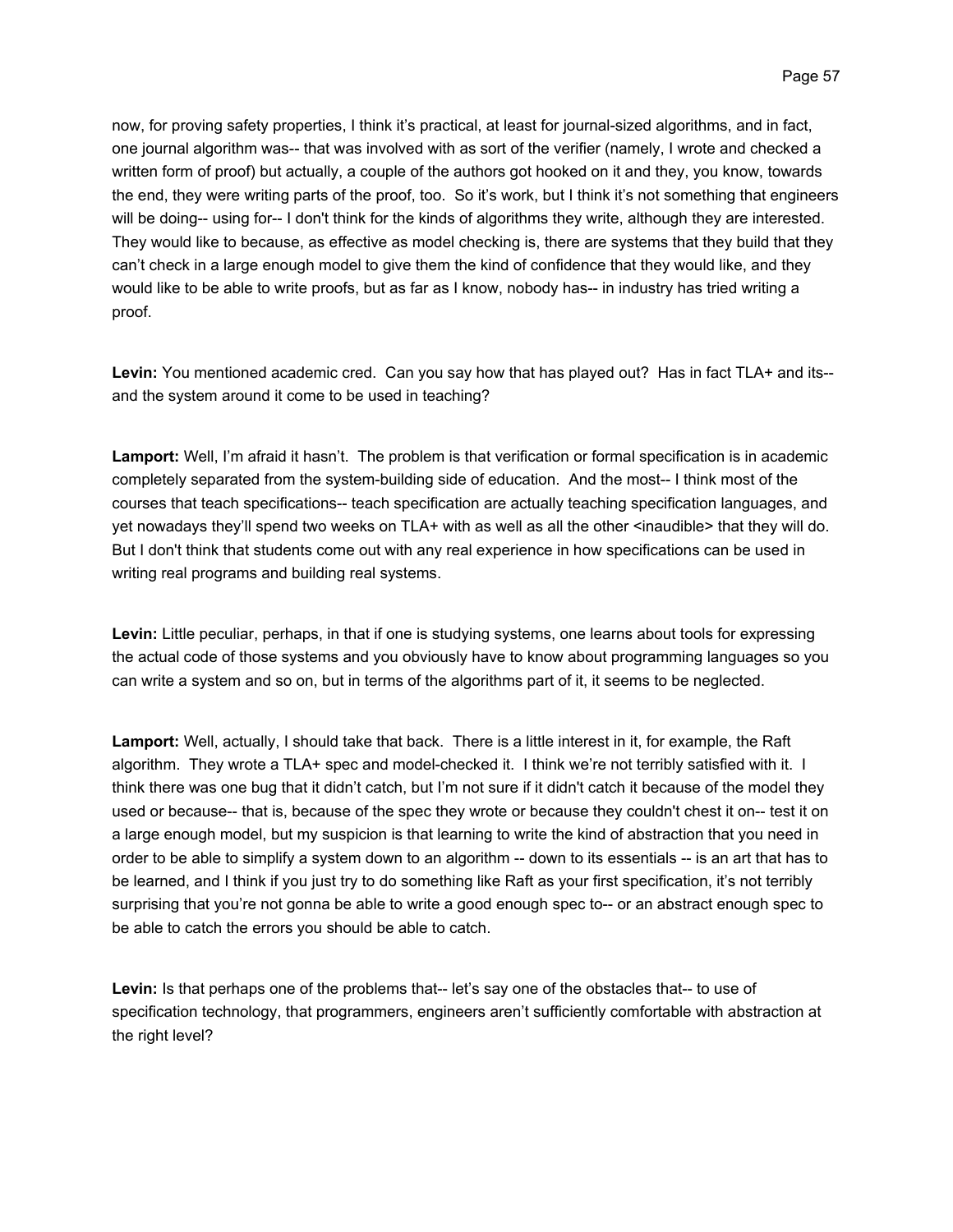**Lamport:** Well, one of the-- one time, I asked Brandon Batson, who was one of the engineers from DEC who went to Intel, who was one of them responsible for bringing TLA+ there-- I asked him how the engineers found using TLA+, and they said something like, "It takes," said, "about a month to get really familiar with the language and to get comfortable with it," like any old, you know, any new programming language, but what they found hard was learning to abstract away the details from their specification, and slowly, with use, they learned to do that and that ability to abstract improved their designs. And he said that with no prompting. But that was music to my ears, because my hidden agenda is that the model checker will attract the engineers, get them to start using TLA+, but the real benefit, the larger benefit, is that it teaches them to think abstractly and to become better system builders, and other people have- other engineers have confirmed that that does happen.

**Levin:** Well, you wrote a book about-- on specifying systems, in which abstraction plays a pretty significant role. Maybe that was even one of your goals in the book was to help people who have trouble with that notion of abstraction.

**Lamport:** Well, I'm not sure I would even have been able to express it in that way. One of the things that I've come to realize fairly recently is that the reason I won a Turing Award is for my talent at abstraction. I'm just a lot better at it than most people. And the-- if you look at my most important papers, they're not important because I solved some particular problem. They're important because I discovered some particular problem. I was able to abstract from the unimportant details to get at the heart of what the real problem was. So if you look at, for instance, my "Time/Clocks" paper, it was written about 40 years ago, when the Internet didn't exist. Distributed systems were a lot different today than they were now, but that paper is still considered relevant for people who build distributed systems, because it uncovered a fundamental problem and abstracted it from all the whole mass of details that confront people when they sit down to build a distributed system.

Levin: So while I'm sure that what you said before about you having innate ability here is true, one might hope that at least some of this could be taught.

**Lamport:** Well, I think that it was certainly developed by studying mathematics, because abstraction is what mathematics is all about.

**Levin:** I'd like to come back to something that you mentioned in passing. Well, maybe not quite in passing, but ask you to amplify a little bit on it: the fact that in the early days, you were-- I don't think you said "hamstrung," but limited by the fact that you were thinking within the context of programming languages when-- and backing off and doing things in the context of mathematics and not getting hung up on programming languages was an important step and a somewhat liberating one. But it flies in the face of what we might call the current educational system, which doesn't seem to train people as well in mathematics as it did perhaps a hundred years ago, so there's a tension there that has to be resolved,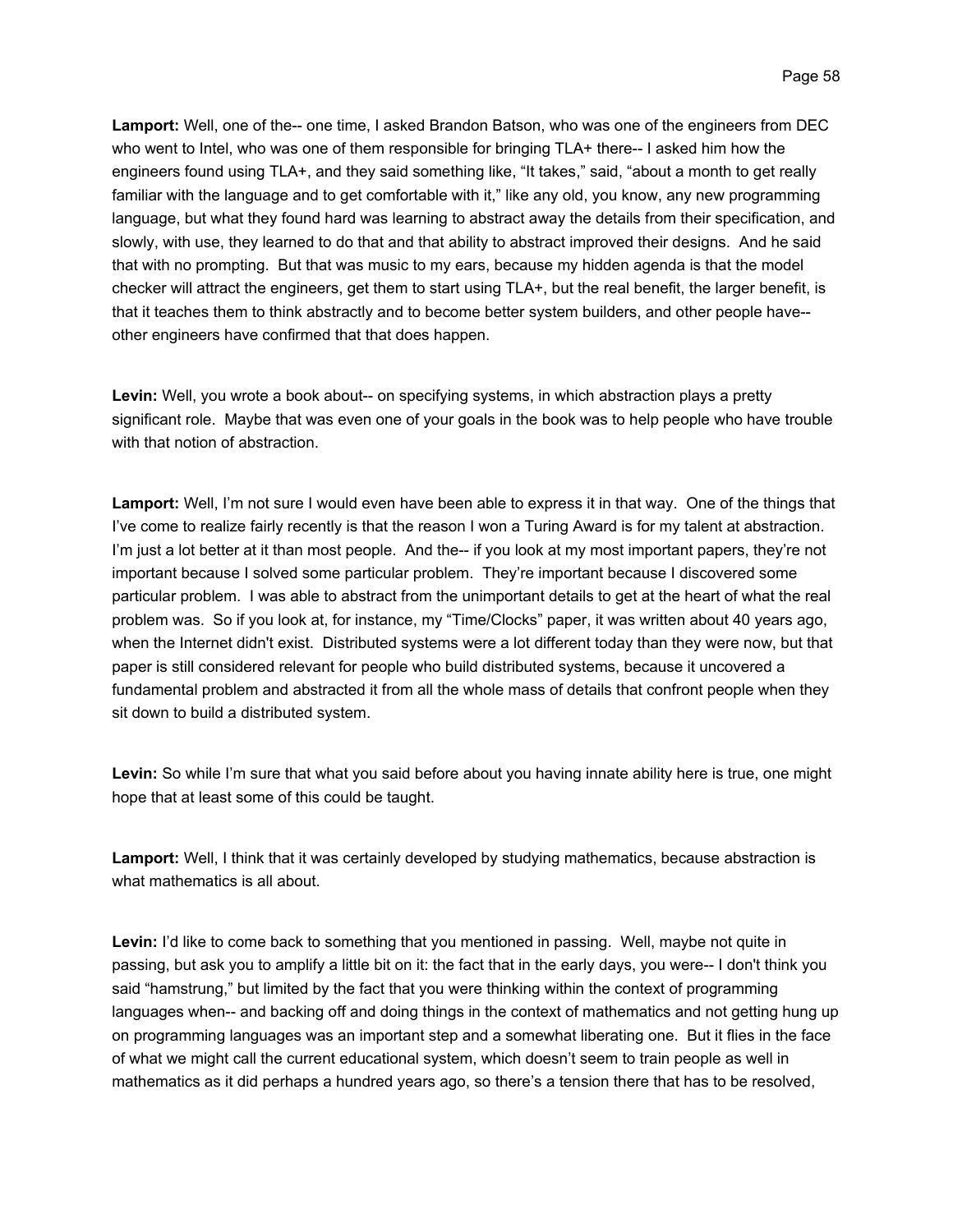with mathematics as the right way to come at specification and thinking about programs. How do we dealt with the fact that people are perhaps not so well-equipped?

**Lamport:** Well, before I get into philosophical realms, let me tell you about something that I learned not too long ago. The Rosetta spacecraft that until recently was orbiting a comet -- European Space Agency spacecraft -- had inside of it a real-time operating system whose name I'm blocking on at the moment controlling several of the experiments. What I learned recently is, that operating system was designed using TLA+ and there's a book about it describing their specification and the design process, and I wrote to the-- I guess it was the lead author, who was the head of the team that built that operating system and asked him about some comments about TLA+, and in an email to me, he said that as a result of-- well, this system they built was a second or perhaps later version of an operating system they had built before, and he said-- wrote to me and said that as a result of designing it, doing the high level design in TLA+, the new system-- the amount of code in the new system was 10 times less than in the original system. You don't get a factor of 10 reduction in code size by thinking in terms of code.<sup>1</sup>

**Levin:** That's for sure.

 $\overline{a}$ 

Lamport: He also said, parenthetically -- and I'll try to quote him as accurately as I can -- he said, "We learned the brainwashing effect of 10 years of C programming." And thinking-- another example, the Paxos algorithm that we discussed. I couldn't have discovered the Paxos algorithm if I had been thinking in terms of coding it, and engineers wouldn't come up with-- today's engineers would not have been able to come up with the Paxos algorithm because they're thinking in terms of code. And you need to think at a higher level. Well, Paxos doesn't solve all distributed systems problems, and in fact Paxos is itself is- one reason it's so successful is that it's so abstract and so general that you won't be able to find one implementation of it that is suitably efficient in all applications, so you're going to have to do some kinds of optimizations. And if you try just doing those optimizations at the code level, your chances of getting them right are pretty slim. You have to be thinking at the Paxos level, at the higher level, above the code level to be able to have a chance of getting things like that correct. And that's true whenever you have a complex situation. People believe that-- a lot of people believe that if something doesn't generate code it's useless. Well, something that generates code is not going to-- if your goal is generating code you don't want to be using TLA+ because it's not going to-- it's going to keep you from generating code: it's going to allow you to generate less code. And I realize something rather important. People think that modern programming languages -- they allow you to abstract better. Well, programming language constructs allow you to hide information. Hiding information is different from abstraction because if you hide what's going on inside of a procedure, in order to understand what you've written, you're going to have to know

 $1$  Correction: Shortly after this interview was recorded, Lamport recalled that he had misstated which version of the operating system for the spacecraft was designed using TLA+. He sent an email to Levin in which he wrote: "I said that a Real Time Operating System [RTOS] designed using TLA+ flew on the European Space Agency's Rosetta spacecraft. I just went back over the relevant emails and realized that this was incorrect. The RTOS that was designed using TLA+ was the next version of the one flown on Rosetta. Everything else I said about the RTOS designed using TLA+ was correct--in particular, that its code size was 10 times smaller than that of the previous version. However, it was that previous version that flew on Rosetta."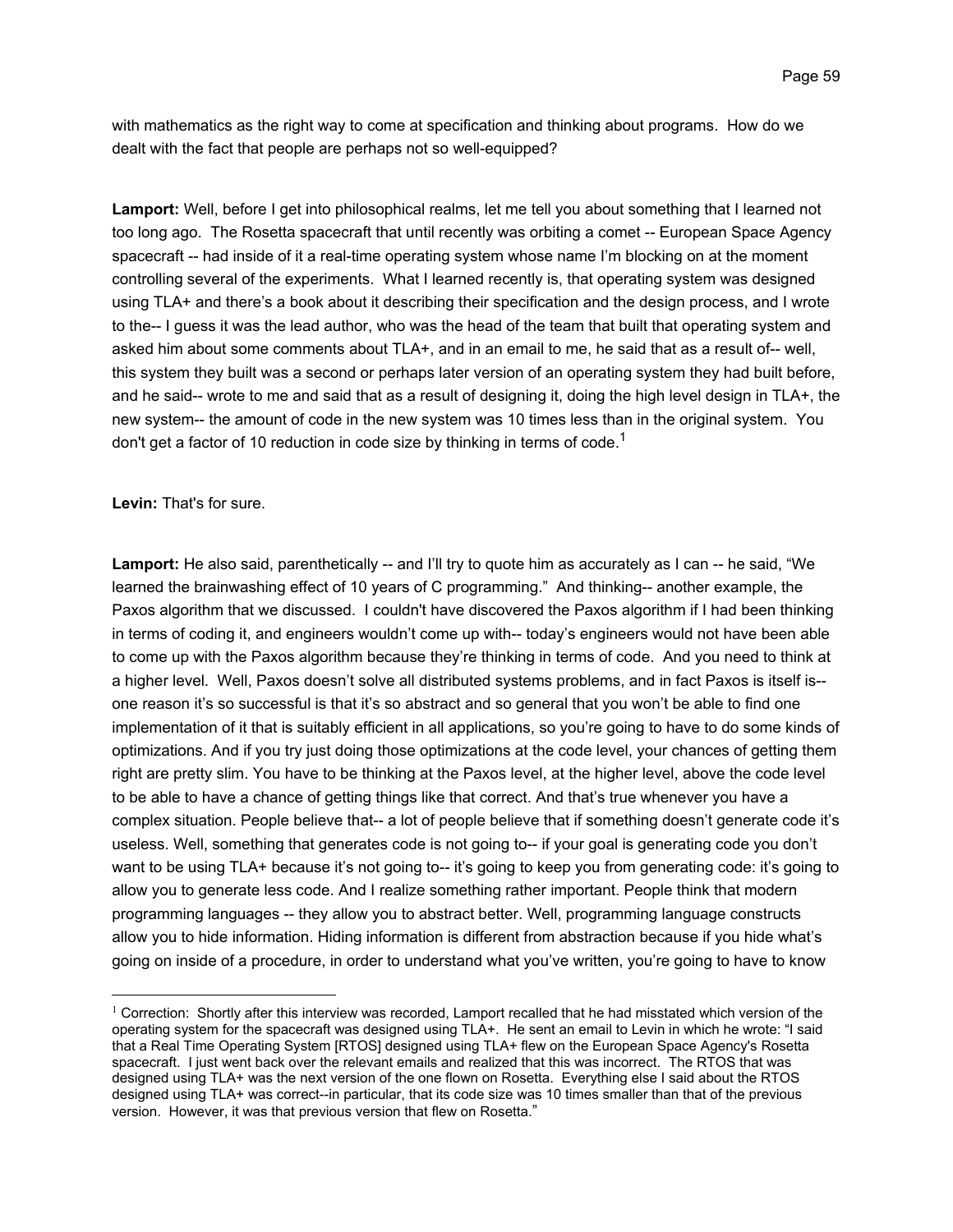Page 60

what's going on inside of that procedure. And typically, that's done by writing some English. But that's not precise, and how can you understand something if you're not writing it precisely. Programming languages do abstract: what they abstract from is the hardware. You don't have to look at the-- at the silicon to understand what your program does, but you do have to look at the stuff that's hidden inside that program to understand it. And what the abstraction of TLA+ does-- it's not hiding what goes on inside that procedure. It's being able to express what goes on in-- what that procedure does in a very simple expression, so you can understand it, and-- Shall I give examples about problems that come up with not having precise specifications?

**Levin:** Certainly.

Lamport: I mean I'm just thinking of one -- thought of it recently -- that bit us, and I think it was in-produced a bug in TLC. Java has this file class for writing files and it has-- that class has a delete method. It deletes a file. And it says-- it returns true if and only if the delete operation completes successfully. Perfectly clear. What can be ambiguous about that? Do you see anything ambiguous about that?

**Levin:** Seems clear.

**Lamport:** Well, what happens if you delete a file that doesn't exist. Does that operation succeed or doesn't it succeed? Well, at least 15 or 20 years ago, two different Java compilers for two different operating systems had two different answers to that question, and imagine-- first of all, try to think about your favorite method that you heard-- you've read about for writing specifications of Java methods and ask yourself would they have forced the specifier to have answered that question, and then, how many hundreds or thousands of unanswered questions are there in the Java language manual? And you get an idea of how really really really really complicated these simple languages like Java are. I mean my question-- proof of that, how much simpler math is -- when people write a semantics of Java what they do is they translate Java into mathematics. Would anybody in their right mind try to translate math into Java? Enough said about programming languages.

Levin: And yet at least on one occasion that I know of -- maybe the only occasion -- you tried to make the writing of mathematics a little bit easier for engineers by giving them, if you will, a bit of surface syntax that made it look more like programming.

**Lamport:** Yeah, you're talking about the PlusCal language.,,

**Levin:** Yes.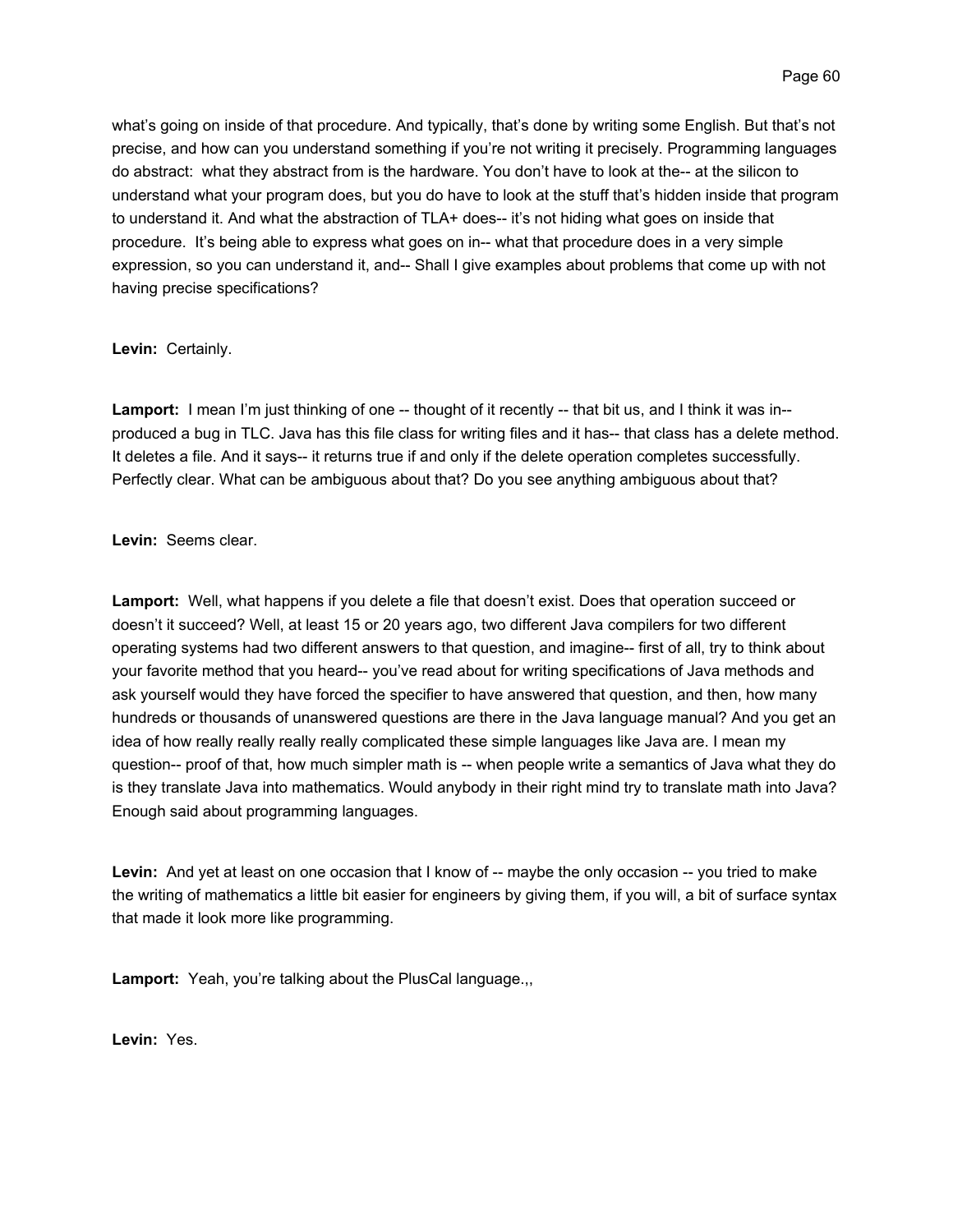**Lamport:** …which looks basically like a real simple toy programming language except that the language of expressions is any TLA+ expression, which means it's more expressive and more powerful than anything any programming language designer would ever dream of writing. I mean you can very trivially write an algorithm -- let's not call it an algorithm language, since it's not a programming language -- you can run a model checker on it; it gets translated into TLA+, and you can use the TLA+ tools to check it. But because the expression language is so simple, it's very easy to write an algorithm that says if Goldbach's conjecture is true, do this, else do that. <laughs> Very easy to express. Of course, the tools- well, the tools wouldn't actually have difficulty checking that because when you have a-- it's very-- you'll often write specifications in TLA+ in which some number can be any natural-- and some variable can have as a value any natural number. And the way you model-check that is you can create a model-- or one way to do it is you can create a model for the-- for TLC that among other things tells it to substitute some finite set, like the numbers from zero to ten for the set NAT of natural numbers. And so you could, in fact, model-check that algorithm, and not surprisingly for the numbers from zero to ten it's going to find that Goldbach's conjecture is true.

**Levin:** So PlusCal was a little bit of a step in this direction but not really.

**Lamport:** Yeah but-- well, but, no, it is a step in the sense that I wrote it because Keith Marzullo and I were-- well, we were preparing a course on concurrency, which he actually gave-- he taught once or twice I forget at UC San Diego, in which he wanted to use-- write his specs of his algorithms in TLA+ but he wanted-- instead of using TLA+, something like a toy language that could be translated into TLA+, and so I designed PlusCal and Keith and I together wrote the PlusCal-to-TLA+ translator. And the nice thing about that is that in addition to it being nice-- a nice introduction to TLA+ is that I could publish algorithms in PlusCal and computer scientists could live-- could deal with it because basically the necessary PlusCal constructs they needed to understand it could be explained in a couple of sentences. So like I said, if I call it it's-- PlusCal you should think of as a substitute replacement for pseudocode. It makes pseudocode obsolete. It has almost all the nice properties of pseudocode in terms of its expressiveness, but you can actually check your algorithms. So that's how that came about. I have conflicting reports about whether one should teach TLA+ by starting from PlusCal and going up, or whether one should start straight in on TLA+. And I think my approach is going to be in the immediate future is for doing it in TLA+ directly.

**Levin:** I had one more question I wanted to ask you about specification, and it has to do with one of the scourges I would say of our-- of our modern society, mainly malware, and in general, the kinds of security problems that are a daily occurrence in modern computing systems. There's a-- if people made more rigorous use of specification technologies and verification technologies of the sort that you've invented, do you think we'd be in a different place, or could we be in a different place?

<At this point the audio level dropped dramatically – perhaps Lamport accidently covered up his microphine?>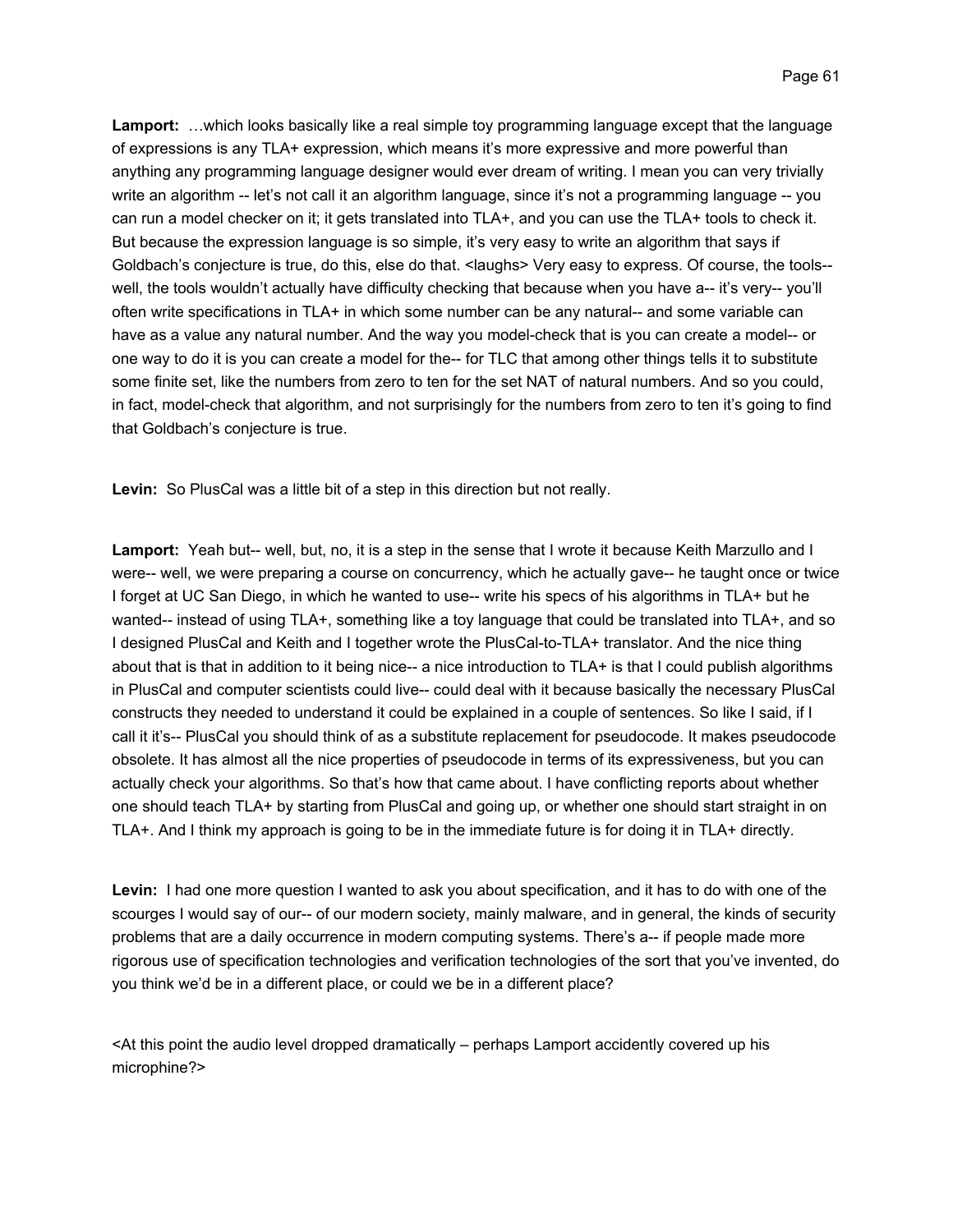**Lamport:** I'm not an expert on this. My sense is that the kinds of holes that hackers find are very low down in the-- in the food chain at the code level, and the-- so the tools-- TLA+ is not going to be-- you're not going to be able to say "Oh, let's just apply-- take TLA+ and apply this to this code we've got, and then we'll find our problems." What I think can happen-- well, first of all, if you can reduce your code size by a factor of ten then you've one tenth as many places for hackers to be able to find. I shouldn't give the impression that use TLA+ and you're going to reduce your code size by a factor of ten. I have no reason to believe that that's a normal situation. That was just one data point. But what I do believe is that, by learning to think above the code level, you will improve your code and make it less likely that you'll leave holes for your attacker. And I should say: TLA+ is a formal language. I do some programming and I would say in ten or fifteen years I have perhaps used TLA+ or PlusCal maybe a half dozen times on some method that I'm writing, a program in Java. But every method that I write, I write a specification for. Most of the time it's in English. Sometimes with mathematical formulas if appropriate, but I write a specification of what this method is supposed to do -- for two reasons. First of all, whoever is going to have to-- if anyone ever has to modify that code is going to be grateful for knowing what it does, and that person might be me six months later, it often is. But more important is that unless I write down what this method does, I don't know if I really understand what it does. And so this whole way of thinking improves my coding, and it's going to improve anyone's coding who makes the effort of learning TLA+ to write TLA+ specs in a class or something, even if he never-- he gets a coding job and he never writes a TLA+ spec again in his life, he or she will use it, without realizing it, to be writing better code, and I'm afraid that with our coding culture there's no easy solution to the problem of-- the security problem.

## <audio level returns to normal>

Levin: I fear you're right. What you were just saying led me to think about what's actually the next topic I wanted to discuss, which is a different kind of thread that I think has run through your work for decades again, and that is a desire to, and an interest in, communicating clearly, and I'm meaning communication in a broad sense here. If I look at your list of papers, there are a number in there that talk about how to do things clearly: clear presentations or clear writing. The fact that you spend the effort to design ways of, in a structured and hierarchical way, present the mathematics that's part of your proof systems and in TLA and so on, seems to me another example. Tools that you've built -- perhaps LaTeX, the most obvious one as a-- as a tool for helping people to communicate by not getting caught up in so much of the detail of form, and I can go on. But it seems to me there's a lot of-- a lot of that that runs through your work. Do you have any thoughts on this drive to communicate clearly that seems to be underlying a lot of your work?

**Lamport:** I don't feel it as a drive to communicate clearly. I would say I have a drive to think clearly and-- I also happen to be a good technical writer. I'd say good writer, but compared to real writers I'm a rank amateur, but technical writing is good. I'm a good technical writer, and part of that, I just think, comes from being a clear thinker, and a lot of that is again tied into my talent and desire for abstraction, because I think if you look at what LaTeX is, it's abstracted away a lot of the details of TeX so that using LaTeX one thinks about at-- a higher level above the typesetting level and at the document level. That's the goal. I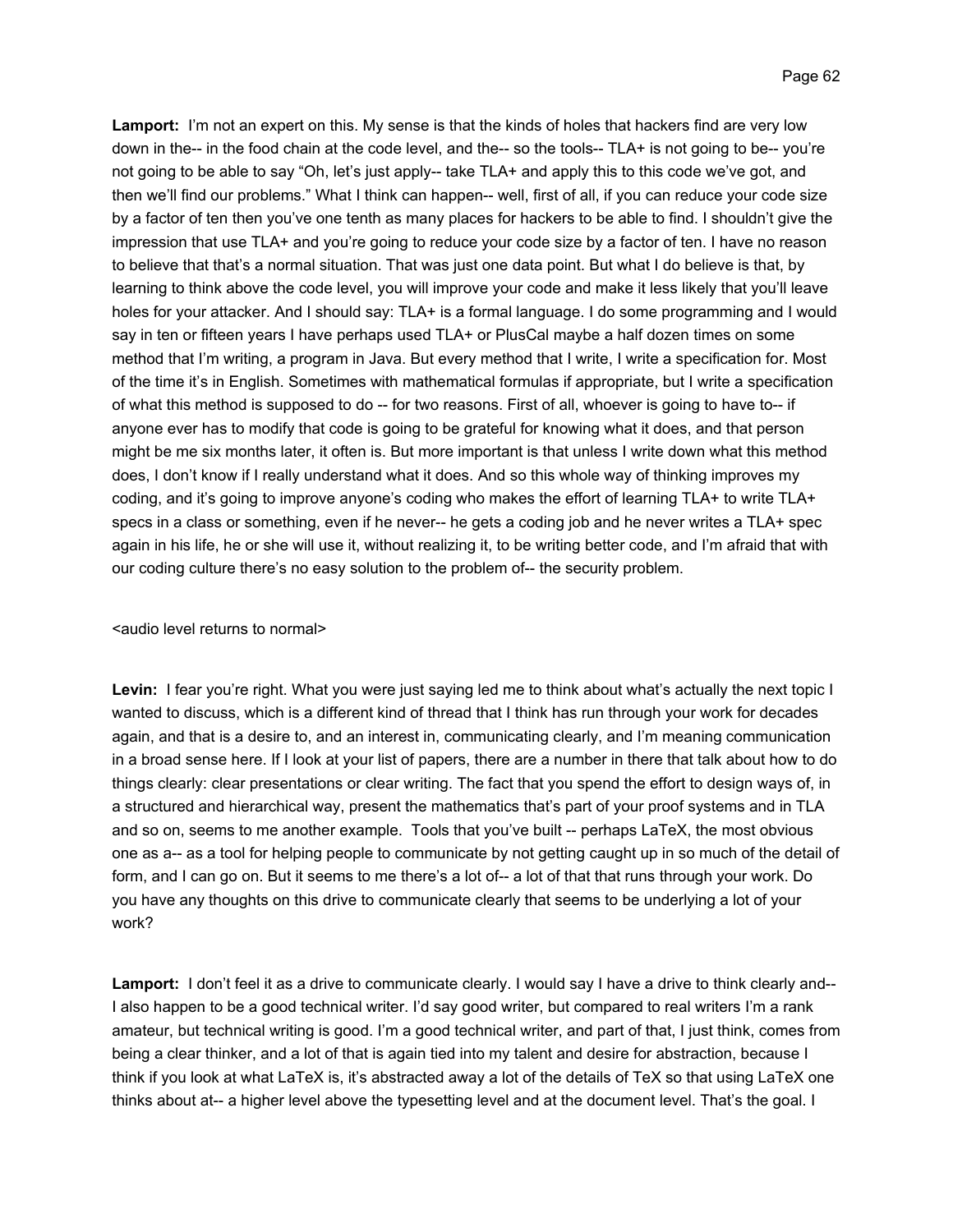don't think that was written to-- I mean that was some unconscious urge to get people to communicate better, and I think the-- I mean that-- I have a little one-and-a page note called, "How to Present a Paper," which I wrote mid-seventies when I just got tired of the poor presentations I was seeing people to give at conferences. What was the other one that you mentioned?

**Levin:** Well, I was thinking about the hierarchical proof methodology and structuring of formulas and so on as another example of how to present things clearer. You talked about the literary style of mathematics, and this is in some sense a pretty big step away from that as a way of being much clearer about what's going on.

**Lamport:** Well, I think much of my work is not-- is not telling people how-- showing people how to communicate more clearly, but how to think more clearly. So how to write a proof: it's giving a structure, a logical structure to proofs, making them more rigorous and allowing clearer thinking by making it easier to find mistakes. But I don't think of myself as promoting or even practicing clear communication that well. In fact, I think a problem that I've had for much of my career is not being able to communicate well because I have not understood what goes on in the way other people think. I mean, for example, I think a real disaster was the original Paxos paper.

**Levin:** I was just thinking about that.

**Lamport:** I mean as I probably mentioned the-- one of the jokes in there was that the paper illustrates things by little scenarios involving people and the people were given pseudo-Greek names, which if you pronounce them out you would figure-- be able to figure out who the computer scientist was I was talking about, but I figure that even people who wouldn't do that would still be able to pattern-match, and I was just surprised by how much that threw readers.

**Levin:** Interesting.

**Lamport:** I think it's probably something that dates back to childhood that I never in some sense considered myself really smart. But I did notice that other kids seem to have an awful hard time understanding things.

**Levin:** If I adjust what I was saying, it's not about clarity in communication, it's about clarity in thinking, which you've been trying to do, as you said, and that that underlies quite a bit of the work, not just in the specification area although that's an-- one evident place for it, but in the way you've talked about, or abstracted, the work in other domains as well.

**Levin:** Okay.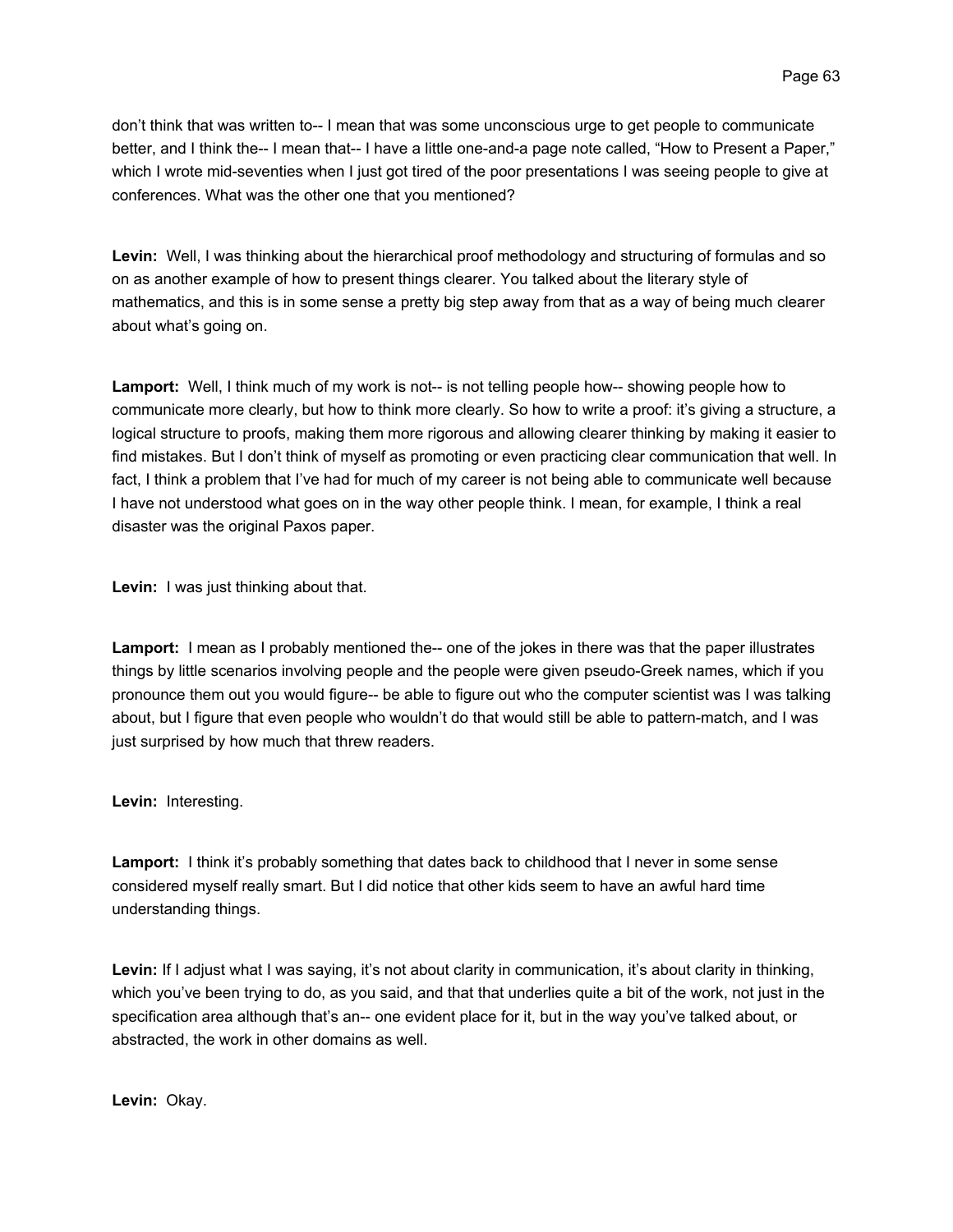**Levin:** Let me throw a quote at you from you.

Lamport: <laughs> I didn't do it. I deny having said it.

<laughter>

**Levin:** And I took this from something on your webpage from 2002. You wrote in an email interview to someone, "I think my most important contribution is my work on writing structured proofs, which is perhaps more relevant to mathematicians than computer scientists. In the unlikely event that I'm remembered 100 years from now I expect, it will be for that." So my question to you is-- that was written about 15 years ago-- let me ask it this way, would you care to revise anything you said?

**Lamport:** Well, I would simply hold that as evidence at my inability to predict the future because even, what is it, fifteen years later it sounds a lot less plausible than it did at the time I said it. I think it should be my major contribution, but mathematicians seem to think otherwise.

**Levin:** Do you think that's because they don't just even know about it? That it's in some sense in the "wrong literature" for mathematicians? Or is it-- is it the persistence of the more literary form of proving things that they get taught from an early age?

**Lamport:** Well, the mathematical community didn't seem to have any trouble discovering LaTeX.

**Levin**: Yes

Lamport: So things that appeal to them they get-- they spread fast. So it's true that not many people have heard of my structured proof method, but that's because people who have heard about it haven't told other people about it and haven't tried doing it themselves.

**Levin:** I guess we could speculate on why that might be.

**Lamport:** Oh, I can--

**Levin:** I certainly don't have any facts.

**Lamport:** I think the answer is really simple: it's the psychology is all wrong, because what I'm telling people to do is take theorems that they already believed to be correct and write-- go to an effort, the effort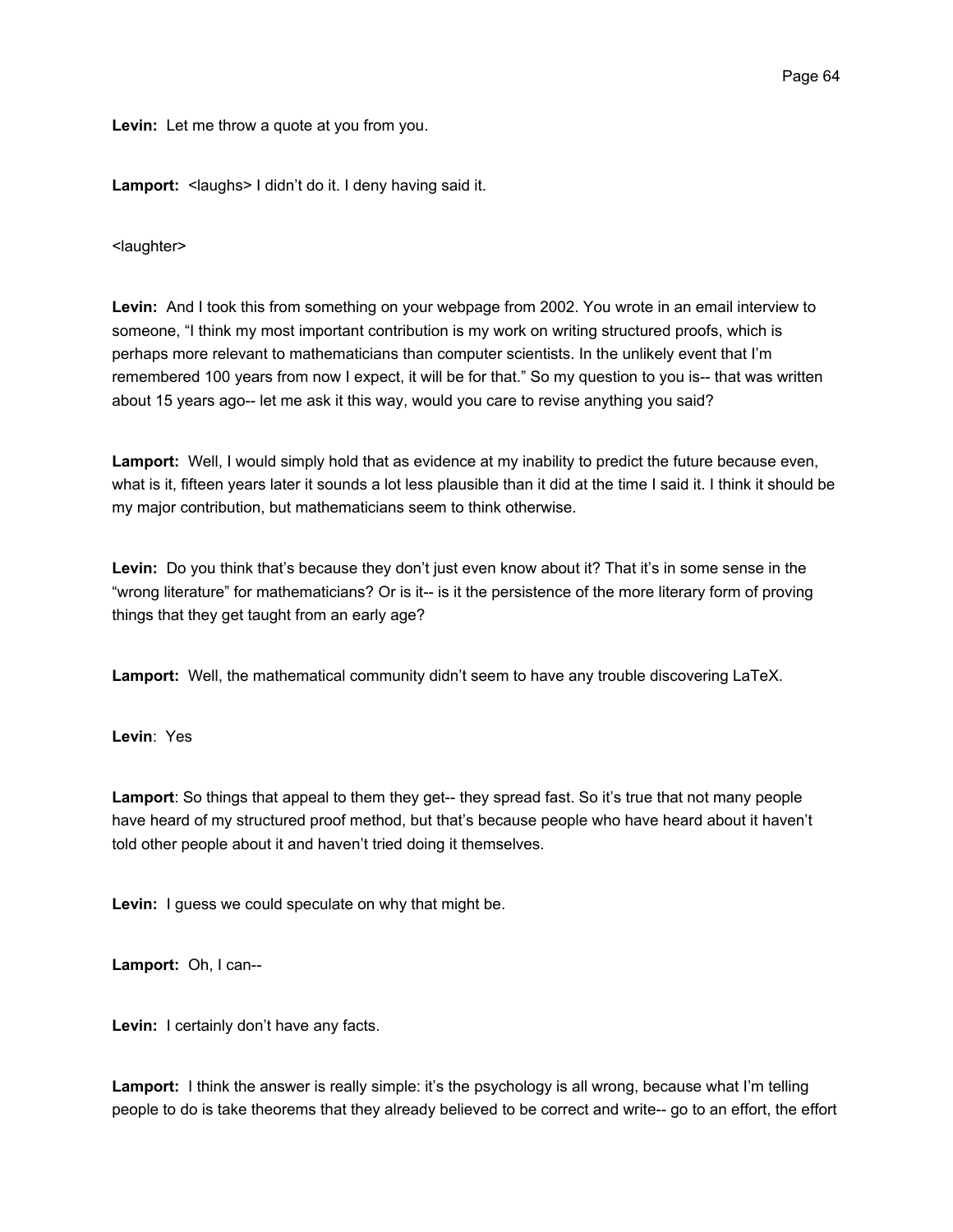of writing a more careful proof to find out whether they really are correct. So in the best case scenario, what they're doing is all this extra work to verify something they already believe; in the worst case scenario, they're going to go through all this extra work and discover they were wrong and they have this theorem has vanished, and the referees wouldn't have discovered the error if they convinced themselves about-- if you-- they were able to convince themselves. So it's just a lose-lose situation for them. You just have to be really compulsive about not wanting to make a mistake. And I guess another aspect of my career has been that I'm really compulsive about not making mistakes.

**Levin:** I want to come back to that interview that you did by e-mail, again, because another comment that you made there seems relevant to what you've just said. The question that was asked was, "What is the importance of specifications and verifications to industry today and how do you think they will evolve over time? For example, do you believe that more automated tools will help improve the state of the art?" And you answered that by saying, "There is a race between the increasing complexity of systems we build and our ability to develop intellectual tools for understand that complexity. If the race is won by our tools, then systems will eventually become easier to use and more reliable. If not, they will continue to become harder to use and less reliable for all but a relatively small set of common tasks. Given how hard thinking is, if those intellectual tools are to succeed, they will have to substitute calculation for thought." And your interviewer followed that up by saying, "Are you hinting at advances in the deployment of artificial intelligence techniques?" And you said, "Having to resort to traditional methods of artificial intelligence will be a sign that we've lost the race." That was, again, 15 years ago, and the role of thinking what artificial intelligence is and how it relates to thinking seems like an interesting topic to reflect upon. How do you think about that now?

**Lamport**: I've given a little bit of thought to that in recent months. One thing I've come to realize is that some considerable fraction of the programming that's now done, 80 percent, 97 percent, I don't know, will not be done by people: it's going to be done by computers. When this happens-- again, I-- 5 years, 30 years, I don't know-- I think most of it will be done with the current machine learning techniques. And that's going to produce stuff that is probably better than current programs in that the machine may wind up with an imperfect understanding of what it is that the person who's giving it the task wants done. But at least, that understanding will be implemented in a bug-free fashion and might even succeed in-- I'm not sure if it-- if that will solve the malware problem or else have a situation in which the producers of the software are in no better place than the malefactors of discovering whether or not <laughs> there are holes in it. On the other hand, that's not going to be a satisfactory solution, what I would consider a satisfactory solution, to the problem of getting really reliable software. We really care that-- not that it just works right most of the time, but that it works right essentially all the time. And that's going to be-- I don't think you'll be able to get that with machine learning because we don't understand how machine learning programs work. So if we don't understand how they work, how can we understand really what they're going to do? As long as-- at the moment, we're-- they just happen to be better than most human beings. That's not a problem. So I see two possible scenarios. One is that the use of sophisticated techniques, like machine learning or something, will allow translation from precise mathematical descriptions of what's supposed to be done to the software. In other words, the-- what is now the above-the-code level will become the code level by essentially-- basically will-- machine learning may replace conventional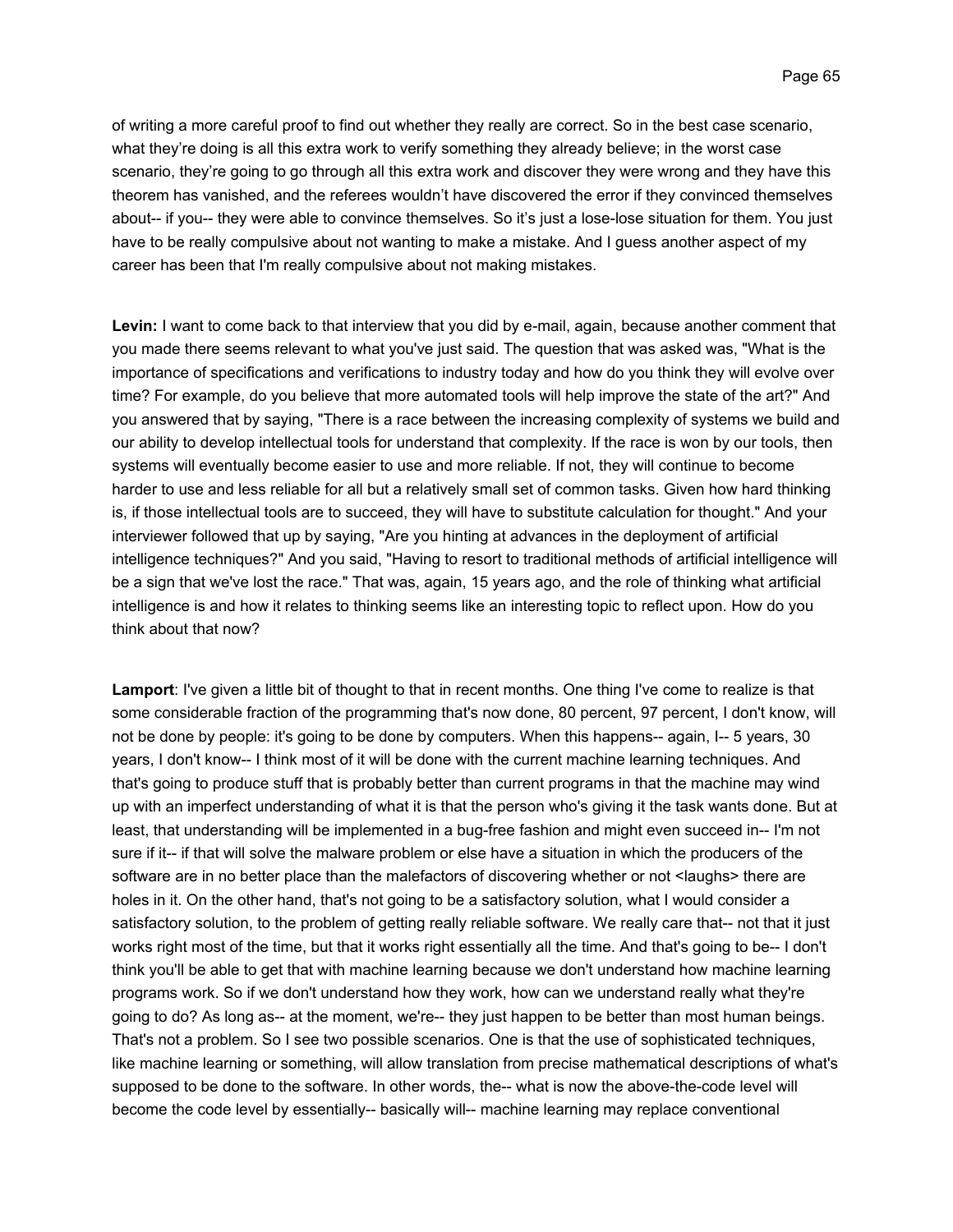compiling techniques to provide a really higher level of abstraction. The other possible scenario-- no. If that scenario was true, that means that instead of learning C++, people will be doing-- <laughs> for the- waiting for the future to do a lot better learning, TLA+. < laughs> The other scenario is that those same machine language techniques that we don't understand are going to be used to produce software that we should be understanding, and I don't think that's going to be a pretty scenario. <laughs> But, that doesn't mean it won't happen. <laughs>

**Levin:** So you don't think there's a fundamental, let's call it, conflict between specification of what something ought to do and machine learning as a technology for getting computers to do something? The challenge is, perhaps, what it means to be able to say with sufficient precision what a machine learning program is-- when it is getting the correct answer.

**Lamport**: Well-- I don't know enough about machine learning to say anything intelligent about it. But-- if you start-- I mean, what machine learning seems to be really good at these days is taking somewhat vague tasks and doing as good or a better a job as a human-- a human being can do at translating those vague tasks into something that people are happy with. I don't think it's been applied to tasks in which what is to be done is precisely specified and the how-it-gets-done is left to the program. Hopefully, one we'll be able to come up with ways in which that can be done sufficiently efficiently and sufficiently accurately to produce the desired result. Whether that is to make the probability of code being incorrect, say, at least as small as it is if you use current code verification-- I mean, formal code verification techniques.

**Levin:** Mm-hmm.

**Lamport**: I don't know how it's going to be done, but I don't know how machine learning is really done nowadays. So-- <laughs>

**Levin:** Well, does any of this relate to what is sometimes called probabilistic programming, meaning that instead of there being an answer, the answer is expressed with some probability or some confidence interval, or something or other like that? Notions that we can make precise mathematically, but which are a little bit different from the right and wrong absolute distinctions that tend to be made in specifying programs?

**Lamport:** I don't think I-- I'm not-- I would have to guess what probabilistic programming is about from-based on the word and vague things you're telling me. And I don't think there's much point in trying to do that.

**Levin:** Okay. All right. Well, we don't have to pursue that, then.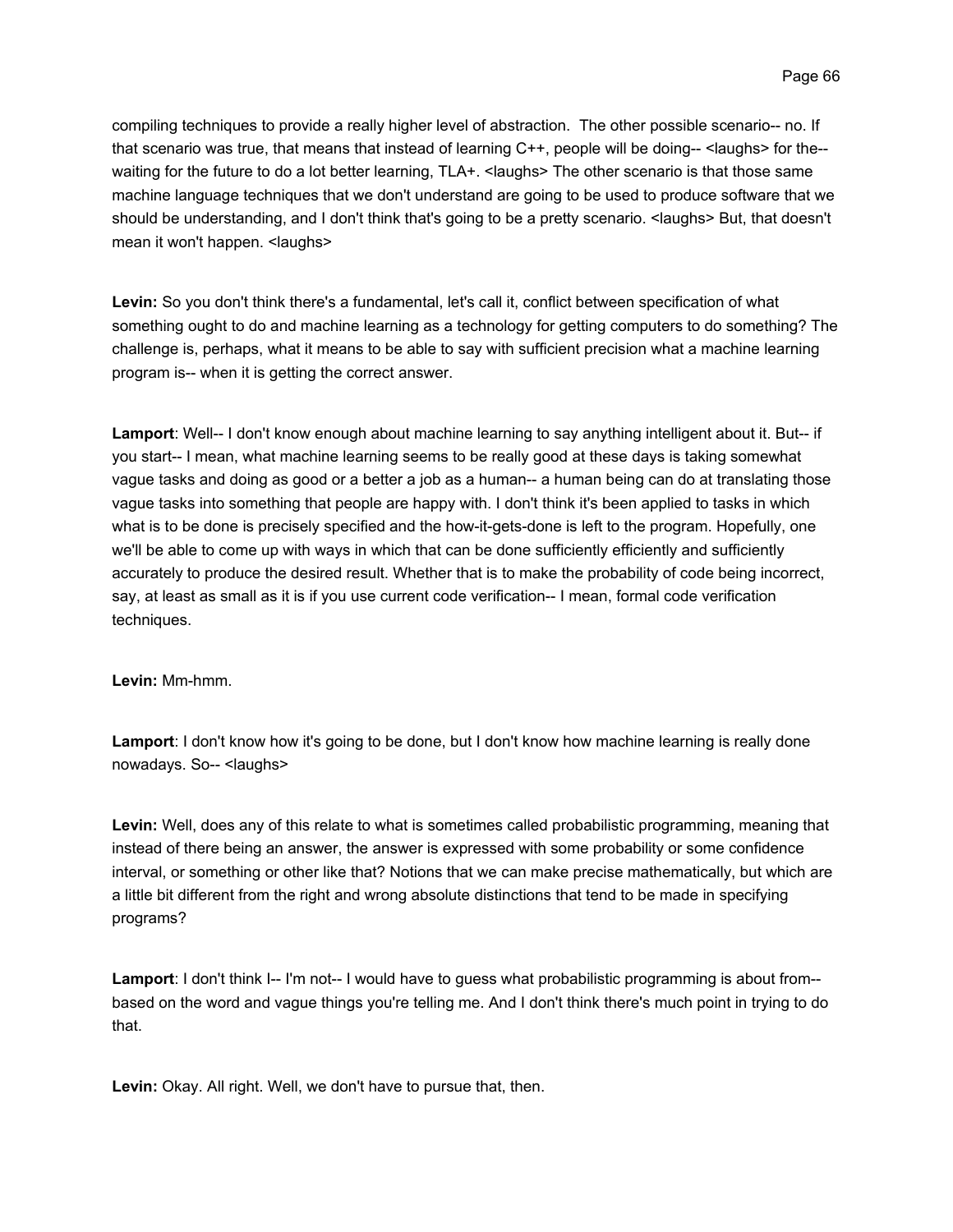**Levin:** We've come to a somewhat different topic, although it's suggested maybe a little bit by something you said earlier, having to do with publication, the notion that when you go to publish a paper, of course you have to convince some set of referees and editors that the result is worth publishing. And sometimes, one, you're successful, and sometimes not. You've had this experience along with everybody else who tries to publish. How do you-- if you look at the system of publishing papers and how it has changed or hasn't in the decades that you've been publishing, how well do you think it works and where do we think it's-- where do you think it's going as a tool for communicating scientific work?

**Lamport**: Well, I can't speak about science. I can only speak about computer science.

**Levin:** Okay. Computer science.

**Lamport**: And, in the past, it seems to have worked pretty well. I don't know of any significant work that was inordinately delayed from recognition because of publication-- problems in the publication system. I mean, there have been-- I know of one isolated incident-- instance. I've-- One problem I've-- noticed that- at least in the field of formal methods, is that-- and I don't know if I mentioned that, that-- you publish something if it's new. If it's not new, you can't publish it, you don't publish it. So if there's some method that works and you said all there is to say about it, there's some tendency for it just to sink out of sight and people will go searching for the literature and will come up with all of these ideas that are worse than that one, but they're the ones that get published. I don't know if this is a significant problem. I mean, I can point to one of my papers, from which I point to that as being an issue, but on the whole, I've been wellserved by the publication process. But I've published very little in the last five or ten years, so I really can't say much about what's happening now or what's going to happen in the future.

**Levin:** How about the potentially transformative effect of self-publishing? You talked about the fact, just now, that people don't find the thing that works, they find the different ideas that don't work. Seems to me that's going to be amplified by the ease with which people can self-publish on the Internet or whatever.

**Lamport**: I don't know. Perhaps automated things like reference counts will be able to take the place of refereeing. Not an issue that I've given thought to.

**Levin:** Okay.

**Levin:** There was actually a-- it seems a few years ago, though, a lot of interesting so-called reputation systems, some which were intended as some way of dealing with the ease of self-publication and the conflict that that poses with more traditional refereed or peer-reviewed or something or other sources that generally have high reputation. But I haven't seen any of those that have actually caught on. Have you seen anything along that line that you would--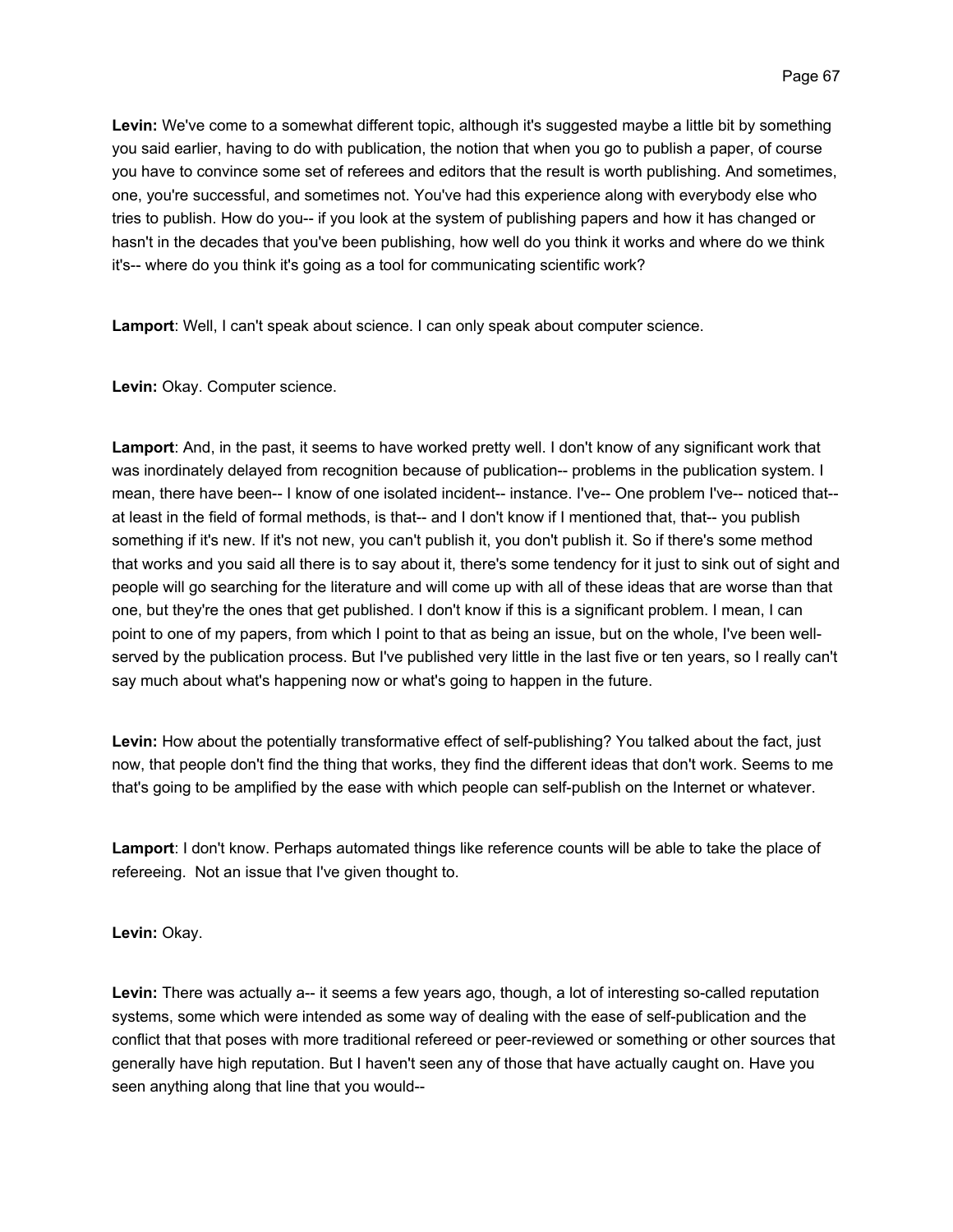**Lamport**: Well, there's the h-index.

**Levin:** Yeah. I guess that's probably the main one.

**Lamport**: Yeah. Which is-- always seemed bizarre to me because you're comparing-- you have some formula that involves comparing time with length and <laughs> thinking that you're getting some meaningful result out of it.

# Levin: <laughs>

**Lamport**: It's-- what is it? The number of papers-- citations is greater than the rank, but why greater than the rank? Why not greater than three times the square root of the rank, or something? There is absolutely no justification for it.

# **Levin:** Right.

Lamport: And I have no idea whether anybody has ever done any study as to whether there is-- you can just simply take that-- those two data points and come up with a more reasonable number than those two values, numbers of citation and-- number of published-- papers published or something. I don't know. I guess it's one of these fundamentally difficult problems that whenever you have any system for judging something, it's all-- it's always a substitute for what you'd really like to be measuring, in some sense, innate quality, and whatever system you use, people will be gaming the system rather than improving the quality. <laughs>

**Levin:** Indeed. Depressing, but true.

**Levin:** So I think we've actually come to my last question at this point, which is specifically about the Turing Award. And the Turing Award is not a career achievement award, although sometimes it covers a fairly broad space of work. So I'd like to ask you whether winning the Turing Award has affected the way you think about your work and about the impact that it had? Not necessarily about the work that you do, I'm assuming that you do the work you want to do whether or not you win awards, but has the fact that you received the award affected your-- the way you think about your work, your perspective on your work?

Lamport: That's a tough one. <laughs> Because it-- I mean, in some sense, I think what you're asking for is has it changed a rational assessment that I make? But it's very hard to untangle that from the emotional effects of the award. It-- and sometimes, I think maybe it gets me to take what I've done more seriously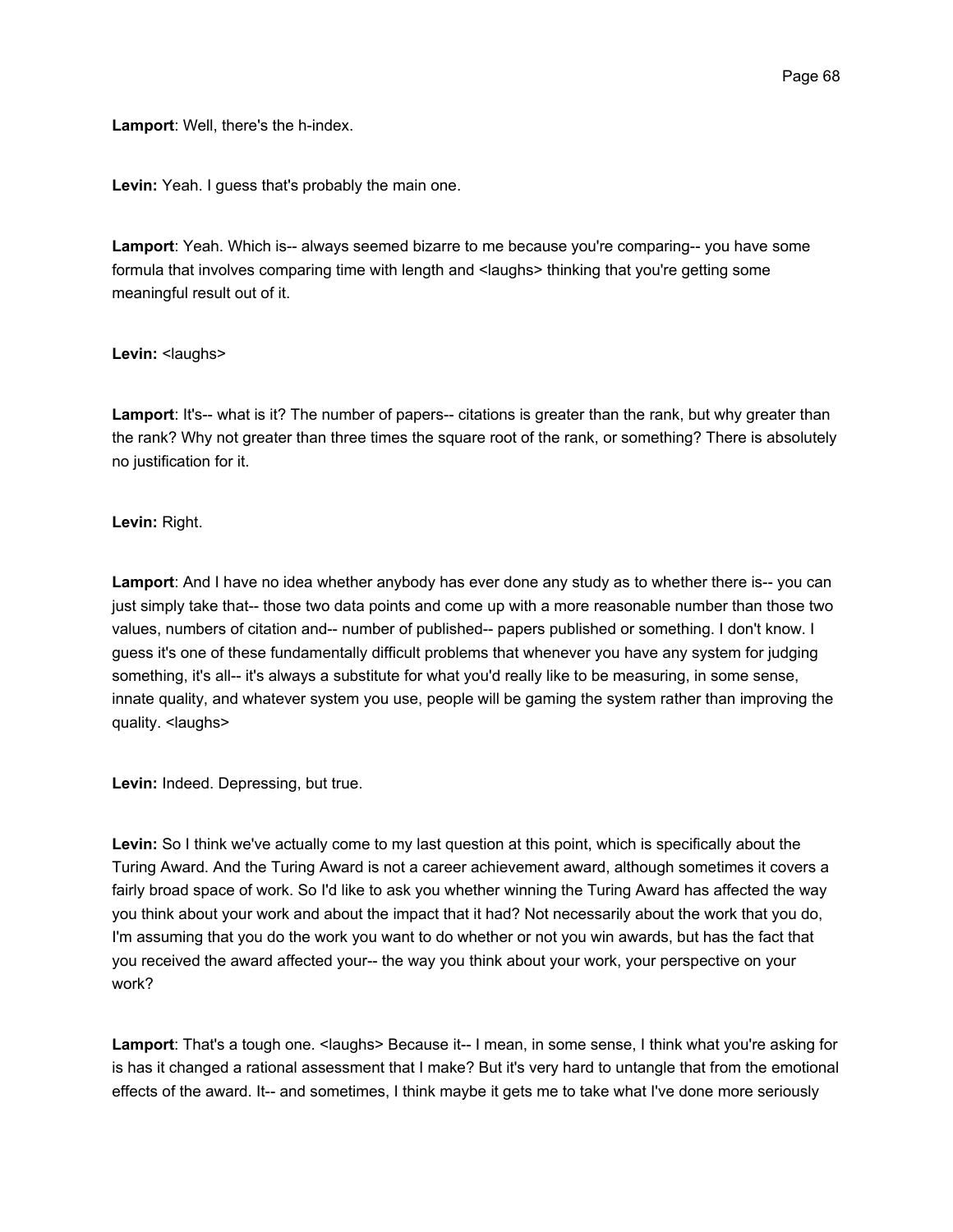and sometimes, I think it doesn't. <laughs>I mean, that-- a lot of the hyperbole that was appearing on, especially, Microsoft websites of when I won the award, credits-- gives me credit for the development of the Internet. And, if I were to really believe that, I would get really depressed, given that the--

# Levin: <laughs>

**Lamport**: --effect-- the negative effects that the Internet has had. But then, good sense comes in and I'd say, well, that was really hyperbole. I had nothing to do with <laughs> the existence of the-- how the Internet turned out. So-- I guess the answer is that-- if you would have asked me that question before I won the Turing Award, what has my work been all about or what good has it been-- I would have been very confused and, having won the Turing Award doesn't make me less confused. <laughs>

**Levin:** Well, if you think back-- let me push on this just a little bit more-- if you think back to the year following the announcement that you had won the award when you were going around giving talks and this and that, can you recall any incidents that occurred during that time as result of the fact that you were touring as the current award winner that stand out, maybe influenced your thinking about it?

**Lamport**: I'm afraid that I have to give a disappointing answer of "no". I mean, before I won the award-- I would get sort of rock star treatment. If I went to give a talk, people would want to take selfies with me to an extent that-- I guess I always felt a little uncomfortable about that because-- I mean, people, they-- theusually students are reacting to me as if I think I would have reacted to, for example, two of the speakers that were-- that came to visit MIT when I was there, were Niels Bohr and T.S. Eliot. And, I mean, it seems to me that-- and I get the sense that they're regarding me the way I regarded Niels Bohr and T.S. Eliot and I said, "There's something wrong there."

# <laughter>

Lamport: But, maybe the number of <laughs> students who were coming up has increased some, but I haven't felt that to have changed significantly. I think I've gotten invitations to talk from people who would not have given me an invitation to speak otherwise, and those, I've politely declined. <laughs> But I'm afraid perhaps I was too old by the time I won it--

Levin: <laughs>

**Lamport**: --for it to have made the kind of difference that you seem to be looking for.

**Levin:** Just curious. I'm not looking for anything in particular. I just wanted to know.